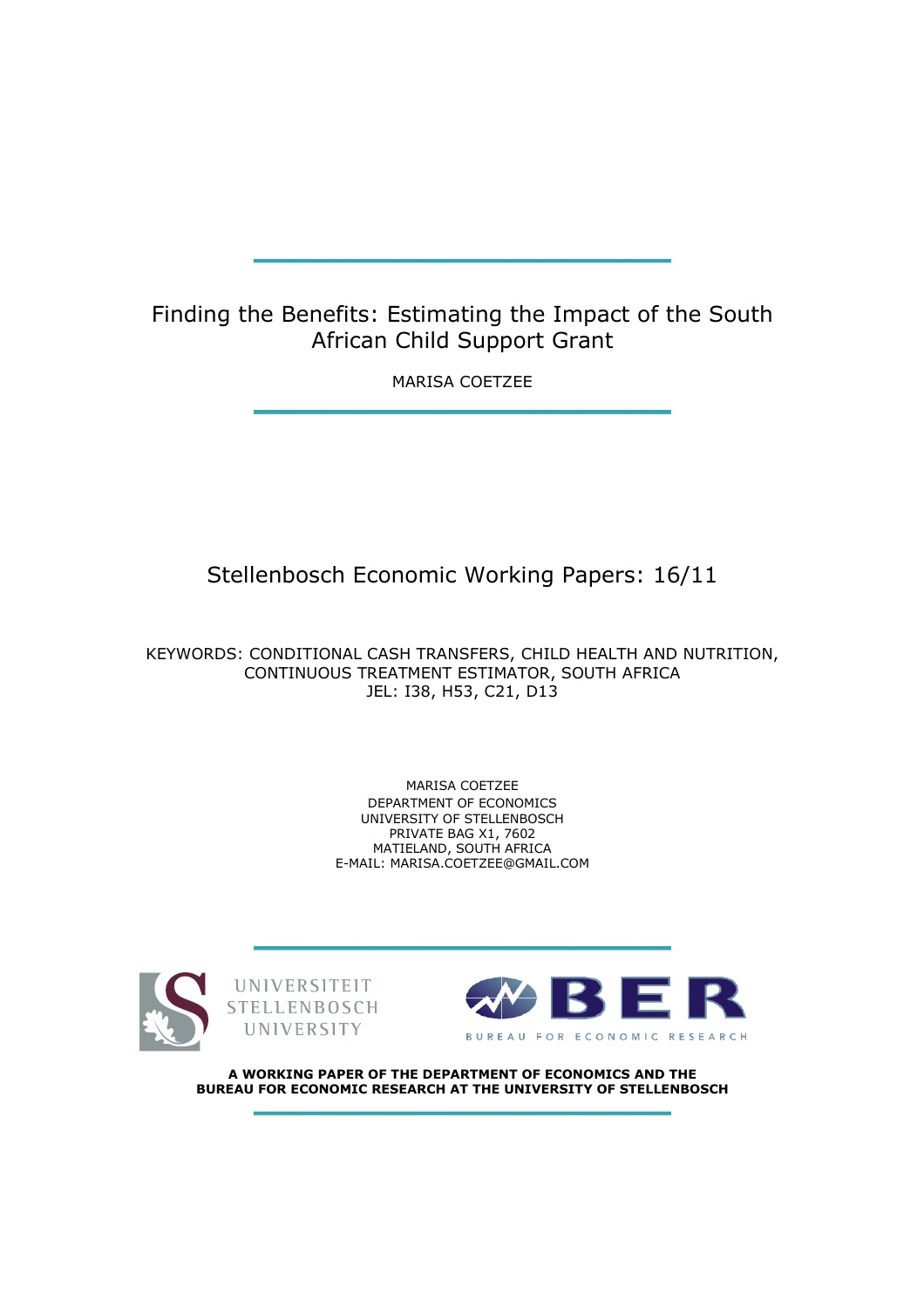# Finding the Benefits: Estimating the Impact of the South African Child Support Grant

MARISA COETZEE\*

#### **ABSTRACT**

The paper estimates the impact of the South African Child Support Grant (CSG) on child health, nutrition and education. Data from the 2008 South African National Income Dynamics Study (NIDS) are used. Two non-experimental treatment evaluation techniques, both relying on propensity scores, are applied to six different outcome variables. Using propensity score matching with a binary outcome variable, no convincing evidence of improvements on any of the outcome variables is found. A second technique is therefore also applied, using a generalised form of the propensity scores. This follows the approach of Hirano and Imbens (2004) and Agüero et al. (2009). The generalised approach estimates a positive treatment effect for children's height-for-age and progress through the school system. Although these estimates do provide some evidence of the positive effect of the Child Support Grant on the lives of children, the estimates are small and do not provide clear evidence that the transfers received by caregivers are spent mainly on improving the well-being of beneficiary children. Some potential and plausible explanations for this result are discussed in the paper. Nevertheless, the findings seem to suggest that some of the cash transferred through the Child Support Grant appears to be spent on improving the well-being of children.

Keywords: Conditional cash transfers, child health and nutrition, continuous treatment estimator, South Africa JEL codes: I38, H53, C21, D13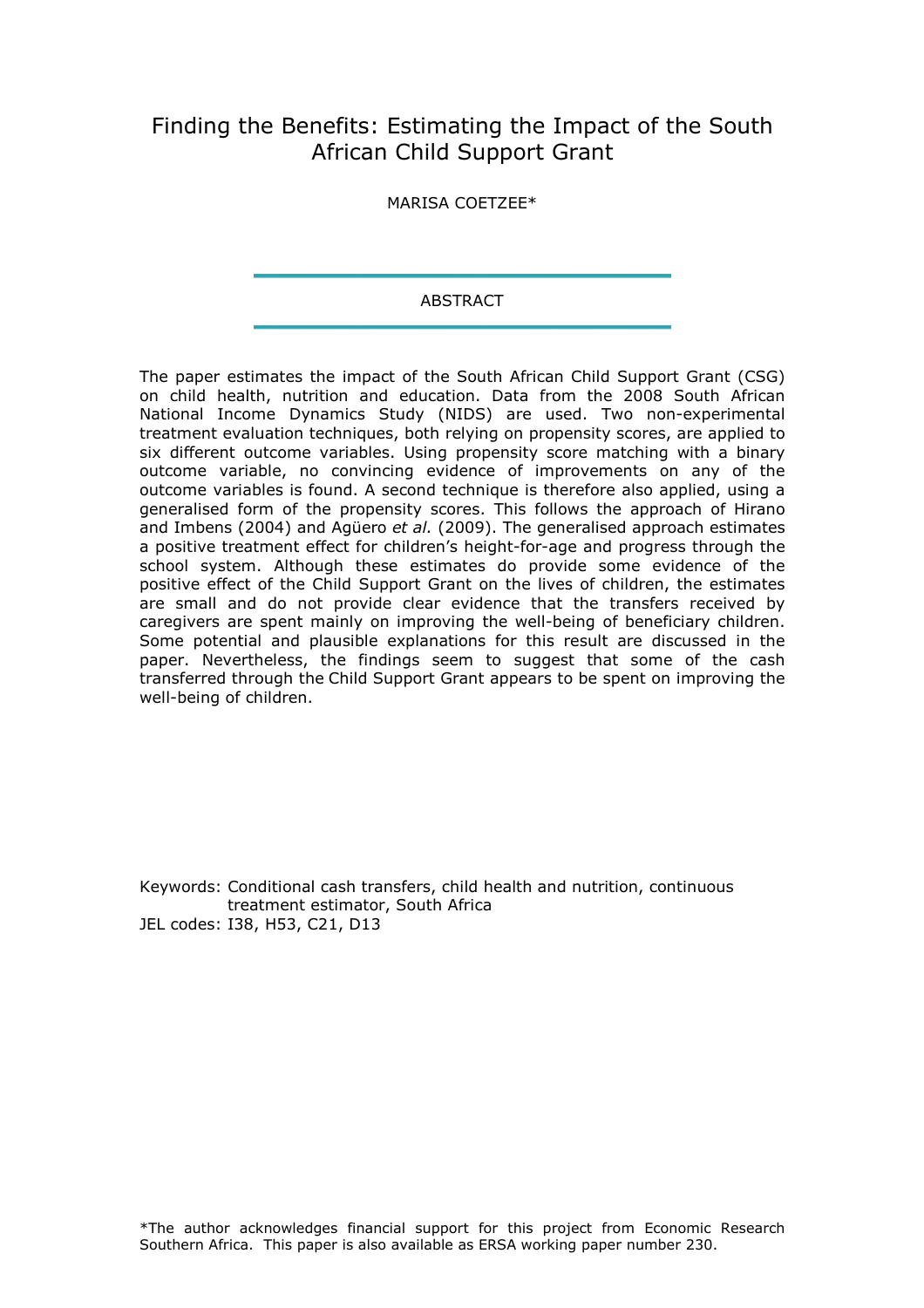### 1. **Introduction**

 $\overline{a}$ 

Anti-poverty programme evaluation has received increasing attention in the recent past as various stakeholders have demanded answers on whether these programmes are successful in what they set out to achieve (Ravallion, 2007: 3787). Evaluating these programmes involves some form of treatment evaluation, i.e. a comparison between the outcomes of individuals (be it children, adults, households or communities) who are participating in the programme (also referred to as "the treated") versus those who are not.<sup>1</sup> This type of evaluation is, however, no easy task, as data on a suitable control group (or counterfactual) are not always available, leading to biased estimates of the effect of anti-poverty programmes. It is for this reason that a wide variety of estimation techniques, dealing specifically with solving the evaluation problem in the context of non-experimental data, have been developed. Techniques utilising propensity scores have been used repeatedly in this regard and offer a way in which to create a suitable counterfactual with which to compare outcomes. Under certain conditions, these techniques can provide unbiased estimates of the effect of a programme (Ravallion, 2007: 3805).

In South Africa, as in many other developing countries, anti-poverty programmes are often aimed at improving the conditions of the most vulnerable part of society, i.e. the disabled, elderly and children. One such programme is the South African Child Support Grant (CSG), which involves an unconditional cash transfer to eligible caregivers of children, who are identified by way of a means test.

Introduced in April 1998, the CSG has been lauded as one of the government's most successful anti-poverty interventions (see, for example, the recent report by UNICEF, 2009). This praise seems to be justified in light of the high take-up of the grant, with 9 351 977 beneficiary children and 5 377 476 recipient caregivers as at the end of January 2010 (South African Social Security Agency (SASSA), 2010: 8, 9). Furthermore, commentators have argued that the post-2000 decline in poverty levels is largely attributable to the introduction of this grant (Van der Berg, Burger and Louw, 2010, Leibbrandt, Woolard, Finn and Argent, 2010: 65). However, the CSG is administered as an unconditional grant, i.e. recipient caregivers have no obligations as far as spending the grant money is concerned. This raises questions as to the effectiveness of the grant, i.e. whether it is has any effect in improving of the lives of children.

This paper focuses on answering this question by broadly following the methodology adopted by Agüero, Carter and Woolard (2009) in assessing the impact which the CSG has on the well-being of beneficiary children. Data from the National Income Dynamics Study (NIDS) are

<sup>&</sup>lt;sup>1</sup> The use of the terms "treatment" and "treated" come from the medical sciences (Cameron & Trivedi, 2005: 860), and makes more sense when used in that context. However, the term is used in this paper in conformity with the bulk of the literature on the subject.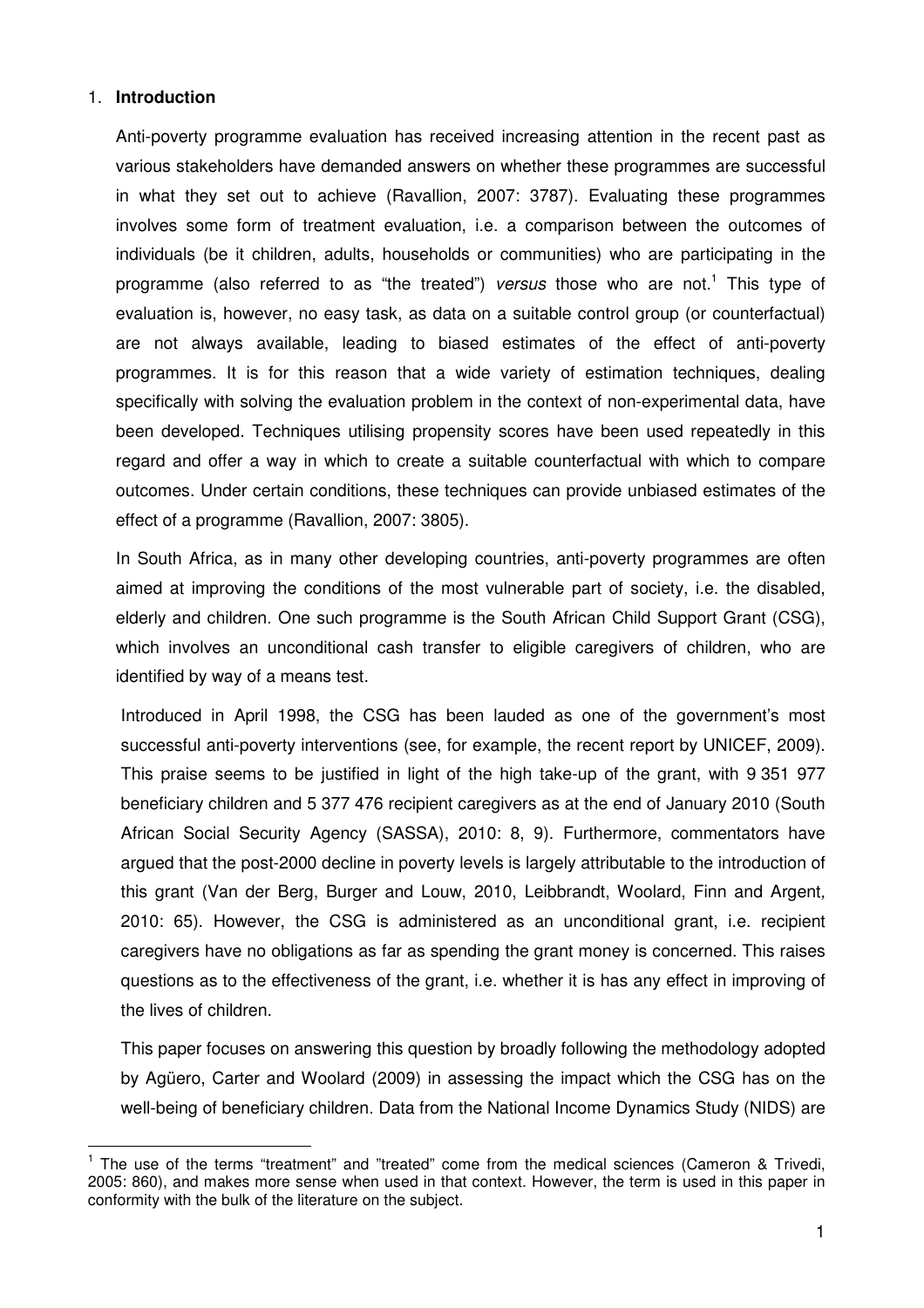used and two techniques, both relying on the use of propensity scores, are applied to identify the effect of the CSG on three groups of outcome variables. The outcome variables chosen are aimed at measuring children's education, health and nutrition, as three indicators of the general well-being of children. The first technique, used as a baseline against which the final estimates can be compared, uses binary propensity score matching (PSM). The second technique, being the focus of this paper, extends this binary estimate to take into account the fact that children have not all received the CSG for an equal period of their lives (i.e. the "dosage" of CSG received differs from child to child). The second technique, first developed by Hirano and Imbens (2005) and later applied by Agüero *et al.* (2009) is more appropriate in assessing the impact of the CSG, as it assumes that the treatment effect is dependent on the length of grant receipt.

The paper finds no effect on the selected outcomes when applying the first technique, namely binary propensity score matching. However, a positive, albeit small, effect on two of the selected outcomes is found when the effect is estimated with a continuous treatment variable. Although this finding does not provide clear evidence that the CSG transfers received by caregivers are spent mainly on improving the well-being of beneficiary children, it does seem to suggest that some of the cash transferred through the CSG is spent on improving the well-being of children. In this sense the paper contributes to previous findings in the literature indicating a positive impact on the health, nutrition and education of children receiving the CSG.

### 2. **Background to the South African Child Support Grant**

 $\overline{a}$ 

The CSG was introduced in 1998 as an alternative to the State Maintenance Grant (SMG), which was phased out as part of the South African Government's reform of its social security system (Kruger, 1998: 3). This reform was aimed mainly at increasing the pool of recipients having access to the SMG. Receipt of the SMG was subject to a means test, and the grant was aimed only at parents who were, for a number of reasons, unable to rely on the assistance of a second parent (Kruger, 1998: 3). The SMG was, however, failing to reach the poorest segment of society, with Africans being almost entirely excluded from receiving any benefit from the SMG (Kruger, 1998: 3). The CSG, on the other hand, was introduced as a means-tested social grant, aimed specifically at the poorest 30% of children in South Africa, irrespective of race (Agüero et al., 2009: 5, Triegaardt, 2005: 249).

The initial roll-out of the CSG involved a cash-transfer of R100 per month to the primary caregivers of all eligible children under the age of 7. The age limit has been raised several times to expand the coverage of the grant.<sup>2</sup> In response to the alleged success of the CSG,

 $2$  The age limit was first increased to 9 years in April 2003, and was again raised to include all children under the age of 11 years in 2004. In April 2005, the age limit was increased to 14 years (McEwen *et al.,* 2009: 2).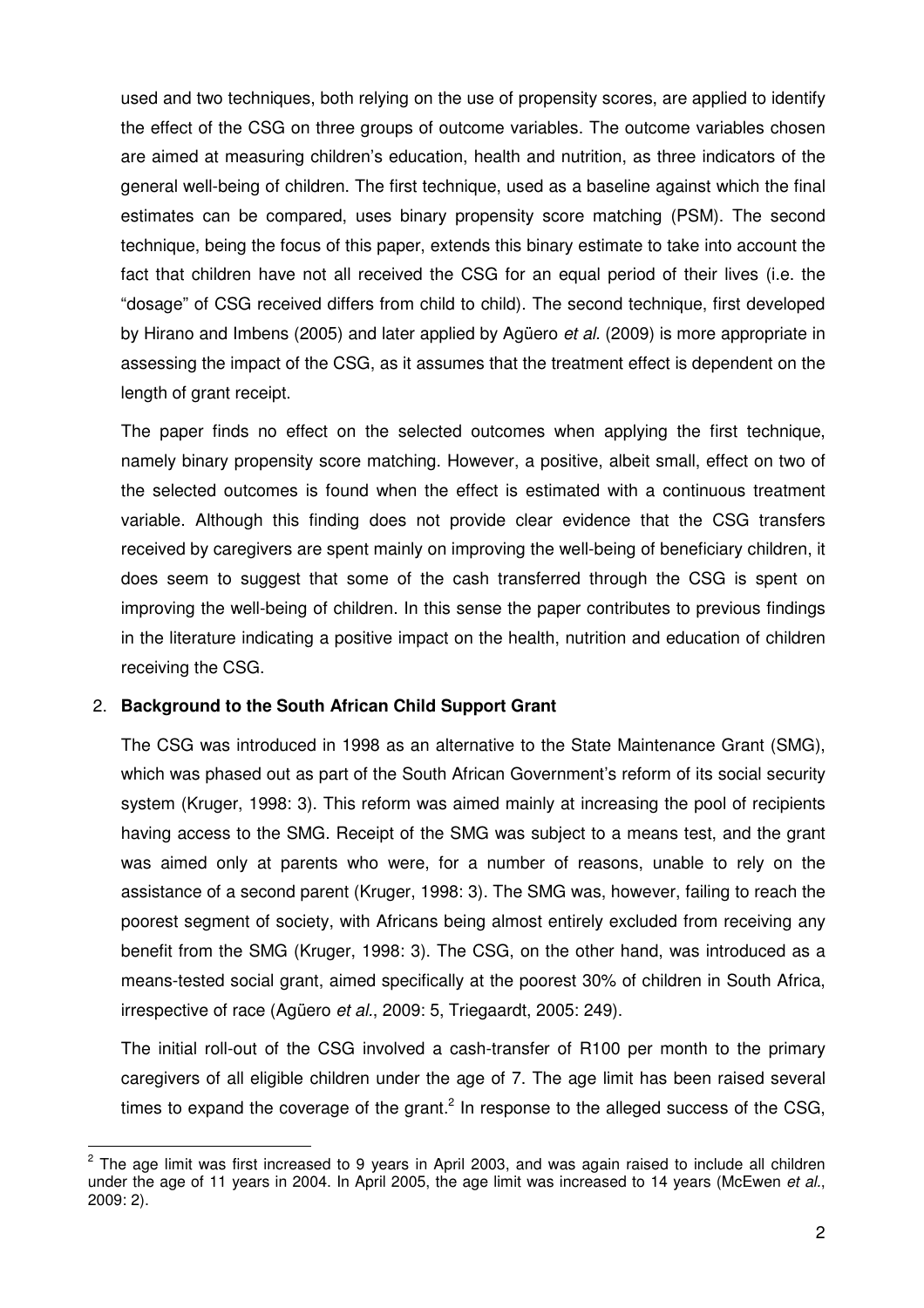the age-limit was again increased to 16 years from January 2010, and will gradually be increased to include all eligible children under 18 years from January 2012 (Government of South Africa, 2009). The amount transferred to recipients has also increased over the period from April 1998, and is currently R250 (at the time of the NIDS survey, the amount was  $R210$ ) $^{3}$ 

The value set for the means test remained unchanged between 1998 and 2008, and was set at a monthly income amount received by the primary caregiver (whether single or married) of R800 in urban areas and R1 100 in rural areas. This was revised in October 2008 in line with inflation, and is currently calculated as 10 times the grant amount. The means test has also been amended to differentiate between single and married caregivers so that for married caregivers, the income threshold is doubled and the primary caregiver's income is added to his/her spouse's income (McEwen, Kannemeyer and Woolard, 2009: 2).

The CSG is currently administered as an unconditional cash transfer programme and requires nothing from the recipients as far as the use of the funds is concerned.<sup>4</sup> This feature of the CSG distinguishes it from other social grant programmes aimed at the alleviation of poverty affecting children, such as Mexico's conditional cash transfer programme, Progressa (now Oportunidades). The conditions attached to Oportunidades are specifically aimed at improving future human capital; older children are required to attend school, while younger children must be taken to clinics on a regular basis for health and nutritional check-ups (Case, Hosegood and Lund, 2005:468). In addition, the cash transfers made in terms of Oportunidades are only made to women, who have been found to apply more resources under their control to the improvement of household nutrition as well as towards the health of the children in the household, compared to men.<sup>5</sup>

The absence of enforced conditions in the CSG programme raises the question whether the funds transferred to recipients have any effect on the welfare (more specifically, the educational, nutritional and health outcomes) of children. The sections that follow are devoted to answering this question in a systematic and rigorous way.

### 3. **An Overview of the Existing Literature**

 $\overline{a}$ 

The impact of unconditional cash transfer programmes in South Africa in the form of both the CSG as well as the state old age pension (OAP) has been widely researched. The studies have to a large extent focussed on the poverty-alleviating impacts of these transfers within

 $^3$  Eyal and Woolard (2010) provide a detailed account of the age-limit and grant amount from 1998 to 2010. <sup>4</sup> It should be noted that a recent amendment of the relevant legislation incorporates a regulation stating that "the primary care giver must, every six months, submit to the [South African Social Security] Agency the child's proof of school or educational institution attendance" (Government of South Africa, 2009). This condition holds for all children between the ages of 7 and 18 years. This condition is, however, not currently enforced in awarding the CSG.

<sup>5</sup> See Thomas (1990 and 1994) for examples of such findings.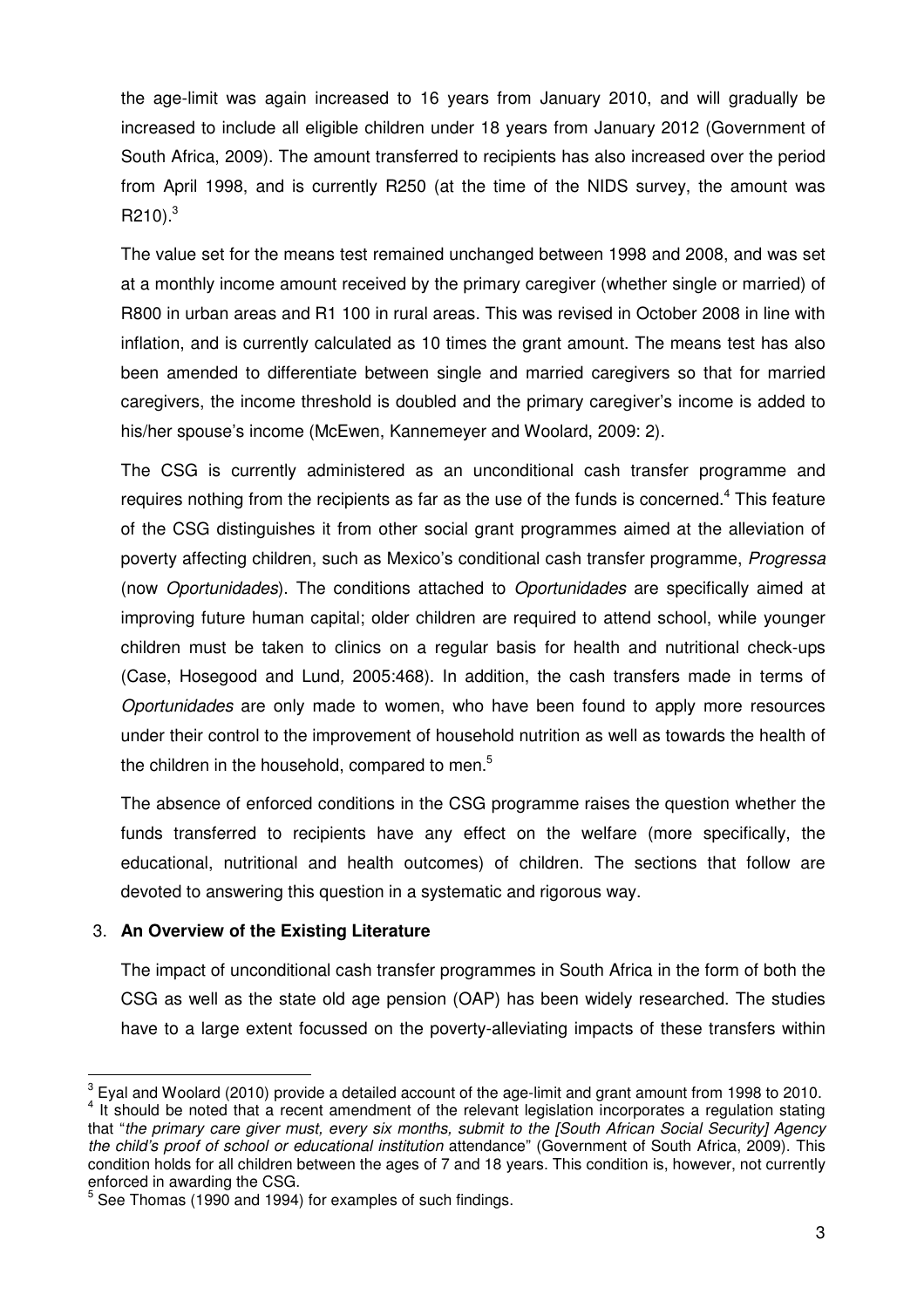the context of three broad categories, more specifically the effect on labour force participation, education, and child health and nutrition (Leibbrandt et al., 2010: 62).

The effect of the CSG and OAP on the labour outcomes of individuals within recipient households has been estimated from various angles. Bertrand, Mullainathan and Miller (2003) indicate that the presence of an age-eligible individual in the household has a significant negative effect on the amount of working hours and the employment rate of both prime-aged males and females. However, this result is sensitive to the inclusion of nonresident household members. Using the same data as Bertrand et al. (2003), Posel, Fairburn and Lund (2004) show that African women are significantly more likely to be migrant workers if they originally form part of a household in which the OAP is received, specifically when the pension recipient is female. No such relationship is found for men.

Posel et al. (2004) suggest that this positive effect of the OAP on labour participation might be because the CSG allows prime-age females to migrate in search of employment, leaving children in the care of older relatives. This suggestion is supported by Ardington, Case and Hosegood (2009), who find that prime-age adults are significantly more likely to be employed as migrant workers once an individual within the household becomes age-eligible for the OAP.

As for unemployed individuals within such households, Klasen and Woolard (2009) find evidence that, for those individuals who are unable to find employment, social grants are a safety net informing the location decision of the unemployed individual. More specifically, unemployed individuals often choose to remain in rural areas in a household where the OAP is received. This has the adverse effect that it lures job-seeking individuals away from job markets to rural areas where employment opportunities are scarce.

In a very recent paper, Eyal and Woolard (2010) estimate the effect of CSG receipt on participation in the labour market, unemployment conditional on labour market participation and employment status using a sample of African women aged 20 to 45. They find a positive relationship between receipt of the CSG and participation in the labour market, as well as probability of being employed. Women in receipt of the CSG who are participating in the labour market, are also found to be less likely to be unemployed.

As for the effect on children's education, various earlier studies have found a significantly positive effect on the education of children living in households that include OAP recipients (Lund, 1993, May, Atwood, Ewang, Lund, Norton and Wentzel, 1998). More recently, Edmonds (2004) considers the effect of the OAP not only on school enrolment, but also child labour and finds that the presence of an age-eligible pensioner in the household increases school enrolment and decreases child labour.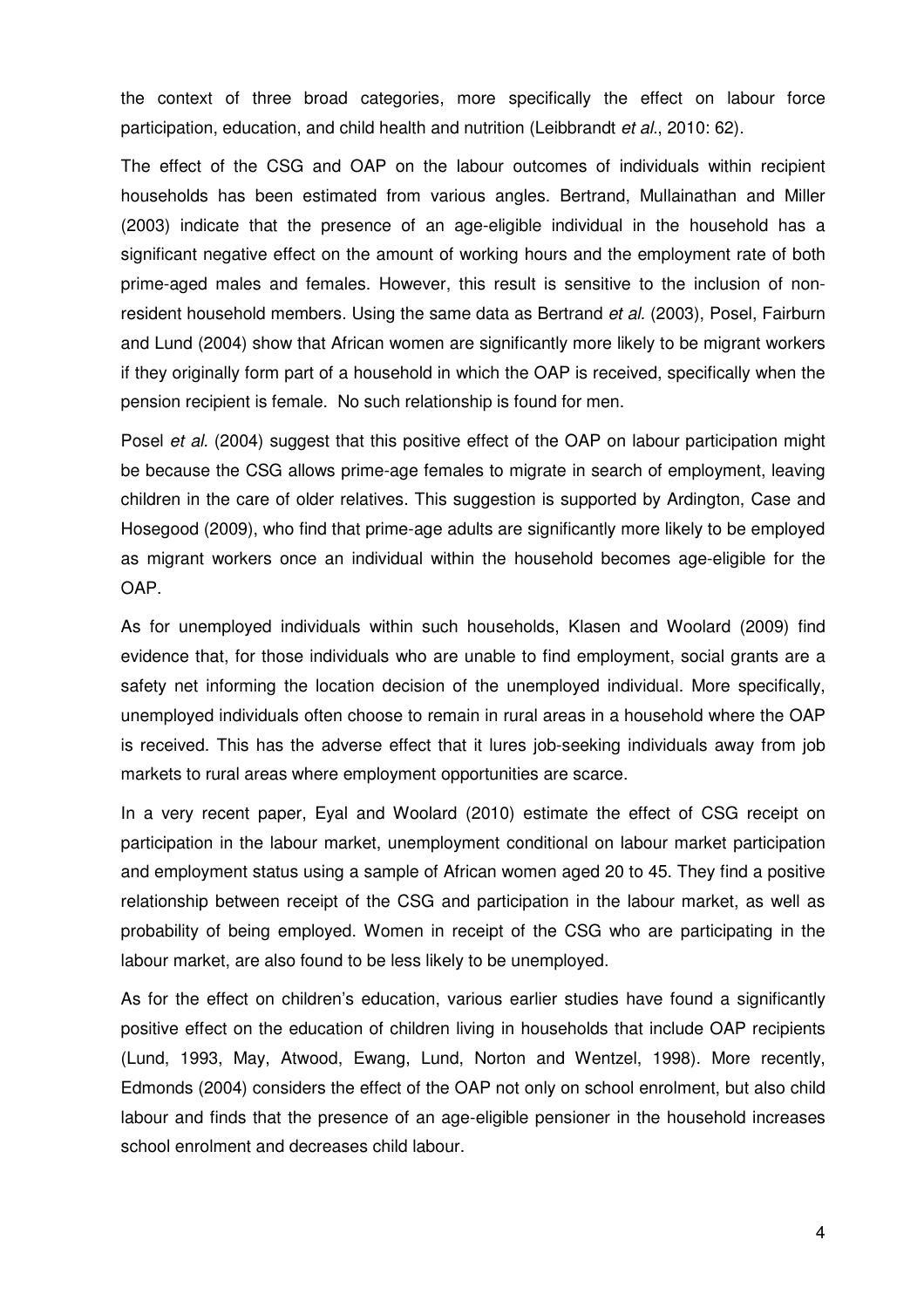Case et al. (2005) focus on the effects of the CSG and find further evidence of increased school-enrolment for children in receipt of the CSG compared to their older siblings who are not receiving the CSG. It is suggested that higher enrolment rates could be as a result of an increase in children's health and nutrition, improving school-readiness. In addition, it is plausible that the CSG income is used to pay tuition fees and other school-related expenses.

As for child health and nutrition, Case (2001a & 2001b) find that the presence of a pensionrecipient in a household increases the height-for-age of African and Coloured children by approximately one standard deviation (between 3 to 5 centimetres), equivalent to almost 6 month's growth for children aged 0 to 6 in the sample.

Duflo (2003) provides further insight into the intra-household dynamics of this positive effect of the OAP on child health and nutrition. She finds that effects of the cash received from the old-age pension has a significantly positive effect on the weight-for-height z-scores (WHZ) and height-for-age z-scores (HAZ) $^6$  for girls (but not boys) if the transfer were made to a female within the household.

This paper follows the methodology of Agüero et al. (2009), where the impact of the CSG on the HAZ of children during the first 36 months of life is estimated, using the KwaZulu-Natal Income Dynamics Study (KIDS). The continuous treatment evaluation technique<sup>7</sup> is used, which provides for the fact that not all children in the sample received the treatment for the entire 36 months under study. The study finds significant improvement in the HAZ for children receiving the CSG in comparison with children in the control group (Agüero et al., 2009: 26). More specifically, the finding is that, while no gain can be detected for children who only received the CSG for 50% of the 36 months or less, a significant increase in HAZ can be found for all children receiving the CSG for a greater part than 50% of their first 36 months, with a maximum gain recorded when treatment is received for three-quarters of the first 36 months.

### 4. **Finding the Benefits -- the Choice of Outcome Variables**

The positive effect of adequate health and nutrition on economic development and poverty alleviation has been emphasised in the literature (Barro, 1996).<sup>8</sup> An array of measures for nutritional outcomes exist, however, this paper will focus on the standardised HAZ and WHZ. Both of these measures calculate the z-score (z) of each child, defined as the deviation of an individual's measure (in this case height and weight) from the median of the reference population, standardised by the standard deviation of the measure within the reference population (World Bank, 2006). In the case of HAZ this is given by  $z=\frac{h-\overline{h}}{a}$  $\frac{n}{\sigma_h}$ , where *h* is height

 $<sup>6</sup>$  Described in detail in the next section.</sup>

 $\frac{7}{7}$  Described in further detail below.

<sup>&</sup>lt;sup>8</sup> For a discussion of the literature relating health and nutrition to the increase in the standard of living, labour supply and income, refer to Strauss and Thomas (1998).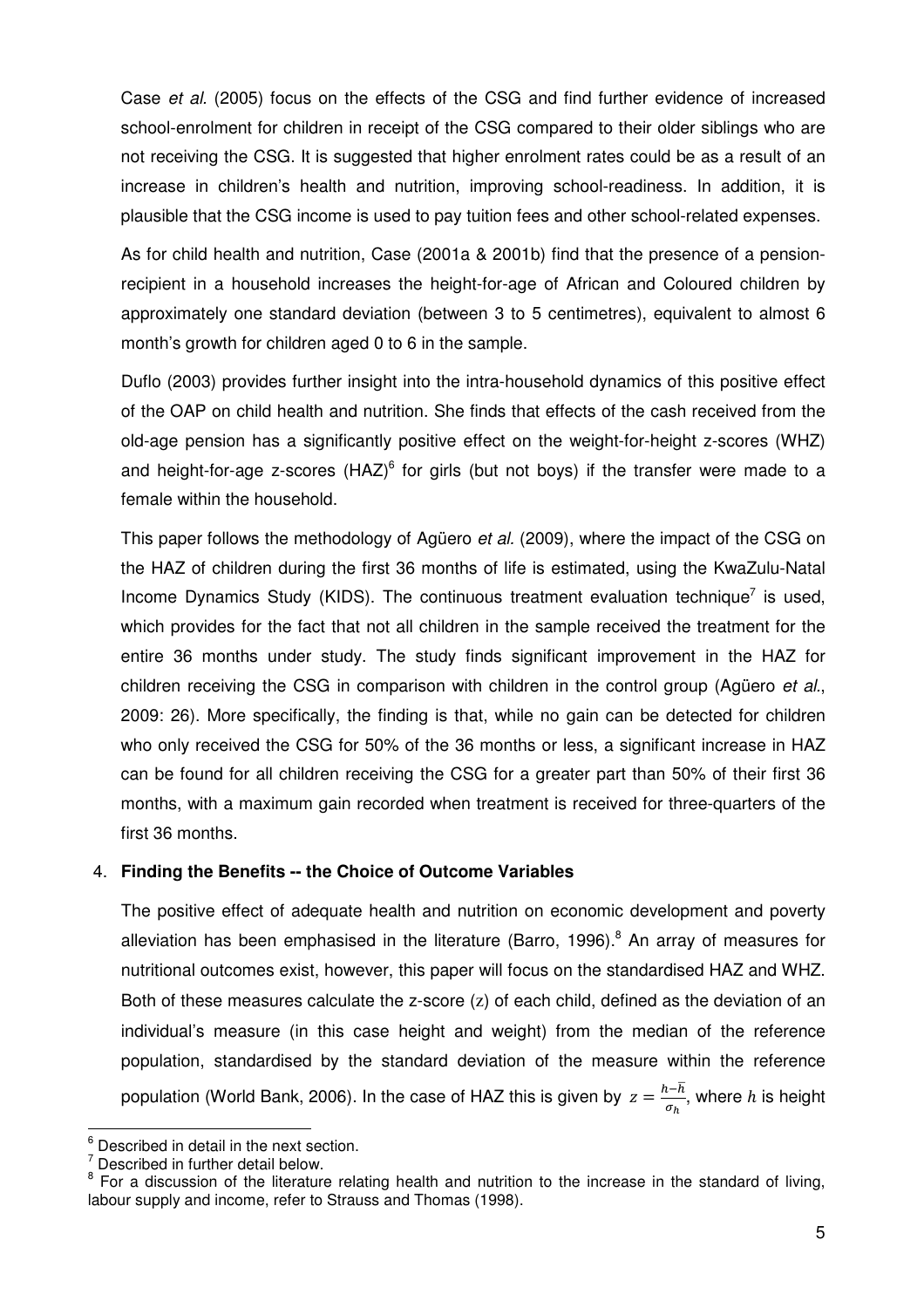in cm, and  $\bar{h}$  and  $\sigma_h$  are respectively the mean height and the standard deviation of height, given age in years.<sup>9</sup>

Height-for-age serves as an accurate measure of the long-run health and nutritional wellbeing of children, measuring the accumulated investment in children's nutrition and health since birth. As set out in Duflo (2003: 12) and Agüero et al. (2009: 7), nutritional deficiencies causing stunting, especially in the early stages of a child's life, can lead to permanent damage on a person's health and productivity later in life.

On the other hand, the weight-for-height measures the short-run nutritional status of the child (how well-fed the child is, given his/her height) (Duflo, 2003: 3). A lower than average WHZ is often as a result of temporary malnutrition, for example as a result of droughts, and may still be corrected as soon as sufficient nutrient intake is resumed (Duflo, 2003: 8).

Food expenditure is also examined as an outcome and interpreted as a measure of health and nutrition. Food expenditure is measured as the total average monthly expenditure which is spent on food items per household. This outcome provides some indication of the relative importance of food in a household vis-à-vis other households exhibiting comparable observable characteristics. However, its many shortcomings have been well documented (see, for example, Deaton, 1997). First, since the measurement thereof is dependent on the ex post recollection of expenditure per item by respondents in a survey, it is prone to error and at best results in noisy data. Food expenditure is also not an accurate measure of actual nutritional intake, as it does not provide an indication of the nutritional content and quality of the food purchased or the food actually consumed by household members (rather than wasted or served to quests)<sup>10</sup>(Strauss & Thomas, 1998: 793).

In addition, discrimination within the household makes it almost impossible to determine with certainty which proportion of the expenditure is allocated to children (Deaton, 1997: 223). As such, it is at best a measure at household level (rather than a child-specific measure as the rest of the outcomes listed here). Nevertheless, food expenditure provides some indication of the changes in spending behaviour by households containing recipients of the grant, compared to those which do not contain any recipients and as such can be used as a measure of the impact of the CSG.

The paper approaches the question of intra-household distribution of resources from another angle, investigating the dominance of expenditure on items that are bought exclusively for the use of adults in the households (adult goods). Examples include men's or women's clothing, tobacco and alcohol (Deaton, 1997:227). In the current data, such a variable has

<sup>&</sup>lt;sup>9</sup> WHZ on the other hand is calculated similarly as  $z = \frac{w - \overline{w}}{\sigma}$  $\frac{\partial w}{\partial w}$ , where w is weight, and  $\overline{w}$  and  $\sigma_w$  are respectively the mean weight in kilograms and the standard deviation of weight, given height in cm.

<sup>&</sup>lt;sup>10</sup> One would, however, expect food wastage to be less in the households eligible for the CSG, and therefore of interest for the current analysis.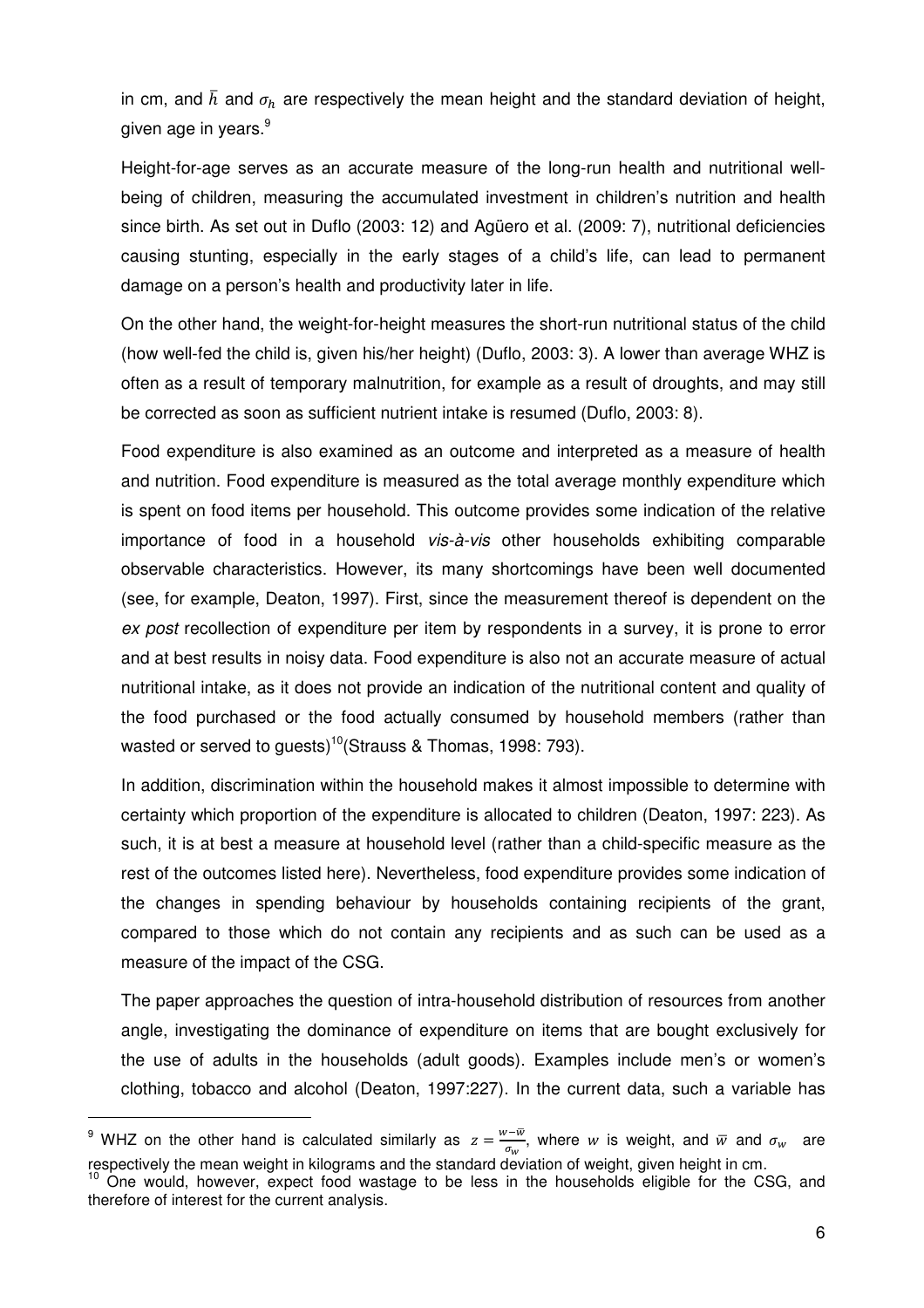been created using expenditure on alcohol and cigarettes (two items which are exclusively consumed by adults). It is argued that, if receipt of the CSG has a positive effect on the spending habits of the household, expenditure should be channelled away from these items towards items which are beneficial to the development of the children in the household such as food, healthcare and education. Similar caveats mentioned in relation to food expenditure apply to this variable as well.

Both HAZ and WHZ have the advantage of overcoming most of the issues relating to the expenditure variables. Height, weight and age can be measured more accurately than food expenditure, requiring only that the physical recording of the measure be done without error. To reduce measurement error the fieldwork manual relating to the NIDS survey required all fieldworkers to take the height and weight measure of each child at least twice, and to repeat the process until the two measures did not differ by more than 0.5 cm or 0.5 kg.<sup>11</sup>An evaluation of the data shows that this was done effectively, with differences above 0.5cm recorded for only approximately 1.7% of all children sampled, and differences above 0.5kg recorded for approximately 1.8% of all children sampled. Furthermore, birthdates were in most cases confirmed by the age on the child's clinic ("Road to Health") card.

It should, however, be noted that a significant increase of children's HAZ and WHZ as a result of the cash received from the CSG makes two assumptions: first, that there will not be any unwanted behavioural responses to the cash received (i.e. that it will be used by the recipient caregivers to purchase more food); and second, that it will be possible physically for the children receiving the food to absorb the additional nutrients and transform these nutrients into an improved nutritional status (Agüero *et al.*, 2009: 7). If either of these assumptions proves not to hold true for the treated children in the sample, it will be more complicated to gauge the effect of the CSG.

In addition to these measures, children's school attendance is used as a measure of the effect of the CSG on education. However, since near-universal primary school enrolment has been observed for South Africa (UNICEF 2010),<sup>12</sup> the effect of the CSG in this area might be limited. An alternative measurement of school attainment is therefore also used in this paper, namely whether a child has ever repeated a grade or not. This measure captures the educational attainment of a child, rather than just measuring whether he/she attends school. It may also provide an indication of parental support and how conducive the child's living conditions and social environment are to learning.

Not only are these outcomes in line with the literature in this field, but also accord with the general purpose of the policy underlying the CSG. Although the CSG is administered as a conditional cash transfer programme, conditions regarding proper nutrition, health care and

 $11$  See Agüero *et al.* (2009: 8) for a similar discussion of the KIDS data.

 $12$  In the data used in this paper, the school enrolment rate is approximately 99%.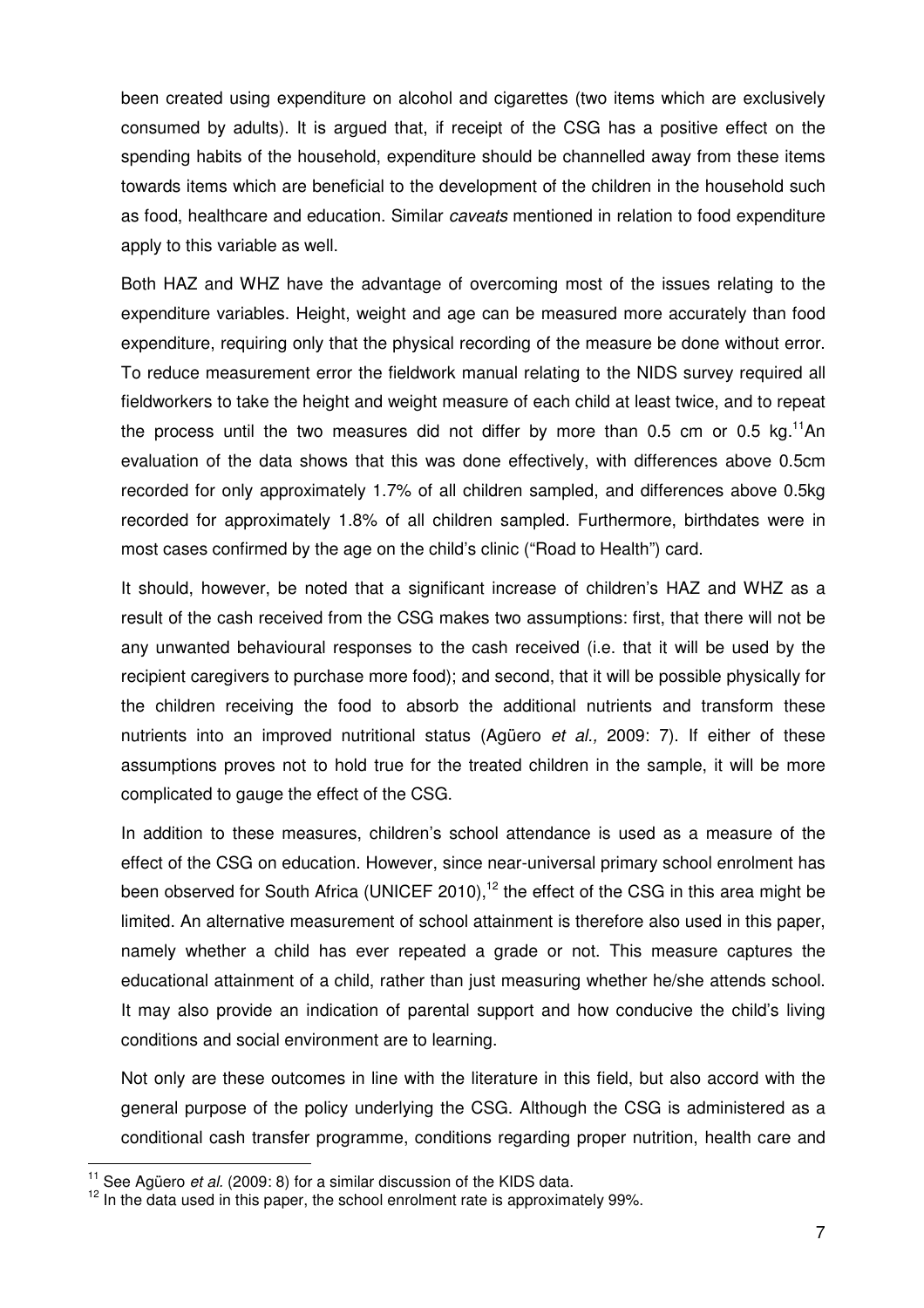school enrolment of beneficiary children were included in the initial regulations accompanying the relevant legislation (Leatt & Budlender, 2007).<sup>13</sup> In assessing the success of the CSG, it is therefore important to evaluate the effect of the CSG on these outcomes.

While there are caveats pertaining to each of the above outcome variables individually, the set of outcomes covers an extensive range of the dimensions of child well-being and welfare when considered collectively. This set of outcomes outlined in the paragraphs above has been selected to provide a wide lens through which we can study how the CSG impacts various aspects and features of the lives of poor adults and children.

## 5. **The Data**

 $\overline{a}$ 

The data used in this paper come from the National Income Dynamics Study (NIDS), which is the first wave of what will become a panel dataset. The survey, which was completed during 2008, incorporates data on some 7 305 households, containing 31 170 household members as well as data on 9 336 children under the age of 14 years. It also includes data from a variety of questions aimed at increasing the existing information on the receipt of social assistance by South Africans (McEwen et al., 2009: 1).

At the outset, it is useful to examine the data in order to ascertain how effectively the CSG is targeted. This can be done by examining the number of eligible children (identified in terms of both their age and the means test) receiving the grant as well as those not in receipt of the grant. Both of these groups are important to illustrate the errors of inclusion (i.e. the group of individuals who are not eligible, but nevertheless receive the grant)<sup>14</sup> and the errors of exclusion (i.e. the group of individuals who are eligible, but do not receive the grant).

For the purpose of evaluating the effect of receiving the CSG on the health, nutritional and educational outcomes of children, the latter group (i.e. children who have not received the CSG though being eligible to receive it, based on their age and the means test) is important as a potential counterfactual, as one would expect this group to be more similar to the treated group in terms of background characteristics than the group of untreated, non-eligible children.

Using the means test as it was applied during 2008 (the time at which the NIDS survey was conducted)<sup>15</sup>, a simple simulation of the number of children receiving the CSG versus the number of children eligible for receiving CSG is conducted in order to get an initial indication of the targeting of the CSG. The algorithm used to identify eligible children is based on the

<sup>&</sup>lt;sup>13</sup> These conditions were later removed from the legislation and re-introduced only as non-enforceable conditions (Leatt & Budlender, 2007).

One possible reason for the existence of this group is the fact that the means test is only administered at the time when the grant is first applied for (McEwen et al., 2009: 5).

 $15$ During the time of the survey used in this paper, the age limit was set at 14 years (i.e. all eligible children under the age of 14).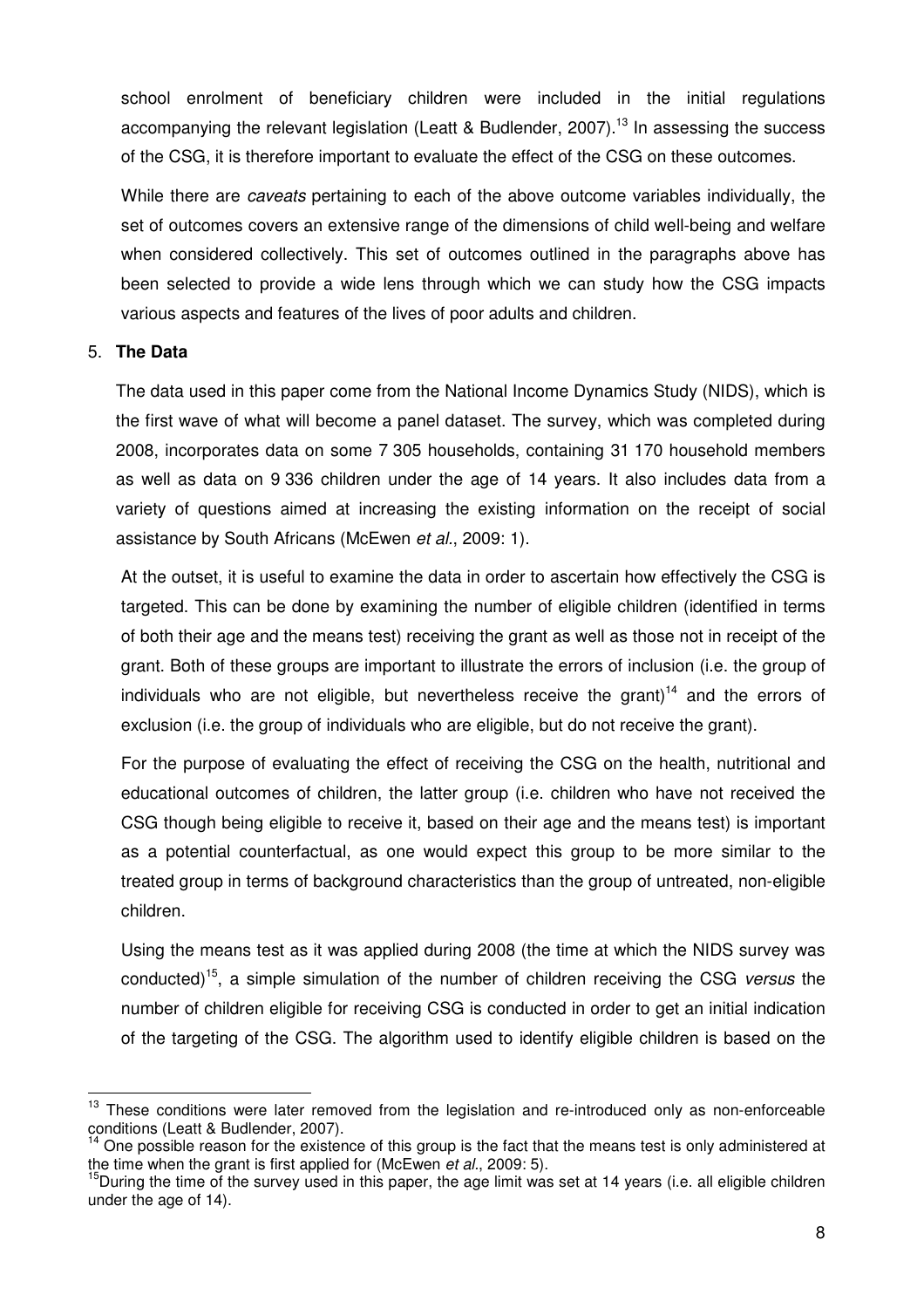income, age and caregiver data provided in NIDS. A detailed description thereof is included in Appendix A.

Table 1 applies this algorithm of eligibility to the data to highlight the fact that there are both errors of inclusion and errors of exclusion in the implementation of the grant. Although smaller than the group of eligible individuals rightfully receiving the CSG, there seem to be approximately 2 million children who are eligible for the CSG but not in receipt of the CSG in 2008. This figure is in the same region, although slightly less, than what has previously been reported in Woolard, Hatting and Klasen (2010: 15). This discrepancy can, however, be explained by the fact that the figures reported in Woolard *et al.* (2010) are based only on ageeligibility, and do not take into account the means test (presumably since it has not been possible to link caregivers and their income to specific children in previous datasets, something which NIDS has now made possible).

| <b>Receiving CSG</b> |           |            |  |  |  |  |  |  |
|----------------------|-----------|------------|--|--|--|--|--|--|
| Yes                  | No        | Total      |  |  |  |  |  |  |
| 5 688 256            | 2 070 819 | 7 759 075  |  |  |  |  |  |  |
| 1 939 688            | 3 574 010 | 5 513 698  |  |  |  |  |  |  |
| 7 627 944            | 5 644 829 | 13 272 773 |  |  |  |  |  |  |
|                      |           |            |  |  |  |  |  |  |

**Table 1: Number of children eligible for and receiving the CSG in 2008** 

Source: NIDS (2008)

Further interrogation of the NIDS data reveals the main reason why so many eligible children are not receiving the CSG. Figure 1 lists the main reasons for non-application by caregivers of eligible children. The administrative burden is listed as the main reason for these caregivers not applying. More worrying, however, is the fact that there seems to be a certain amount of apathy regarding the CSG displayed by the caregivers, with just over 14% of the caregivers indicating that they just "haven't gotten round to it yet" and slightly less than 10% indicating that they just "couldn't be bothered".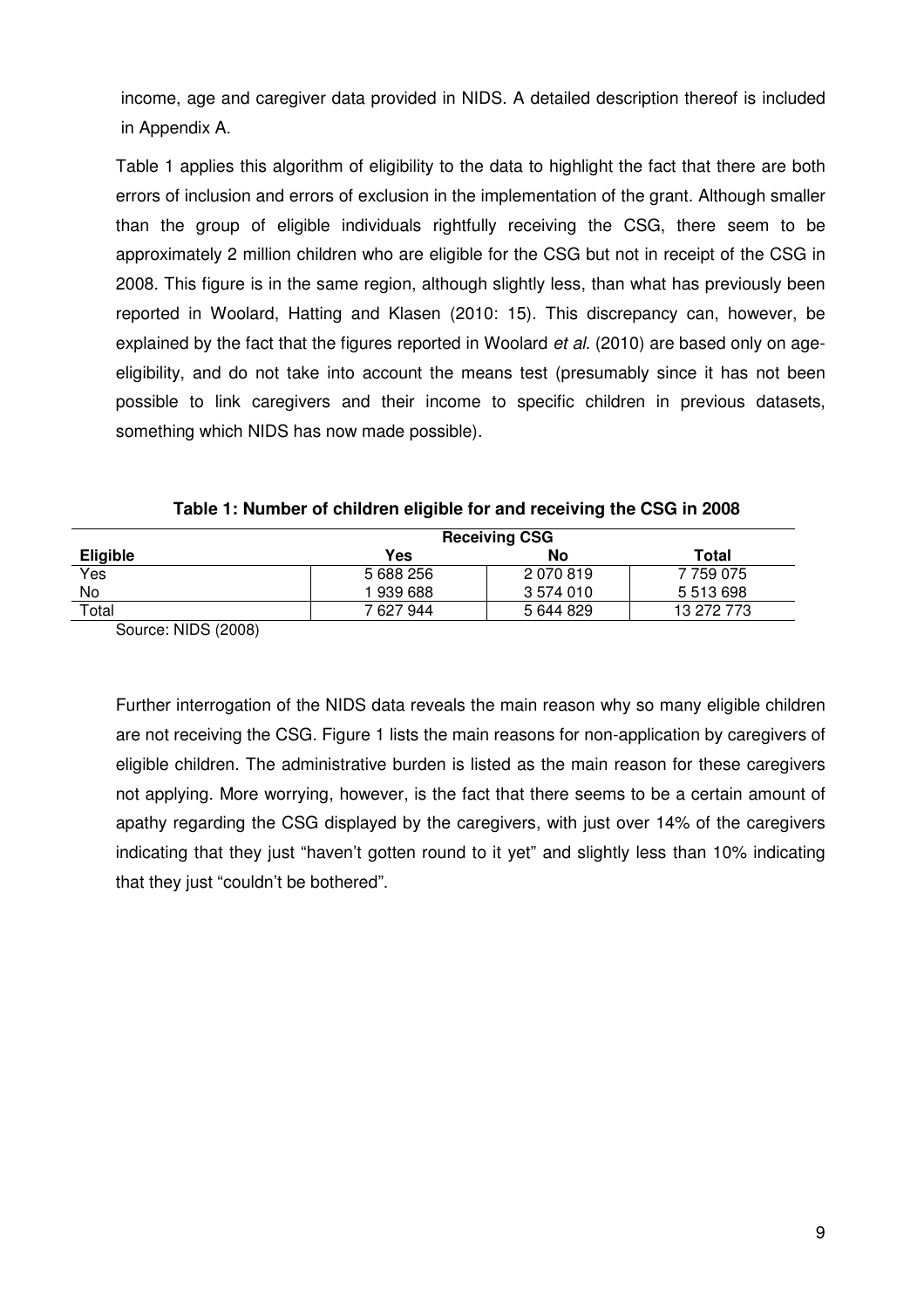

**Figure 1: Main reason CSG was not applied for by eligible caregivers in the sample :** 

The descriptive statistics per treatment status are listed in Table 2. For comparative purposes, receipt of the CSG is defined both as a binary (i.e. receiving treatment or not) as well as continuous variable (the length of treatment, or "dosage" received). The continuous treatment variable is defined as the percentage of a child's life during which he/she received the CSG at the time of the survey. This is calculated using the data on the month and year in which children were born as well as the responses from caregivers regarding the initial date of receipt of the CSG. The group of treated children is divided into terciles based on the distribution of the continuous treatment variable, with children divided in accordance with receiving either a low, medium or high dosage (a low dosage defined as receipt of the CSG for 0-34% of the child's life, medium dosage as 34-67% and high as 67-100%). The group of untreated children is divided into two groups based on eligibility. ics per treatment status are listed in Table 2. For comparative purposes,<br>s defined both as a binary (i.e. receiving treatment or not) as well as<br>he length of treatment, or "dosage" received). The continuous treatment<br>the regarding the initial date of<br>into terciles based on the<br>divided in accordance with<br>fined as receipt of the CSG<br>as 67-100%). The group of<br>ps (the last two columns of<br>likely to be unemployed and<br>CSG. In addition, the child-

There are expected differences between the two untreated groups (the last two columns of Table 2). First, caregivers of untreated eligible children are more likely to be unemployed and married than the caregivers of children who do not qualify for the CSG. In addition, the child level characteristics vary across these two groups, with eligible untreated children being on level characteristics vary across these two groups, with eligible untreated children being on<br>average more than a year younger that non-eligible children (as a result of the age-eligibility criteria) and a slightly greater proportion of the children in the eligible group being female.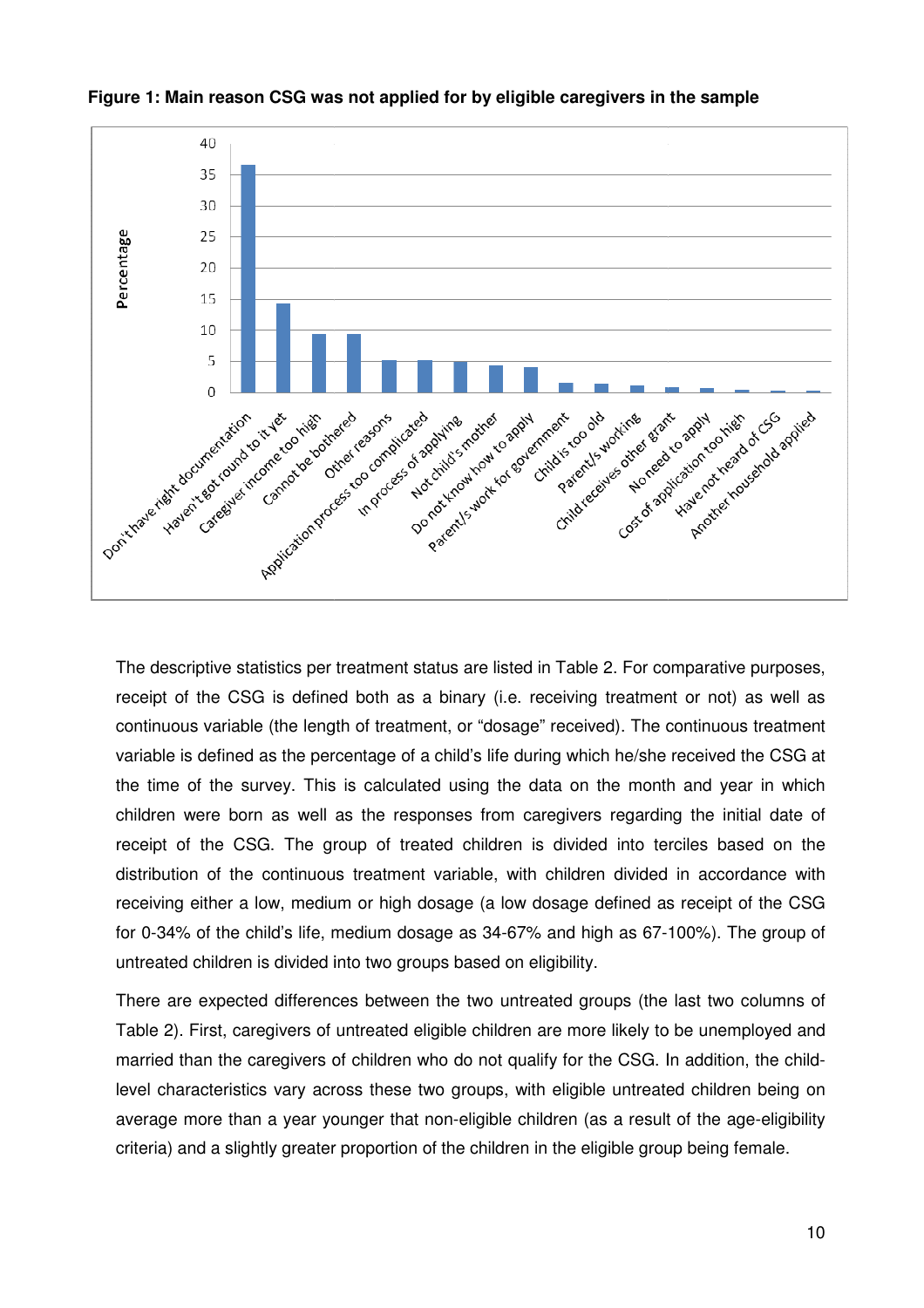|                                                                     |           | <b>Treated</b> |             | <b>Not Treated</b> |           |                     |
|---------------------------------------------------------------------|-----------|----------------|-------------|--------------------|-----------|---------------------|
| Variable                                                            | Low       | <b>Medium</b>  | High        |                    |           |                     |
|                                                                     | $[0-34%]$ | $[34-67%]$     | $[67-100%]$ | All                | Eligible  | <b>Not Eligible</b> |
| <b>Outcomes</b>                                                     |           |                |             |                    |           |                     |
| <b>HAZ</b>                                                          | $-0.60$   | $-0.45$        | $-0.32$     | $-0.50$            | $-0.48$   | $-0.19$             |
|                                                                     | (1.34)    | (1.30)         | (1.40)      | (1.37)             | (1.33)    | (1.37)              |
| <b>WHZ</b>                                                          | 0.23      | 0.35           | 0.13        | 0.18               | 0.11      | 0.39                |
|                                                                     | (1.76)    | (1.59)         | (1.36)      | (1.48)             | (1.49)    | (1.46)              |
| Monthly household expenditure spent on food items <sup>#</sup>      | 798.36    | 833.72         | 757.08      | 783.871            | 770.97    | 1763.50             |
|                                                                     | (487.88)  | (643.67)       | (478.52)    | (506.17)           | (566.63)  | (1290.08)           |
| Household expenditure on adult goods per adult[1] in the household# | 22.79     | 24.89          | 26.72       | 22.49              | 32.67     | 182.20              |
|                                                                     | (50.65)   | (36.79)        | (43.60)     | (36.27)            | (49.23)   | (215.86)            |
| Proportion of children enrolled at school##                         | 0.99      | 0.99           | 0.98        | 0.99               | 0.99      | 0.99                |
|                                                                     | (0.10)    | (0.08)         | (0.13)      | (0.10)             | (0.08)    | (0.11)              |
| Proportion of children ever repeated school year <sup>##</sup>      | 0.25      | 0.21           | 0.16        | 0.24               | 0.25      | 0.18                |
|                                                                     | (0.44)    | (0.41)         | (0.37)      | (0.43)             | (0.43)    | (0.38)              |
| <b>Caregiver Characteristics</b>                                    |           |                |             |                    |           |                     |
| Motivation                                                          | $-0.24$   | $-0.13$        | 0.49        | 0.12               | $-0.42$   |                     |
|                                                                     | (0.61)    | (1.02)         | (1.06)      | (1.05)             | (0.16)    |                     |
| Delay in application (in days)                                      | 1180.10   | 832.43         | 298.94      | 705.72             | 2127.19   |                     |
|                                                                     | (863.63)  | (549.06)       | (246.27)    | (638.99)           | (1385.75) |                     |
| Proportion employed                                                 | 0.16      | 0.15           | 0.18        | 0.15               | 0.07      | 0.46                |
|                                                                     | (0.37)    | (0.35)         | (0.39)      | (0.36)             | (0.25)    | (0.50)              |
| Proportion married                                                  | 0.32      | 0.33           | 0.32        | 0.34               | 0.36      | 0.66                |
|                                                                     | (0.47)    | (0.47)         | (0.47)      | (0.47)             | (0.48)    | (0.47)              |

## **Table 2: Descriptive statistics by treatment and eligibility status**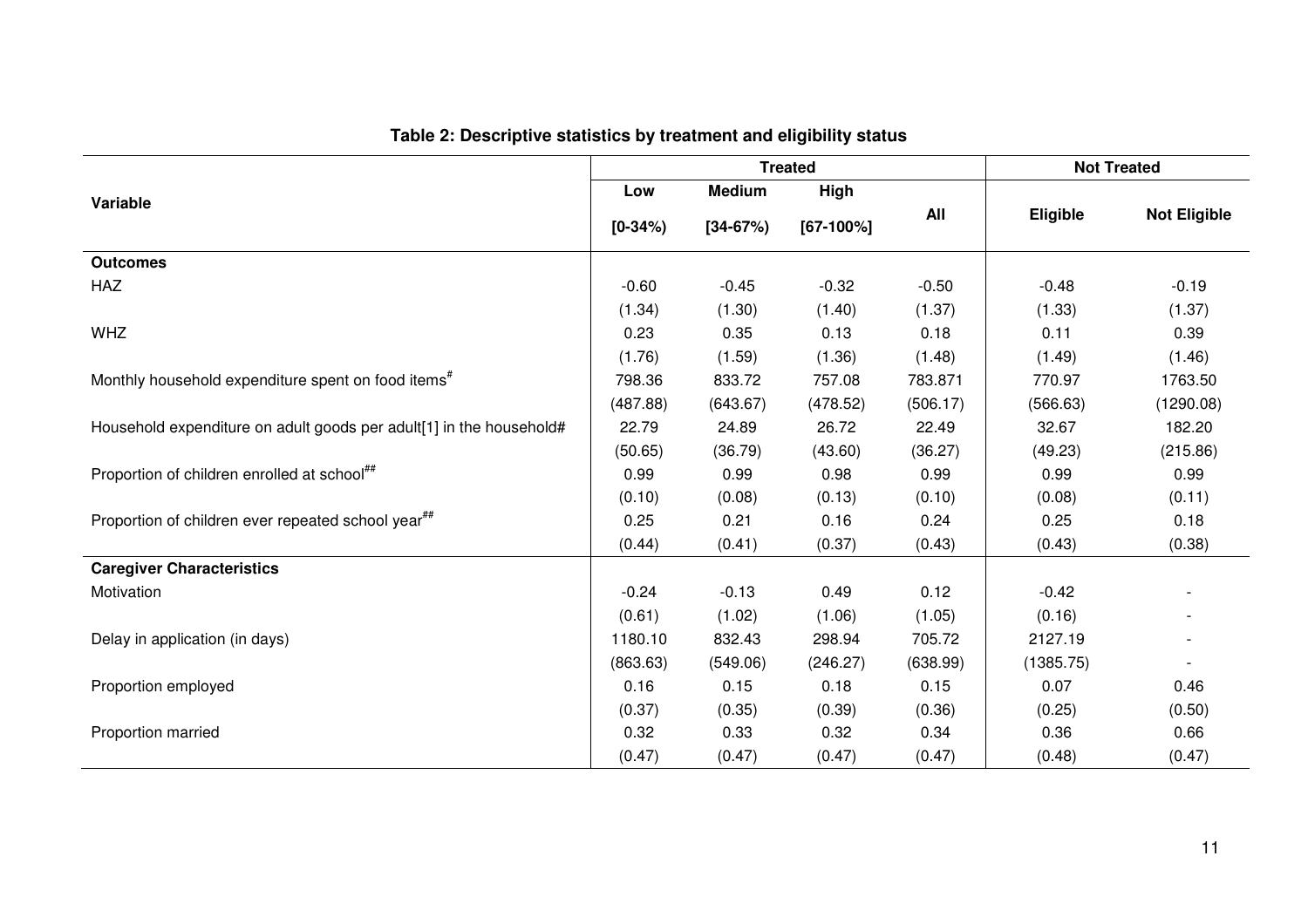|                                   |           |               | <b>Treated</b> |          |                 | <b>Not Treated</b>  |
|-----------------------------------|-----------|---------------|----------------|----------|-----------------|---------------------|
| Variable                          | Low       | <b>Medium</b> | High           |          |                 |                     |
|                                   | $[0-34%]$ | $[34-67%]$    | $[67-100%]$    | All      | <b>Eligible</b> | <b>Not Eligible</b> |
| <b>Child Characteristics</b>      |           |               |                |          |                 |                     |
| Age in years                      | 7.35      | 6.58          | 5.44           | 6.90     | 6.21            | 7.44                |
|                                   | (4.52)    | (4.29)        | (3.03)         | (3.91)   | (4.59)          | (4.64)              |
| Proportion male                   | 0.48      | 0.51          | 0.53           | 0.50     | 0.46            | 0.51                |
|                                   | (0.50)    | (0.50)        | (0.50)         | (0.50)   | (0.50)          | (0.50)              |
| <b>Household Characteristics</b>  |           |               |                |          |                 |                     |
| Proportion access to electricity  | 0.71      | 0.76          | 0.74           | 0.73     | 0.74            | 0.89                |
|                                   | (0.45)    | (0.43)        | (0.44)         | (0.44)   | (0.44)          | (0.31)              |
| Proportion access to piped water  | 0.61      | 0.61          | 0.59           | 0.56     | 0.58            | 0.86                |
|                                   | (0.49)    | (0.49)        | (0.49)         | (0.50)   | (0.49)          | (0.35)              |
| Proportion access to landline     | 0.09      | 0.08          | 0.08           | 0.08     | 0.12            | 0.29                |
|                                   | (0.28)    | (0.27)        | (0.27)         | (0.27)   | (0.32)          | (0.45)              |
| Proportion access to flush toilet | 0.33      | 0.36          | 0.35           | 0.31     | 0.38            | 0.75                |
|                                   | (0.47)    | (0.48)        | (0.48)         | (0.46)   | (0.49)          | (0.43)              |
| Proportion female headed          | 0.59      | 0.52          | 0.56           | 0.57     | 0.58            | 0.30                |
|                                   | (0.49)    | (0.50)        | (0.50)         | (0.50)   | (0.49)          | (0.46)              |
| Per capita expenditure            | 411.38    | 492.10        | 409.44         | 393.19   | 475.02          | 2238.01             |
|                                   | (415.04)  | (613.58)      | (478.78)       | (459.16) | (838.90)        | (2880.70)           |

Notes: Mean values with standard deviation in parenthesis.<br>#Treatment calculated at the household level.<br>#Excluding children younger than 5 years old.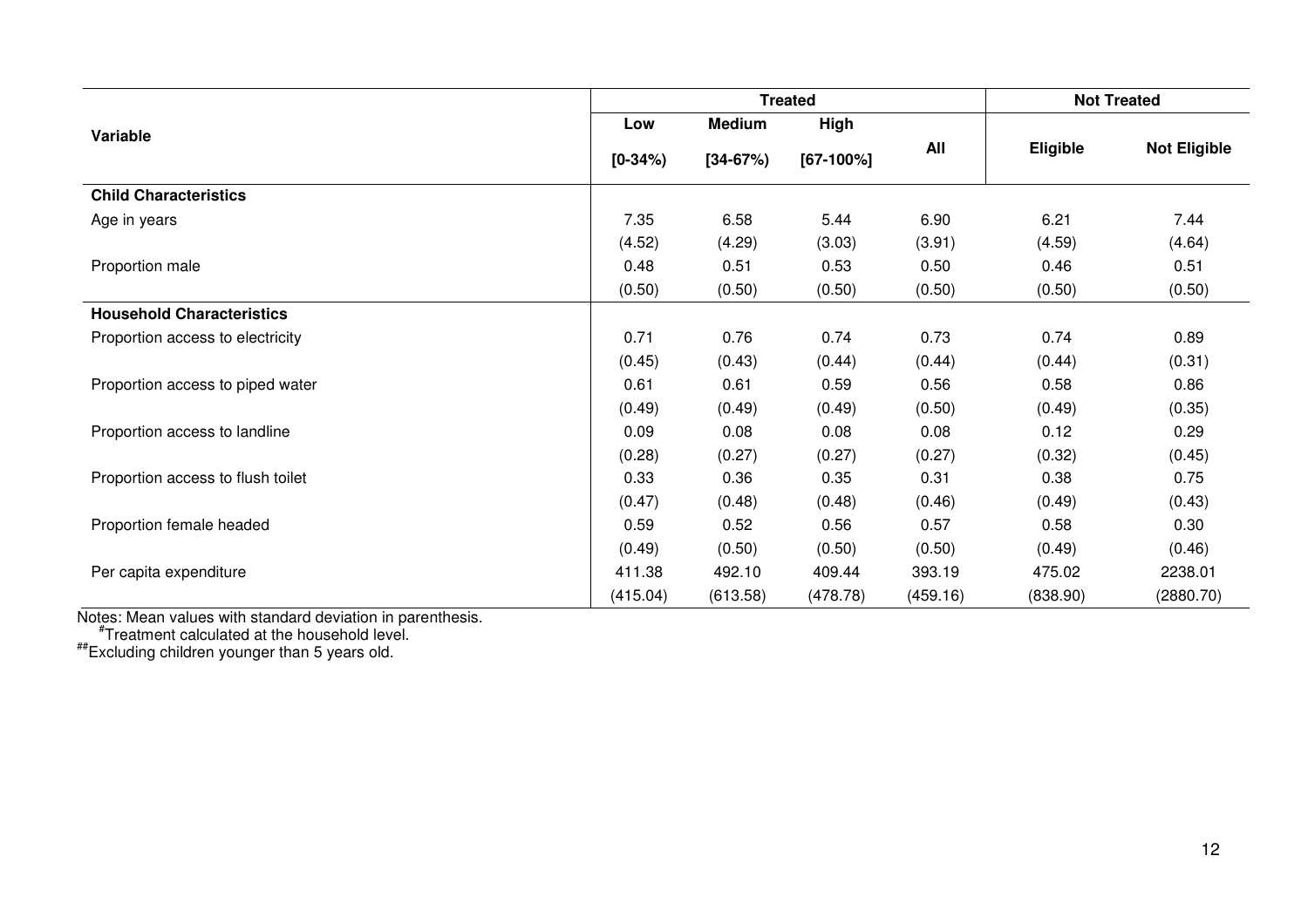The last difference between these two groups relates to the household characteristics, with that of the untreated eligible sample on average indicative of worse living conditions than those who are not eligible. Eligible children not receiving the CSG generally belong to households which are more likely to be female headed, less likely to have access to basic amenities and with a much lower per capita expenditure (a difference of approximately R1 763) than children who do not qualify for the grant.

However, when comparing the observable characteristics of the treated group as a whole with that of the eligible untreated group (columns 5 and 6 of Table 2 respectively), it would appear that these two groups are much more similar. Untreated groups, in the form of rejected or tardy applicants, have in the past been used as a counterfactual to estimate the treatment effect (Agüero et al., 2009:11). Since caregivers in the eligible untreated group have not yet applied for the CSG, although they are eligible to apply, they may in a sense be classified as tardy applicants. In this sense, they potentially could be used as a counterfactual in estimating the treatment effect.

Looking at the breakdown of the treated group into terciles based on the treatment dosage (columns 2, 3 and 4 of Table 2), it can be concluded that the differences in the observable characteristics of these three groups are mostly small and negligible.

The fact that there is a difference between the age of children receiving the grant for a small proportion of their lives (7.35 years), those who have received a medium dosage (6.58 years) and those who have received a high dosage (5.44 years) could potentially be explained by the way in which extent of treatment is measured. More specifically, since the extent of treatment is measured as the percentage of a child's life during which he/she has been receiving the CSG, older children who have been receiving the grant the same number of months as younger children will automatically fall into the low treatment group, as the treatment period as a percentage of their lives will be less than for younger children. Since take-up of the grant has increased each year (Case et al., 2003), one would expect a number of older children for whom application for the CSG was only made recently, resulting in the extent of their treatment being relatively low.

As for the various outcomes, the HAZ and WHZ variables were created using, as a reference, the 2000 US CDC Growth Chart (which is premised on the anthropometric measures of a sample of well-nourished US children). This reference is chosen as a standard against which children in both the treated and control samples can be measured so as to normalise the zscores (Duflo, 2003: 6).

The differences in outcome variables between the three groups receiving the CSG in a low, medium or high dosage provide tentative corroborating evidence that the presence of the CSG does have a positive impact on the lives of the children receiving it and that this impact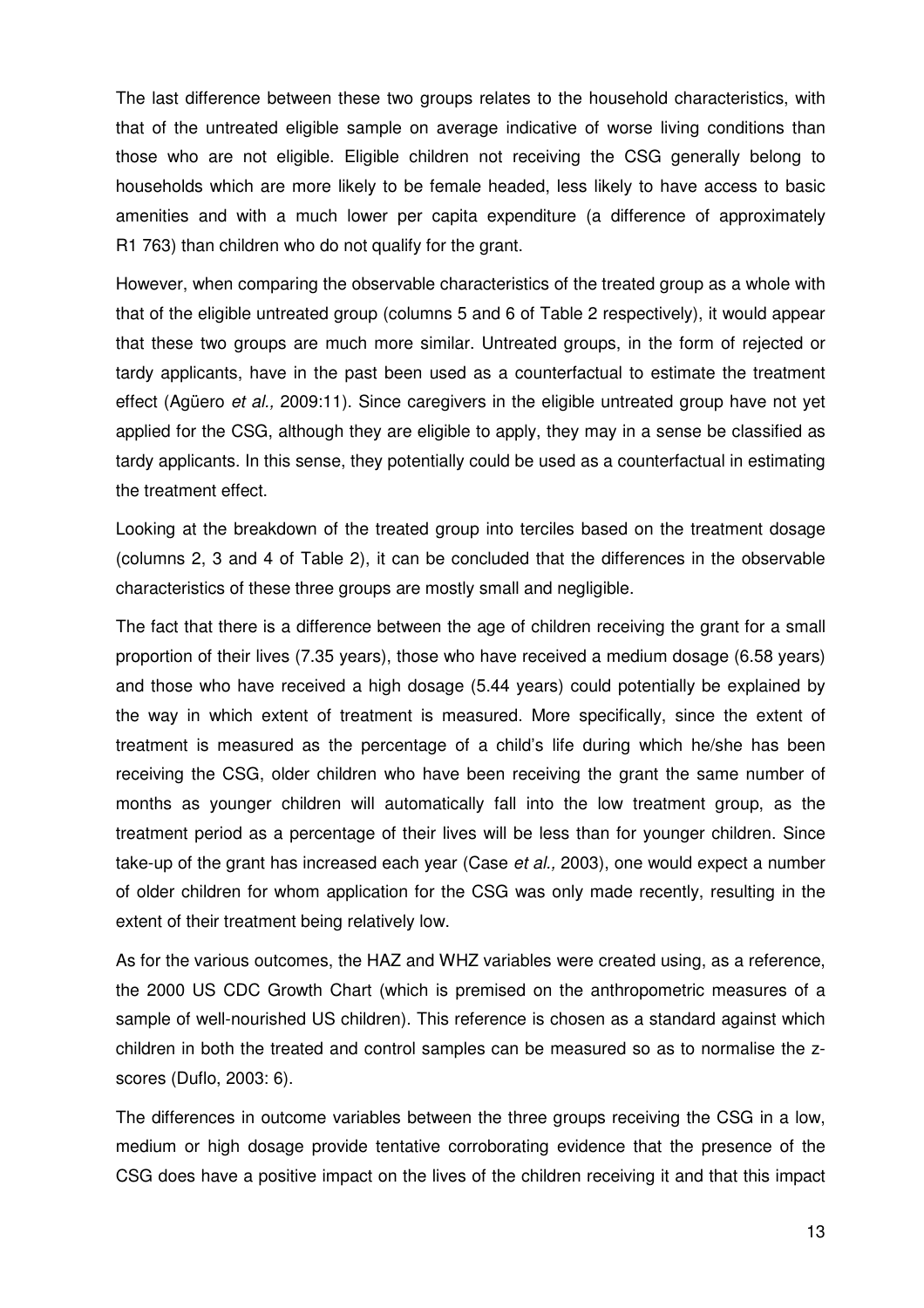increases with the duration of grant receipt. For most of the outcome variables, there are definite improvements when the dosage is increased from low to medium. The only two exceptions are for school enrolment, where no significant change is observed, and expenditure on adult goods, where an increase in spending is observed as the dosage increases.

As for the change from medium to high, further improvements (albeit insignificant) are observed for all of the outcome variables except WHZ, food expenditure and school enrolment. The change in school enrolment does not warrant any further investigation, given the fact that the change from medium to high is merely 1 percentage point (from 99% to 98%).

However, the decrease in WHZ and food expenditure deserves further mention, as these might be as a result of the way in which the treatment variable is measured. Given the difference in the mean ages of the children receiving a medium versus high dosage of the CSG, it is possible that the decrease in WHZ and food expenditure is an indication of possible thresholds effects of the CSG. In other words improvements of these outcome variables might only be observable once the CSG has been received for a number of years (which, given the average age of the children in the high treatment group, has not been the case for most children in that group).

In line with the approach taken by Agüero et al. (2009), Table 2 also contains a variable labelled caregiver motivation, which was created to take into account unobserved differences between caregivers which could cause certain caregivers to apply for the CSG earlier than others. The creation of this variable is discussed in the section below.

### 6. **Delay in Application and Caregiver Motivation (Eagerness)**

The descriptive statistics in the previous section set out observable characteristics which potentially would have an effect on the extent of treatment, in other words how long the child's caregiver delayed before applying for and receiving the CSG. These include caregiver, household and child-specific characteristics.

Agüero et al. (2009) rightly point out that there is, however, another underlying force affecting the extent of treatment, which includes unobserved factors influencing the motivation or eagerness of each caregiver to take up the grant. These unobserved factors, if not controlled for, could potentially bias the estimation of the treatment effect.

Some initial evidence of the differences in caregiver motivation is found in the number of days which caregivers delayed before applying for the child support grant. While the application delay for children receiving only a low dosage is more than three years, children in the high dosage group have an application delay of less than two years. Using the date on which the NIDS interview was conducted (instead of the application date) as the cut-off date, the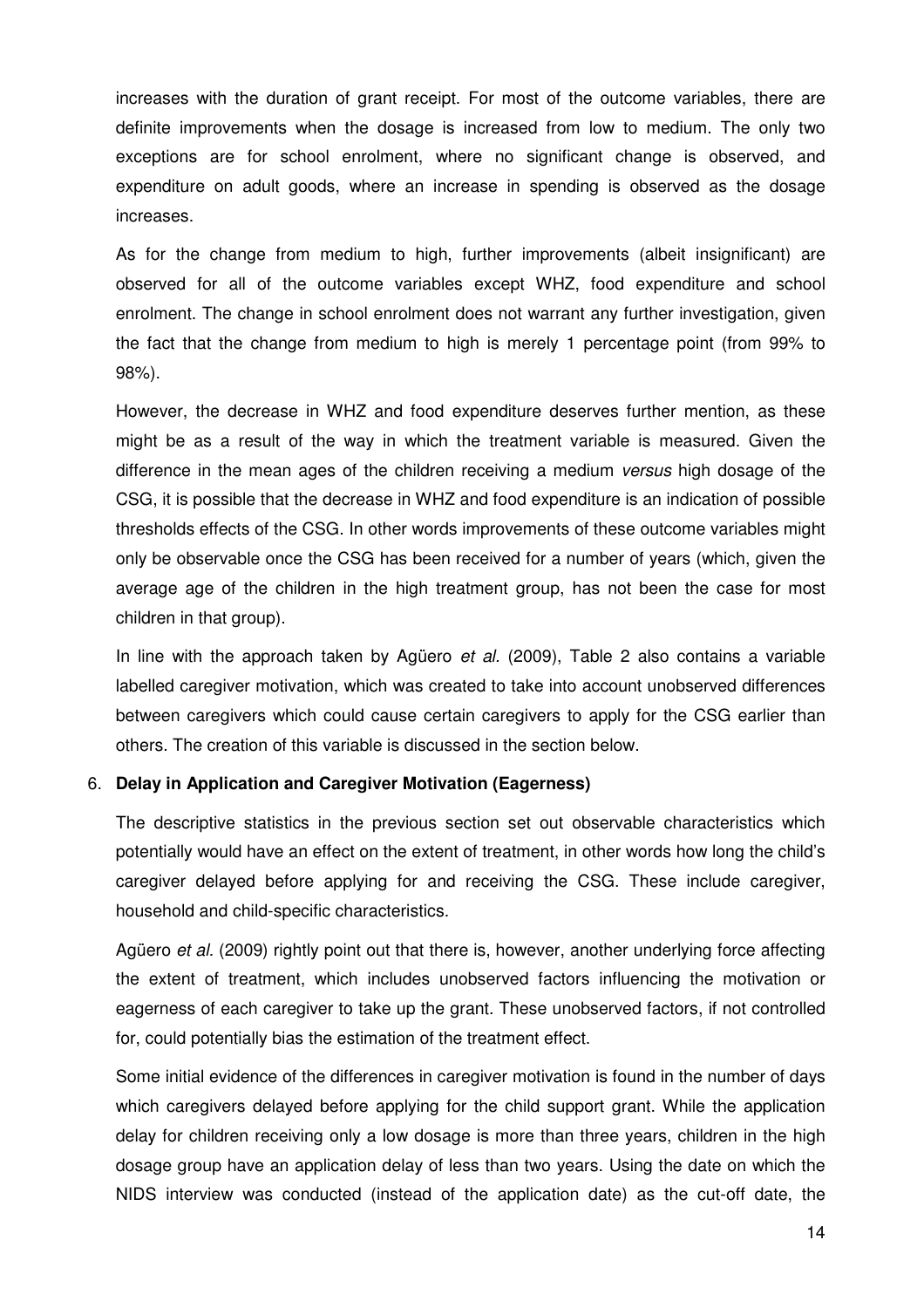"application delay" for untreated eligible children is almost 6 years, illustrating the differences in tardiness between the caregivers in the different groups.

As set out in Agüero et al. (2009), this unobserved motivation is a function of the effectiveness of the CSG roll-out in the area where the caregiver lives. Although the programme was rolled out simultaneously in all areas, the data reveal that the delay in takeup for older children (who were already born at the introduction of the CSG) is much shorter for urban areas (an average of 886 days) compared to rural areas (an average of 919 days).

In addition, the delay for younger children is also much less than for children who have only recently become eligible,<sup>16</sup>with a delay of more than three years being recorded for children who were already born at the time of the introduction of the CSG versus less than a year (approximately 10 months) for children born in 2008 (i.e. the year of the NIDS survey). This confirms previous evidence that the initial roll-out of the CSG was not as effective as in later years (Agüero et al., 2009).

Following the approach in Agüero et al. (2009), a variable capturing these differences in caregiver motivation was created. In the first place, the expected delay was estimated as a function of the child's age and whether the child lived in a rural or urban area. This was done using OLS, and data of children born two years or more prior to the NIDS survey. This approach is in line with Agüero et al. (2009: 13) and evidence by Case et al. (2005) that the average delay for take-up of the CSG stabilised after two years from birth (in other words the average delay of children under two years will be underestimated, as there are many children in this age cohort who have not yet taken up the  $CSG$ ).<sup>17</sup>These younger children are therefore excluded in the estimation of the expected delay.

Thereafter, the difference between actual delay and the expected delay was calculated and then standardised, as a measure of the motivation with which a specific caregiver took up the CSG, compared to other caregivers of the same age and location cohort.<sup>18</sup>

Table 2 sets out the positive relationship between caregiver motivation and the extent of treatment (increasing from 0.24 standard deviations below the average to almost half a standard deviation above). It is also clear that treated children have more motivated caregivers (0.12 standard deviations above the average) than untreated children (0.42 standard deviations below the average).

 $16$  It should be noted that only children born two years or more prior to the NIDS survey were taken into account in this calculation, as the average delay of children born close to the survey date is most likely under-estimated (see Agüero *et al.*, 2009: 13).

<sup>17</sup> Of the sample of children under the age of two years, there are approximately 40% who are eligible for the CSG but are not yet receiving the grant. In contrast, the corresponding figure for children older than two years is 22%.

<sup>&</sup>lt;sup>18</sup> For children already born at the time of introduction of the CSG, the delay was calculated from the date of introduction of the CSG. For children who were eligible but had not yet taken up the CSG at the time of the NIDS survey, the delay was calculated up to the day of the survey interview with the particular child.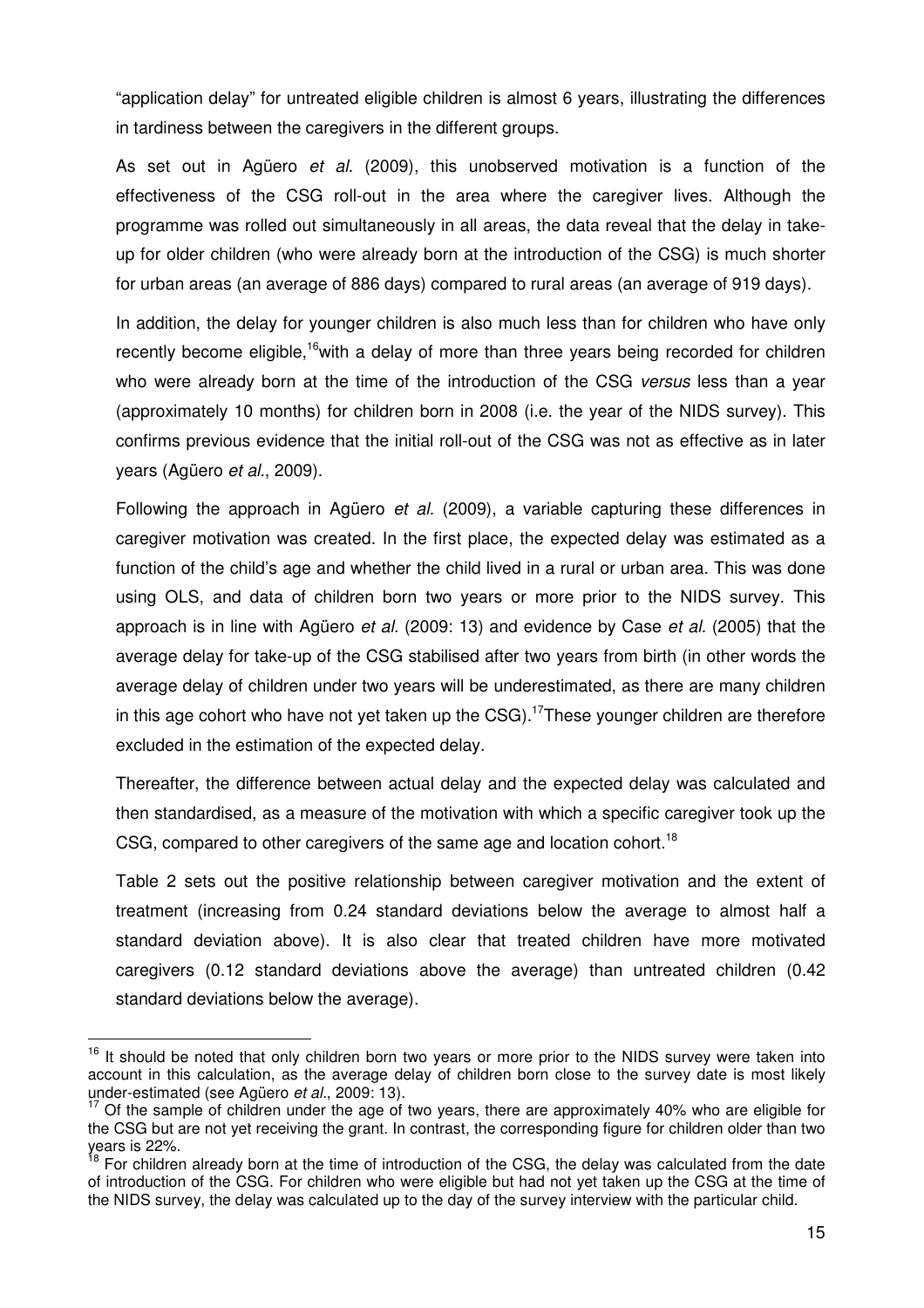#### 7. **Description of the Samples used**

To incorporate the various outcome variables (and estimate the average treatment effect based on samples for which evaluation of the effect of the CSG on the specific outcome variable would make sense), three sub-samples are specified.

More specifically, the first sample is used to analyse the effect of the CSG on HAZ and WHZ. This includes the full sample of all children eligible for receiving the CSG, i.e. all children aged younger than 14 years and whose caregiver's income is below the threshold specified by the means test. There are 4914 children in this full sample, of which 3550 receive the CSG while 1303 do not. In the baseline estimation using OLS and binary PSM, both treated and untreated eligible children are included in the sample. However, for the purpose of the continuous treatment estimator, the sample is limited to eligible children younger than 14 years who are receiving the CSG.

The second sample is used for the expenditure outcome variables. Since the expenditure variables are evaluated at the household level, all eligible children who are not in receipt of the CSG, although living in a household where another child receives the CSG, are dropped from the sample. This essentially limits the analysis to a household level (i.e. children who are in a household where they are the CSG recipients and children who are in households where no-one is receiving the CSG). This is done to avoid including eligible children who are in a household where they are not a recipient of the CSG, but another child in the household is (if one assumes a pooling of resources in the household, income from the CSG would be spent both on recipient and non-beneficiary children within that household). It should be noted that, although this has a substantial effect in limiting the sample for the first (baseline) technique, it does not limit the sample where treatment is treated as a continuous variable.

The third sample limits the original data by excluding all eligible children under the age of 5 years. This is done to obtain the effect on schooling for children who are of school-going age.

#### 8. **Baseline Estimates using OLS and Binary Propensity Score Matching**

As a baseline, the treatment effect was estimated using OLS. The results of these estimates are set out in Table 3. For the sake of comparability, the covariates used in the regressions are the same as those used in the estimation of the average treatment effect.

The coefficients from the OLS regressions are as expected, apart from the coefficient on caregiver motivation, which is significantly negative in the regression for food expenditure. The negative sign of this coefficient could be explained by the fact that food expenditure decreases slightly in the sample for the highest level of caregiver motivation. The results from the OLS regressions do not provide any evidence of a significant treatment effect for any of the outcome variables, apart from expenditure on adult goods, which is negative and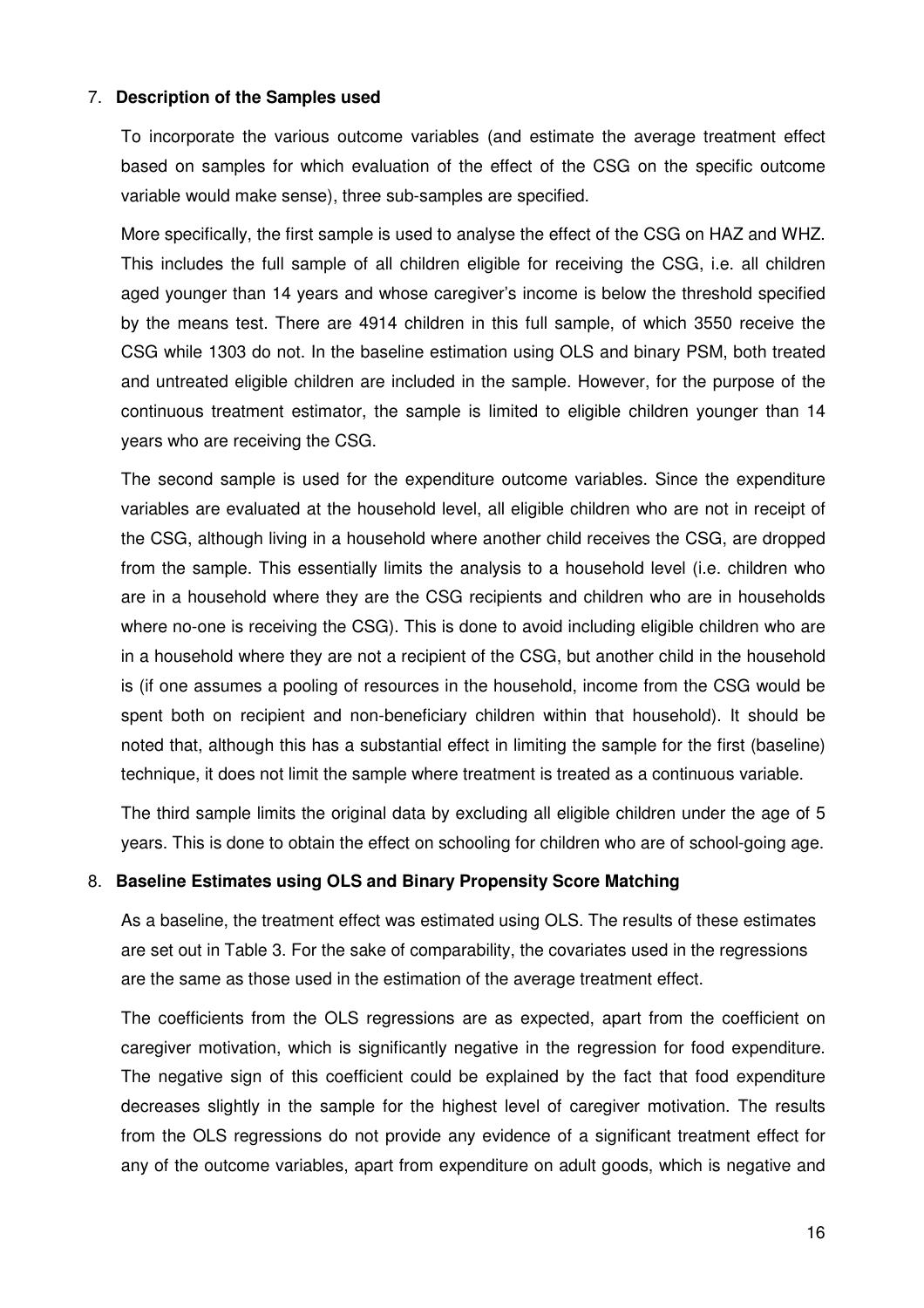significant at the 10% level, indicating a decrease in expenditure on adult goods for households that are receiving the CSG versus those that are not.

|                                        | Sample 1    |            |                          | Sample 2                 | Sample 3         |                 |
|----------------------------------------|-------------|------------|--------------------------|--------------------------|------------------|-----------------|
| Variable                               | <b>HAZ</b>  | <b>WHZ</b> | Food                     | <b>Adult</b>             | <b>School</b>    | <b>School</b>   |
|                                        |             |            | <b>Expenditure</b>       | <b>Expenditure</b>       | <b>Enrolment</b> | <b>Progress</b> |
| Child receives CSG                     | $-0.08$     | $-0.26$    | 44.25                    | $-8.91*$                 | 0.00             | $-0.02$         |
| Caregiver<br><b>Characteristics</b>    |             |            |                          |                          |                  |                 |
| Motivation                             | $-0.02$     | $0.19***$  | $-20.06*$                | 0.92                     | 0.00             | $-0.01$         |
| Employed                               | $-0.09$     | $-0.06$    | 20.83                    | $-7.24*$                 | $-0.01$          | $-0.05$         |
| Married                                | 0.12        | $-0.27$    | $-0.18$                  | $14.13***$               | 0.00             | $-0.09***$      |
| <b>Child</b><br><b>Characteristics</b> |             |            |                          |                          |                  |                 |
| Age                                    | $-0.07$     | $-0.98***$ | $-23.39*$                | 0.5                      | $0.03***$        | $0.17***$       |
| Age squared                            | $\mathbf 0$ | $0.08***$  | 1.48                     | $-0.04$                  | $-0.00**$        | $-0.01***$      |
| Boy                                    | $-0.15**$   | $-0.08$    | $-53.49**$               | $-1.11$                  | $-0.00*$         | $0.16***$       |
| Household<br><b>Characteristics</b>    |             |            |                          |                          |                  |                 |
| Electricity                            | $-0.15*$    | $-0.25$    | 88.20***                 | 0.56                     | 0.00             | $-0.01$         |
| Piped water                            | $-0.09$     | $-0.24$    | 117.86***                | 2.47                     | 0.00             | 0.00            |
| Landline                               | 0.09        | 0.01       | 269.86***                | 3.84                     | 0.00             | 0.03            |
| Flush toilet                           | $0.30***$   | 0.12       | 45.81                    | 14.75***                 | $-0.01**$        | $-0.08**$       |
| Female head                            | 0           | 0.09       | $-77.62***$              | 2.98                     | 0.00             | $-0.05**$       |
| Log pc expenditure                     | 0.08        | 0.03       | $\overline{\phantom{a}}$ | $\overline{\phantom{a}}$ | 0.00             | $-0.01$         |
| Constant                               | $-0.07$     | $3.08***$  | 694.54***                | 14.79**                  | $0.87***$        | $-0.58***$      |
| Observations                           | 1872        | 456        | 3530                     | 680                      | 2033             | 2054            |

#### **Table 3: OLS estimation of treatment effect**

\*Significant at 10% level.

\*\*Significant at 5% level.

\*\*\*Significant at 1% level.

The baseline estimates are, however, not an accurate estimate of the treatment effect since the treated and control units may differ substantially, giving rise to potential selection bias. More specifically, treatment evaluation requires the estimation of the average treatment effect, written as

$$
\delta = E[y_{1i} | D_i = 1] - E[y_{0i} | D_i = 0]
$$
  
= 
$$
E[y_{1i} - y_{0i} | D_i = 1] + \{ [E[y_{0i} | D_i = 1] - E[y_{0i} | D_i = 0] \}
$$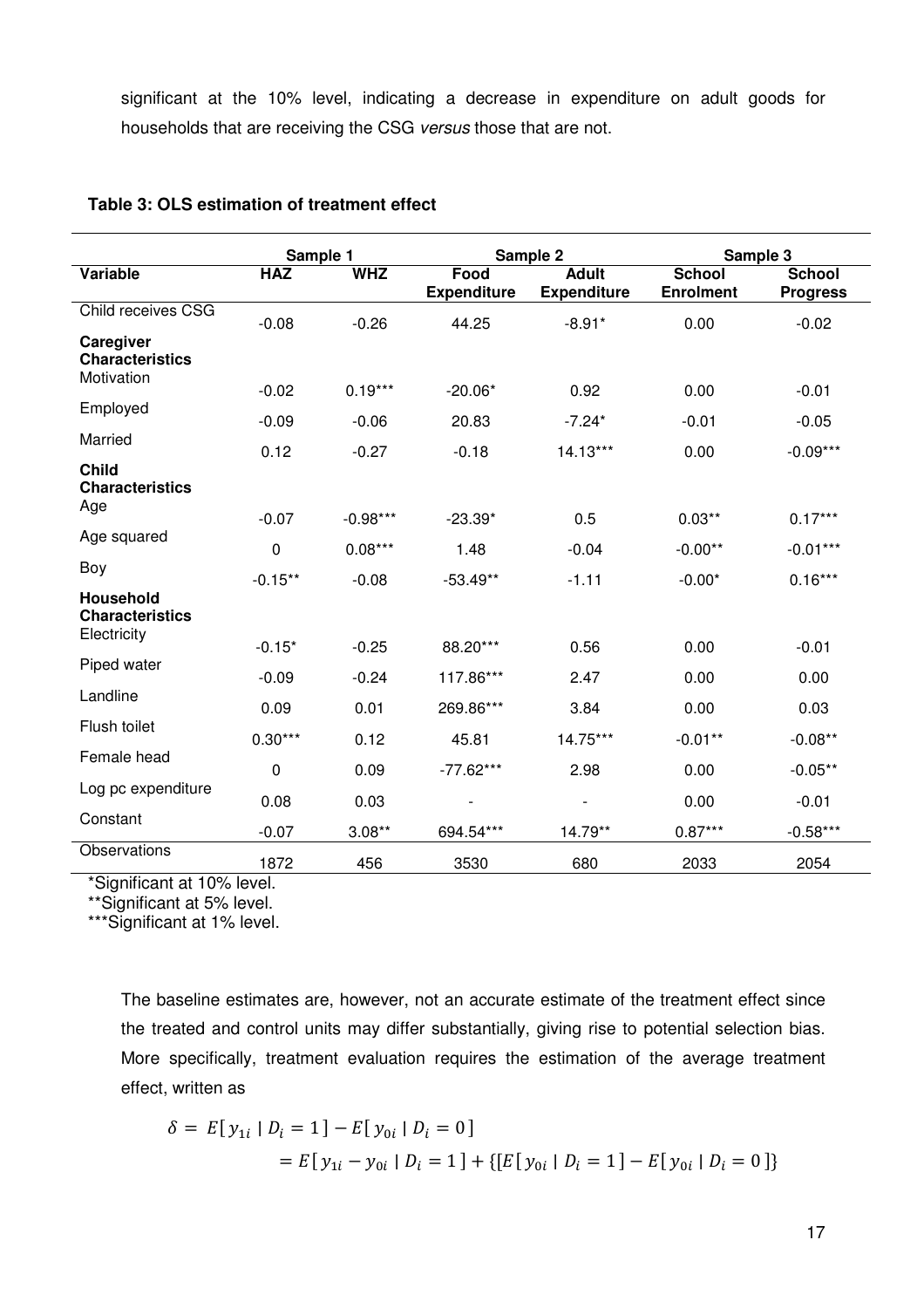where and are the treatment and control outcomes respectively, and treatment variable for individual treatment (Cameron & Trivedi, 2005: 872). In the equation above, the first term in the second line represents the average treatment effect on the treated, while the second term in the second line (i.e. the term in parenthesis) represents a bias term. Clearly the estimate of the treatment effect potentially is confounded in a situation where this bias term is not equal to zero, which will be the case where treatment was not assigned randomly. with indicating the presence (absence) of is the binary %, while the second term in the<br>erm. Clearly the estimate of the<br>re this bias term is not equal to<br>d randomly.<br>conditional probability measure<br>tics contained in  $\frac{x}{x}$  (Cameron &

One proposed solution to reducing the bias is PSM, i.e. the conditional probability measure of participation in treatment, given the underlying characteristics contained in  $\bar{x}$  (Cameron & Trivedi, 2005: 864). Under certain conditions, PSM provides a way in which to control for selection bias. These conditions ensure that, after conditioning on the propensity scores of individuals (i.e. the propensity of being selected into treatment of both the treated and untreated), none of the selection bias remains.

PSM was applied to all three samples, for all six outcome variables. However, no significant treatment effect was estimated. One exception is the adult expenditure variable, for which a significant (and fairly robust) treatment effect was estimated. However, this result is not convincing, as the overlap in the propensity score between treated and untreated units is very small. A more detailed discussion of the implementation of and results from PSM is contained in Appendix B. 005: 864). Under certain conditions, PSM provides a way in which to control for bias. These conditions ensure that, after conditioning on the propensity scores of s (i.e. the propensity of being selected into treatment of

The failure of PSM to provide any significant (or convincing) results raises questions regarding the validity of the method in these specific circumstances. One criticism which may be raised against the use of PSM to estimate the tr eatment implemented in a binary fashion. In addition, as already mentioned, the effect of receipt of the CSG on the outcomes may only be observable subsequent to a certain monetary threshold being reached (after receiving the grants for a certain period). CSG would fail to measure this effect.

#### 9. **The use of Generalised Propensity Scores with a Continuous Treatment Variable**

The bulk of the treatment evaluation literature employing propensity scores so far have made use of PSM in order to measure the average effect of treatment. However, as indicated above, one of the underlying assumptions of PSM is the existence of a binary treatment variable. More specifically, it assumes that all individuals may be classified as falling into one of two categories -- those who received treatment and those who received no treatment at all. Implicit in this there is an assumption that those that were treated are comparable and received equal dosages of treatment. However, as discussed in Agüero et al. (2009), this assumption clearly does not hold in the case of the CSG. There are large discrepancies in the length of exposure to the CSG, depending on the rollout and expansion schedule of the grant der to measure the average effect of treatment. However, as indicated<br>
underlying assumptions of PSM is the existence of a binary treatment<br>
cifically, it assumes that all individuals may be classified as falling into one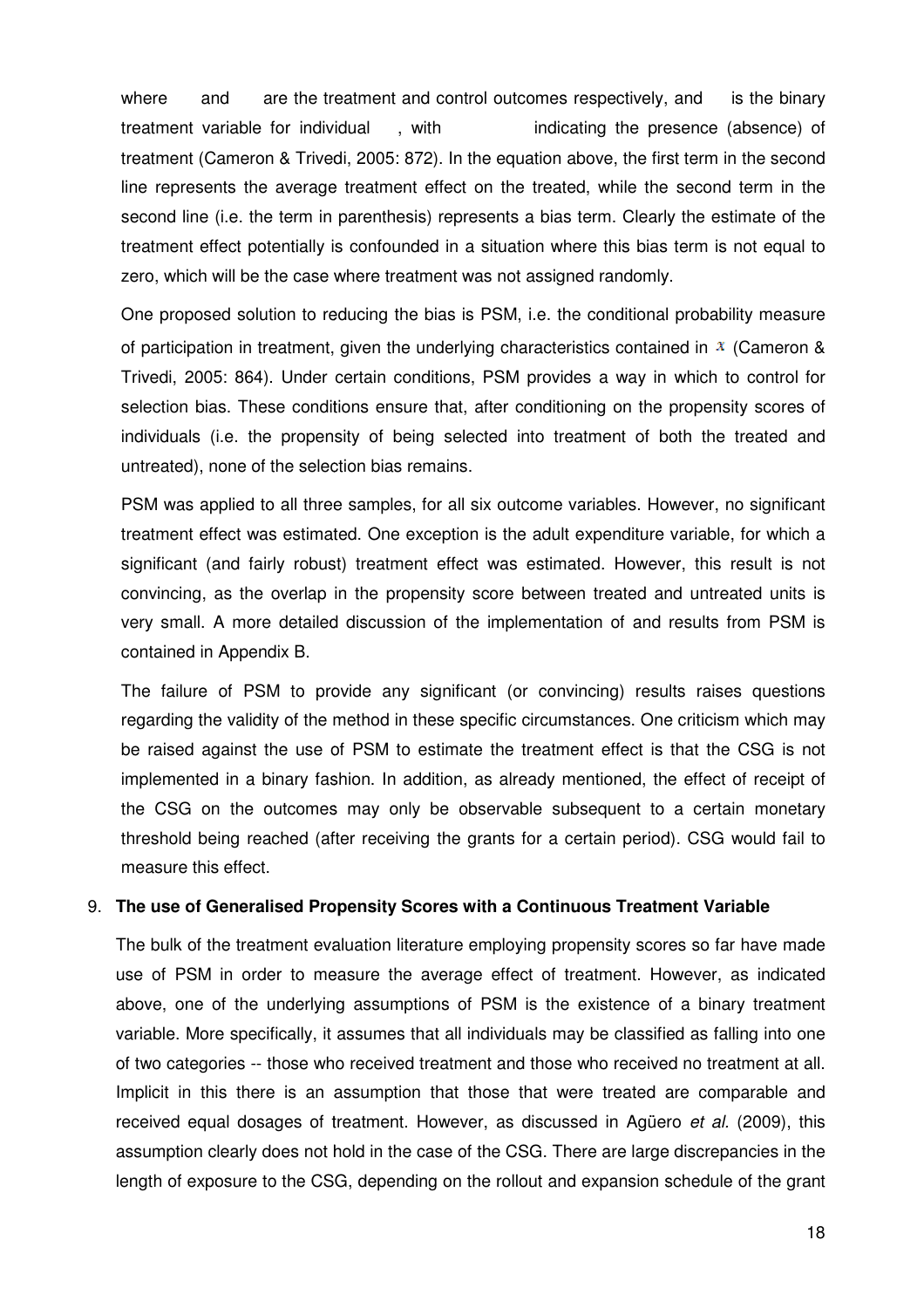as well as individual characteristics relating to motivation and the take up of the grant. Conventional applications of PSM fail to take this variation into account and it has been argued that this may partly explain inconclusive results regarding the treatment effect of CSG (Agüero et al., 2009). It may thus in this instance be more appropriate to think of treatment as a continuous variable.

Hirano and Imbens (2004) were the first to extend the use of propensity scores to develop a continuous treatment estimator. They use data collected from winners of the Megabucks lottery in Massachusetts during the mid-1980s to estimate the average labour response of winners, more specifically their earnings six years after winning. The data were generated as a random process, and should, accordingly, satisfy the general unconfoundedness condition. However, there were significant non-responses to the survey which may have introduced bias, necessitating the use of a technique which reduces bias and provides more credible estimates than those obtained using simple regressions (Hirano and Imbens, 2004: 73).

Hirano and Imbens (2004) show how, following the PSM literature discussed earlier, it is possible to remove the bias relating to treatment status by introducing an unconfoundedness assumption similar to the one set out above. They obtain a generalised version of the propensity score in the binary treatment case (henceforth referred to as the "generalised propensity score" (GPS)), producing unbiased estimates of the effect of treatment. This paper now provides a brief overview of the theoretical basis on which the technique is founded before applying it to the NIDS data.

#### 9.1. **Theoretical Framework and Underlying Assumptions**

To formalise the above, suppose the analysis draws from a random sample of  $N$  units indexed  $i = 1, ..., N$ . For each unit, the set of potential outcomes is given by the random variable  $Y_i(d)$ , called the "unit-level dose-response function" by Hirano and Imbens (2004: 74). In other words,  $Y_i(d)$  is the potential response of unit i to receiving a dosage of treatment d, where  $d \in D$ . For current purposes, the dosage d is the percentage of each child's life during which he/she has received the CSG as at the time of the survey, and the set of outcomes  $Y_i(d)$  include all relevant health, nutritional and educational benefits accruing as a result of the grant.

In the binary treatment case discussed above,  $D = \{0,1\}$ . However, where treatment is a continuous variable, as is the case with receipt of the CSG,  $D \in [d_0, d_1]$ , with  $d_0$  and  $d_1$ representing the upper and lower bounds of the treatment interval, set at 0%-100% for current purposes.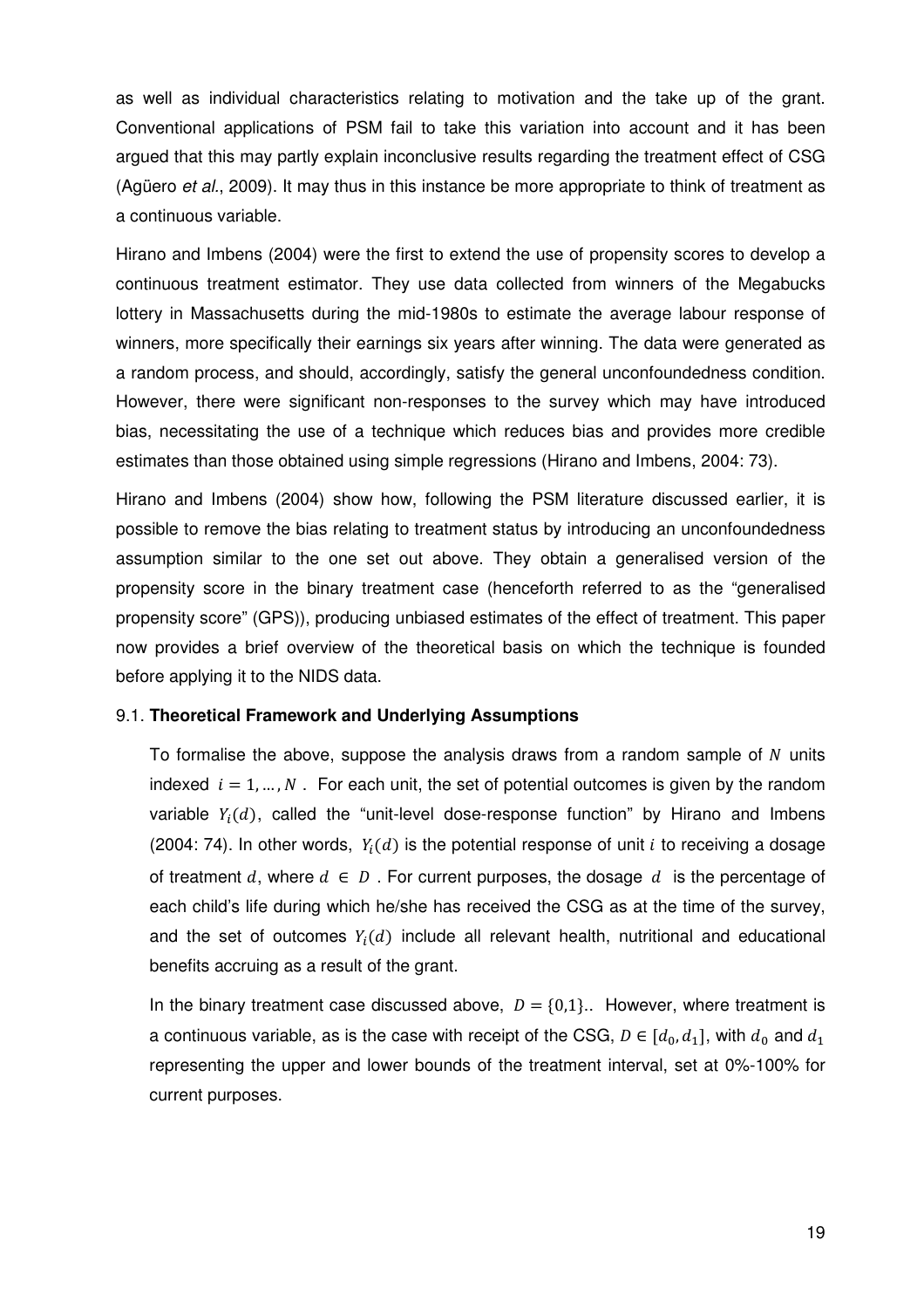It is assumed that, for each of the units within the sample, it is possible to observe the vector of covariates  $x_i$ ; the level of treatment,  $D_i$ ; and the outcome corresponding to the treatment received  $Y_i = Y_i (D_i)^{19}$ .

The object of interest is referred to by Hirano and Imbens (2004) as the "average doseresponse function",  $\mu(d) = E[Y_i(d)]$ . Following the authors, the subscript *i* is dropped until the next section to simplify notation.

The fundamental assumption of Hirano and Imbens (2004) extends the weak unconfoundedness assumption of Rosenbaum and Rubin (1983) to continuous treatments, and states that

$$
Y(d) \perp D \mid x, \qquad \forall d \in D.
$$

Put differently, outcome and treatment should be independent once the covariates have been controlled for. This general weak unconfoundedness assumption must merely hold for each level of treatment, and is not required to hold jointly for all potential outcomes (Hirano & Imbens, 2004: 74).

In the current context, this assumption requires that, conditional on the covariates, there are no additional factors which influence both take-up of the CSG (extent of treatment) and the outcome variables. Controlling for a variety of household and individual-level characteristics, as well as caregiver motivation, it is argued that extent of treatment and health and educational outcomes are unconfounded, unless, as Agüero et al. (2009: 20) note, more dedicated caregivers postponed having children until after the introduction of the CSG. However, since the CSG effectively became available immediately upon announcement to all eligible children, this is an unlikely scenario.

Next, the GPS is defined by Hirano and Imbens (2004:74). If  $r(d, x)$  is the conditional density of the treatment, given the covariates, as in

$$
r(d,x)=f_{D|x}(d|x).
$$

then the GPS is defined as  $R = r(D, x)$ 

 $\overline{a}$ 

In addition, just as in the binary case, the GPS has a balancing property in that, within strata of the same value of  $r(D, x)$ , the extent of treatment is not dependent on the value of the covariates (Hirano & Imbens, 2004: 74). This can be stated as

$$
x \perp 1(D=d)|r(d,x)
$$

<sup>&</sup>lt;sup>19</sup> It is also necessary to make assumptions regarding the probability space of these variables, which are listed in Hirano and Imbens (2004:2) and Bia and Mattei (2008: 355).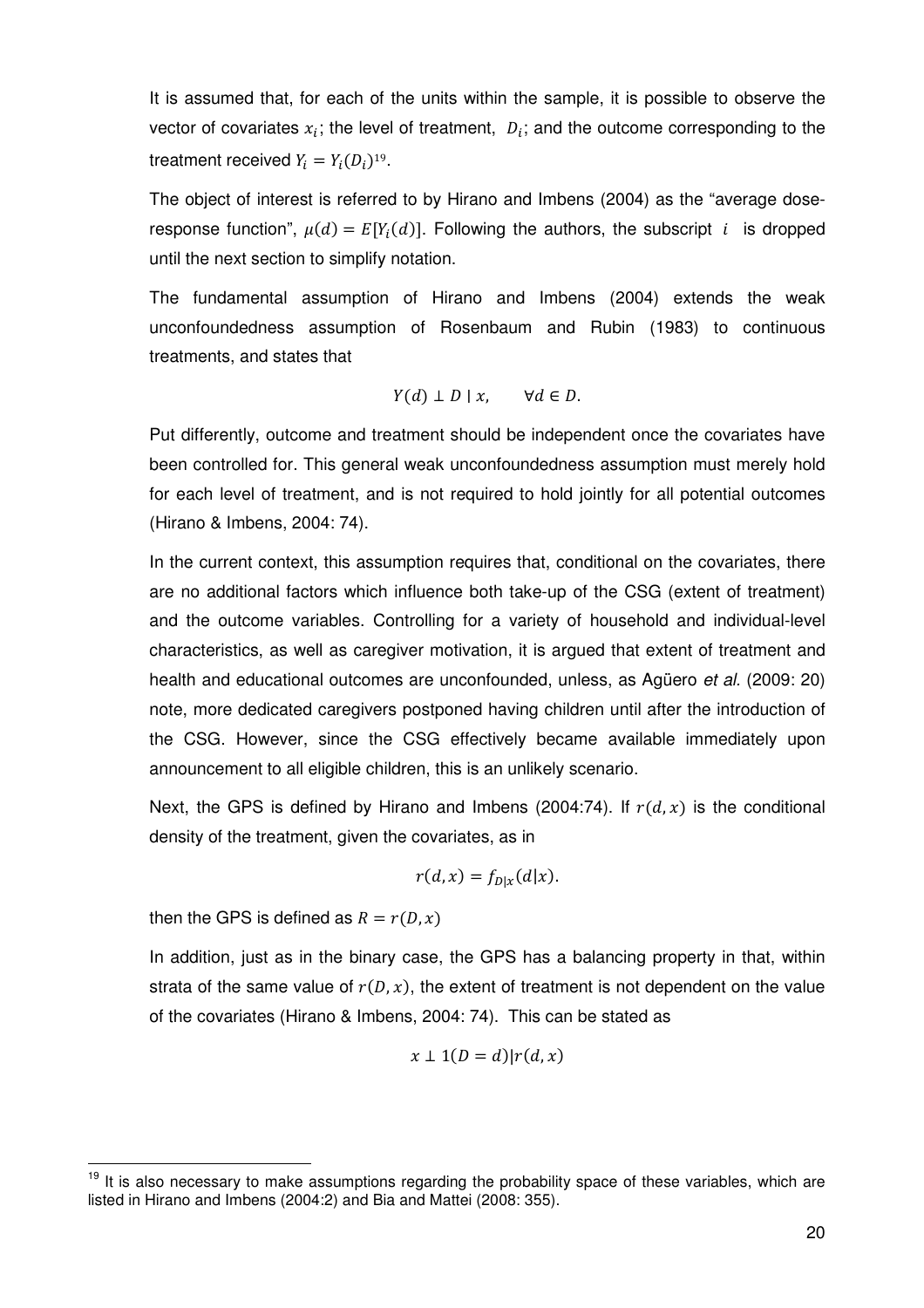If both the balancing property as well as the general weak unconfoundedness assumption holds, Hirnao and Imbens (2004: 75) show that assignment to treatment is unconfounded, conditional on the GPS. Then, for each level of treatment  $d$ ,

$$
f_D{d|r(d, x), Y(d)} = f_D{d|r(d, x)}.
$$

It is important to note that the conditional density of treatment, given the covariates, is evaluated at each level of treatment. Accordingly, there are as many propensity scores as there are levels of treatment (Hirano & Imbens, 2004: 75).

Last, Hirano and Imbens (2004: 76) illustrate how the GPS can be used to produce an unbiased estimate of the dose-response function at each level of treatment. First, the conditional expectation of the outcome variable, given the treatment level  $D$  and the estimated GPS, R (both scalar variables) is estimated, as in  $\lambda(d, r) = E[Y|D = d, R = r]$ (Hirano & Imbens, 2004: 76). Then, this conditional expectation is averaged over the GPS at the relevant level of treatment  $\hat{\mu}(d) = E[\lambda(d, r(d, x))] = E[Y(d)]$ . It is emphasised that the average is not taken over the entire GPS  $R$ , but rather over the GPS at the specific treatment level, i.e.  $r(d, x)$ (Hirano & Imbens, 2004: 76).

#### 9.2. **Estimation of the Treatment Effect and Inference**

To facilitate the practical implementation of the above, the paper follows a three-step approach in line with Hirano and Imbens' (2004) original methodology, as well as subsequent work by Bia and Mattei (2008) and Agüero et al. (2009).

As a first step, the conditional distribution of treatment given the covariates is modelled, assuming a normal distribution, as in

$$
D_i|x_i \sim N(\beta_0 + \beta_1^{'}x_i, \sigma^2)
$$

where  $\beta_0, \beta_1$  and  $\sigma^2$  are estimated using maximum likelihood, and the GPS as

$$
\lambda(D_i, \hat{R}_i) = E[Y_i | D_i, \hat{R}_i] = \alpha_0 + \alpha_1 D_i + \alpha_2 D_i^2 + \alpha_3 \hat{R}_i + \alpha_4 D_i \hat{R}_i
$$

As part of this step, Bia and Mattei (2008: 358) also suggest testing whether the balancing property holds by dividing the sample into strata and calculating the mean difference of each covariate between units in different strata, conditional on the GPS.

The second step involves the estimation of the function  $\lambda(d, r)$ . This estimation can be done using flexible polynomial functions; Bia and Mattei (2008: 358) suggest using a quadratic approximation with an interaction between the treatment level and the GPS, as in

$$
\lambda(D_i, \hat{R}_i) = E[Y_i | D_i, \hat{R}_i] = \alpha_0 + \alpha_1 D_i + \alpha_2 D_i^2 + \alpha_3 \hat{R}_i + \alpha_4 D_i \hat{R}_i
$$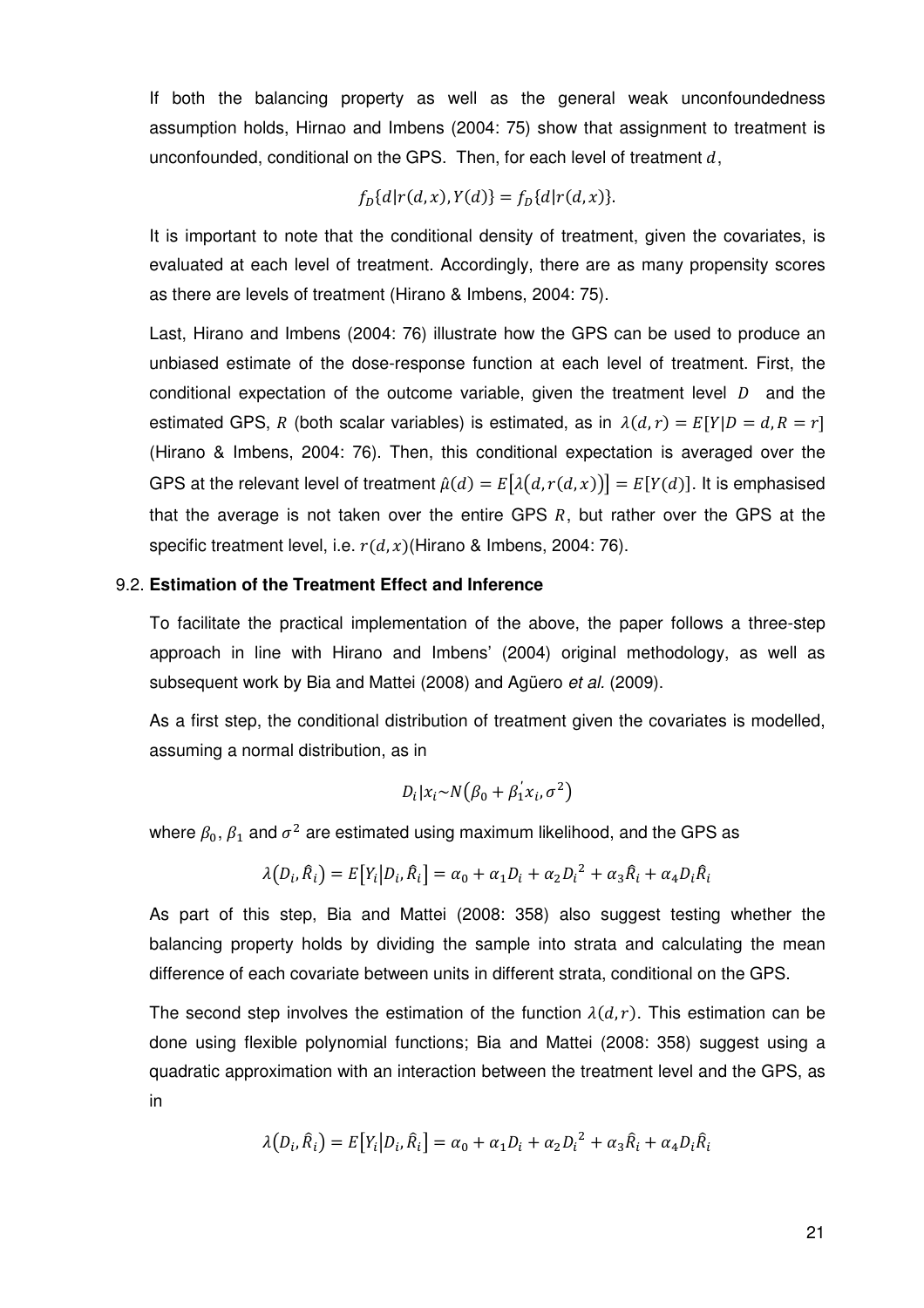These coefficients may be estimated using ordinary least squares or maximum likelihood (depending on the type of outcome variable). Hirano and Imbens (2004: 76) emphasise that the estimated coefficients do not have any causal interpretation.

Finally, the parameters estimated in the previous step are used to derive the doseresponse at a particular treatment level, by computing the average potential outcome at treatment level  $d$ 

$$
E[\hat{Y}(d)] = \frac{1}{N} \sum_{i=1}^{N} (\hat{\alpha}_0 + \hat{\alpha}_1 d_i + \hat{\alpha}_2 d_i^{2} + \hat{\alpha}_3 \hat{r}(d, x_i) + \hat{\alpha}_4 (d_i) \hat{r}(d, x_i))
$$

To derive the entire dose-response function, this estimation is repeated for each treatment level of interest (Hirano & Imbens, 2004: 77).

Following Bia and Mattei (2008: 364), this can be taken a step further. After deriving the dose-response functions at each level of treatment, the treatment-effect function can also be estimated. This is done by comparing the dose-response at a specific level of treatment (or dosage, ) with the outcome at a lower reference level( $d - \rho$ ), where  $\rho$ represents a treatment gap of size  $\rho$ 

$$
\mu(d) - \mu(d - \rho) = E[Y_i(d)] - E[Y_i(d - \rho)] \forall d \in D.
$$

In the current paper, the treatment effect of interest is the improvement of child health, nutrition and education at each level of receipt of the CSG  $(d)$ , compared with children who have received the CSG for a smaller percentage of their lives  $(d - \rho)$ . The results from applying this technique to the NIDS data are set out below.

#### 10. **Results**

The analysis of the outcome variables is done using the same three sub-samples of the data used in the application of the PSM in the previous section. The results in this section follow the three-step approach described above.

#### 10.1. **Modelling the Conditional Distribution of Treatment**

As a first step, a maximum likelihood estimation was conducted for all three samples. The model is specified to contain covariates which influence both take-up of the CSG and the outcome variables, in line with the literature (Caliendo & Kopeinig, 2008: 38). In addition, it must be specified such that the conditional independence assumption listed above is satisfied. Here the model is specified which controls for observable caregiver characteristics as well as observable child characteristics that may influence child well-being as well as take-up of the grant. The model also includes a range of covariates which are most likely to influence both take-up and the outcome variables, including access to basic amenities (such as piped water, flush toilets, electricity and a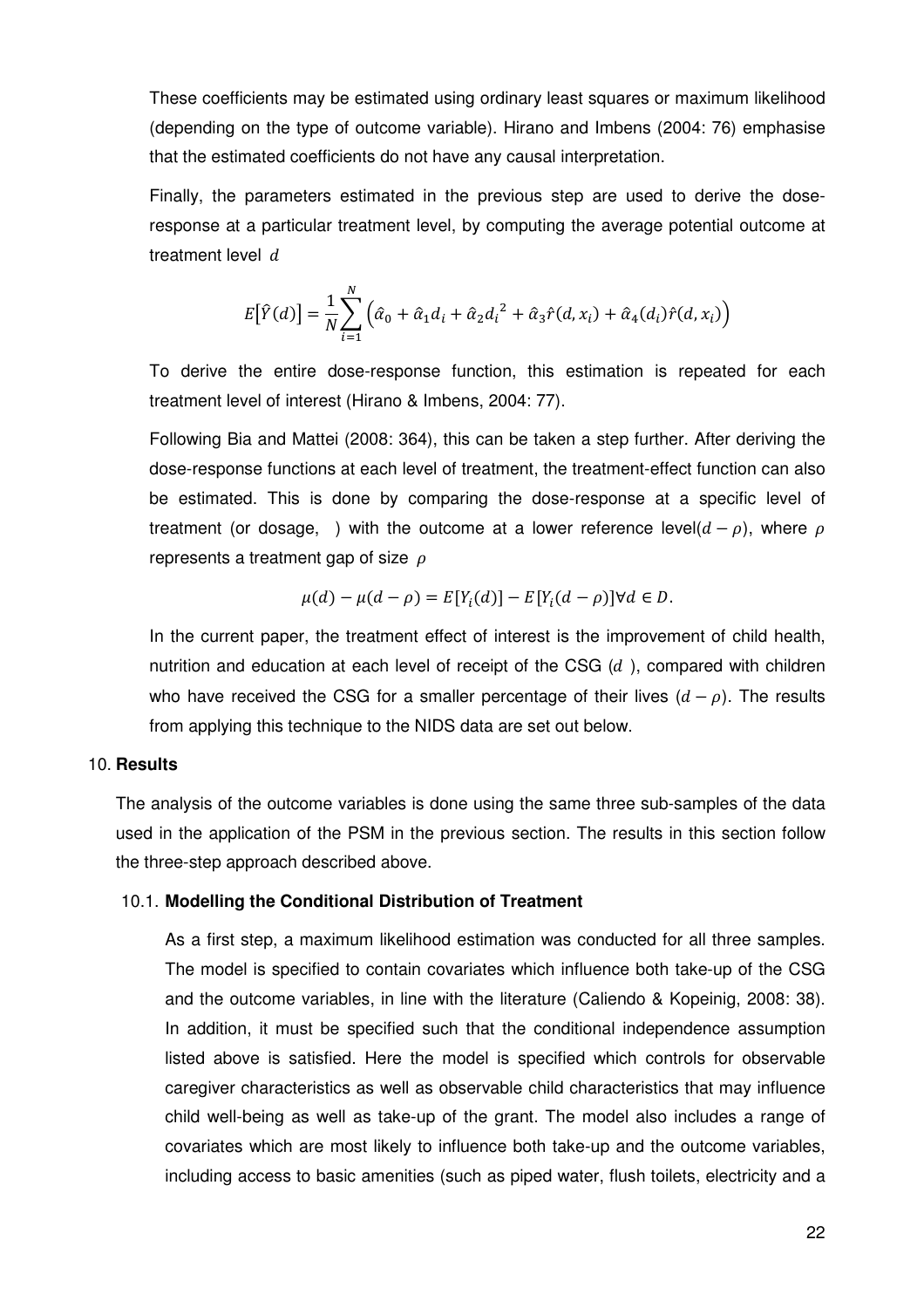landline telephone) and controls for household poverty by including log of monthly per capita expenditure and a binary variable for female-headed households (which are on average worse off than male-headed households) $^{20}$ .

One of the assumptions to satisfy when implementing the GPS technique is that, conditional on the covariates specified in the model, extent of treatment and the outcome variable are conditionally mean independent. This condition is satisfied by controlling for a range of child-, household- and caregiver-specific covariates which together predict take-up of the CSG as well as the extent of treatment. However, in addition to these covariates, as indicated by Agüero *et al.* (2009), the caregivermotivation variable is also added to the model in order to control for unobserved caregiver characteristics. Since the use of the generalised propensity score per implication only includes treated units, the three samples discussed previously are limited to only included children who have been receiving the CSG for some period of their lives.

The results from the maximum likelihood estimation are set out in Table 4. As expected, the coefficient of the caregiver-motivation variable is large and significant, indicating the expected positive relationship between more motivated caregivers and larger dosages of treatment. In addition, the fact that a child's caregiver is employed has a significant effect on the length of the child's treatment in the first two samples.<sup>21</sup>

The child-age variables are jointly significant<sup>22</sup> and confirm previous evidence that older children are more likely to be receiving the CSG for a smaller percentage of their lives, possibly as a result of the fact that the roll-out of the grant became more effective with time. As for household characteristics, having a landline decreases the probability of the child having received the CSG for a large portion of his/her life. Having electricity in the household has the opposite effect, which is correlated with the fact that more households in urban areas have access to electricity and were therefore first to know of and apply for the CSG.

 $20$  The data reveal that the mean monthly per capita expenditure of female-headed households is approximately R700, while that for male-headed households is approximately R1300.

The similarities in the results of these two samples are to be expected, since the same sample is essentially used (as discussed above).

At the 1% significance level for the first two samples, not for the third.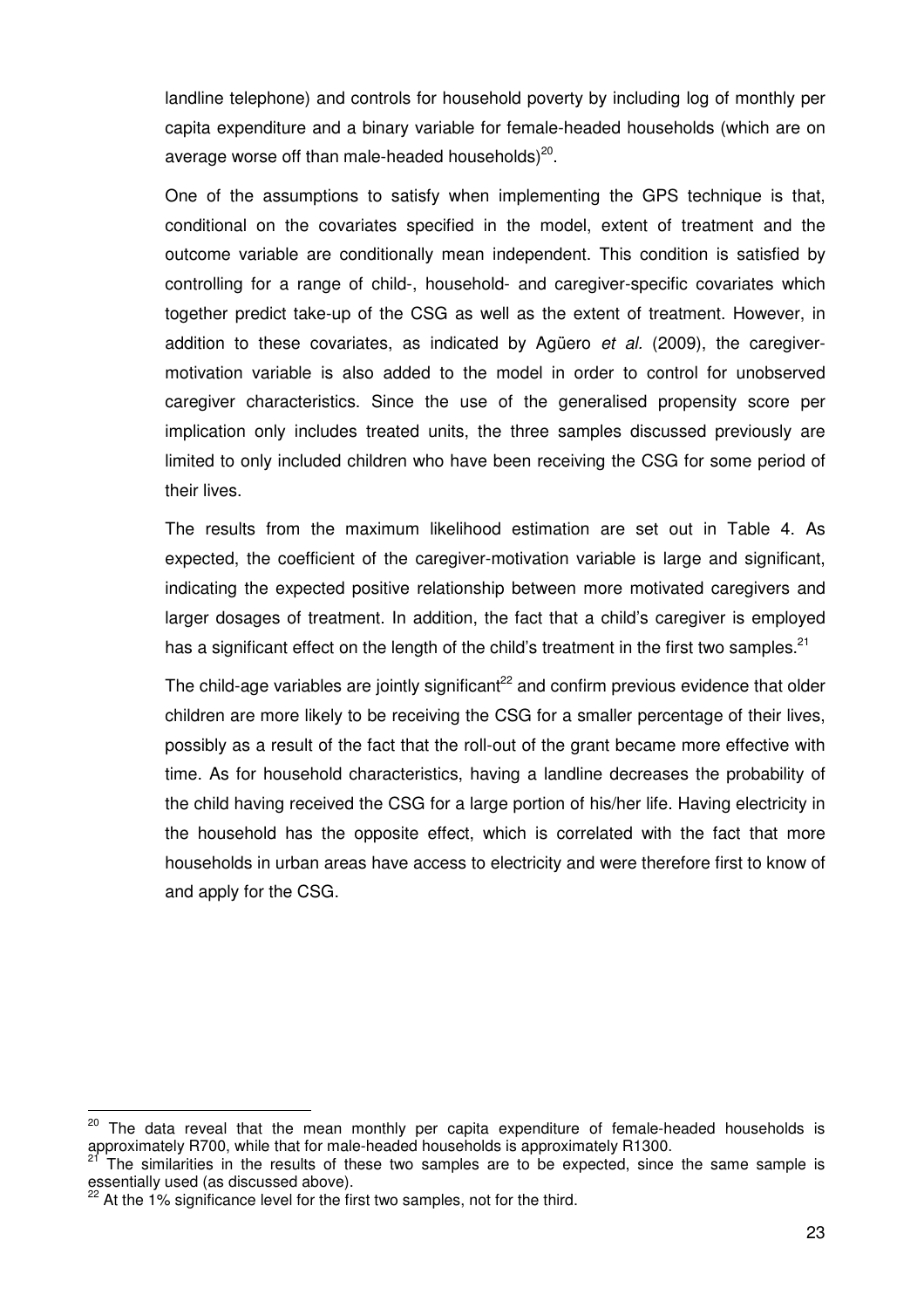|                                                   | Sample 1           |                                    | Sample 2           |                                           | Sample 3           |                                           |  |
|---------------------------------------------------|--------------------|------------------------------------|--------------------|-------------------------------------------|--------------------|-------------------------------------------|--|
| Variable                                          | <b>Coefficient</b> | Robust<br><b>Standard</b><br>Error | <b>Coefficient</b> | <b>Robust</b><br><b>Standard</b><br>Error | <b>Coefficient</b> | <b>Robust</b><br><b>Standard</b><br>Error |  |
| Caregiver<br><b>Characteristics</b>               |                    |                                    |                    |                                           |                    |                                           |  |
| Motivation                                        | $10.01***$         | 0.49                               | $10.01***$         | 0.49                                      | $7.26***$          | 0.55                                      |  |
| Employed                                          | $2.51*$            | 1.50                               | $2.46*$            | 1.48                                      | 1.83               | 1.86                                      |  |
| Married<br><b>Child</b><br><b>Characteristics</b> | 1.36               | 1.20                               | 1.35               | 1.20                                      | 1.25               | 1.57                                      |  |
| Age                                               | $5.14***$          | 0.49                               | $5.14***$          | 0.49                                      | $-1.43$            | 1.97                                      |  |
| Age squared                                       | $-0.52***$         | 0.04                               | $-0.52***$         | 0.04                                      | $-0.16$            | 0.11                                      |  |
| Boy<br><b>Household</b><br><b>Characteristics</b> | 0.12               | 1.02                               | 0.12               | 1.02                                      | 0.11               | 1.37                                      |  |
| Electricity                                       | 4.24***            | 1.25                               | $4.20***$          | 1.24                                      | 4.88***            | 1.67                                      |  |
| Piped water                                       | $-3.48**$          | 1.35                               | $-3.51***$         | 1.34                                      | $-2.92$            | 1.80                                      |  |
| Landline                                          | $-0.87$            | 1.99                               | $-0.91$            | 1.99                                      | $-1.94$            | 2.57                                      |  |
| Flush toilet                                      | 0.52               | 1.43                               | 0.49               | 1.42                                      | $-0.46$            | 1.91                                      |  |
| Female head                                       | $-0.87$            | 1.10                               | $-0.87$            | 1.10                                      | $-0.84$            | 1.50                                      |  |
| Log pc expenditure                                | $-0.18$            | 0.76                               | -                  | $\overline{\phantom{a}}$                  | $-0.60$            | 0.99                                      |  |
| Constant                                          | 49.90***           | 4.36                               | 48.97***           | 1.79                                      | 80.05***           | 10.16                                     |  |
| Observations                                      | 2375               |                                    | 2375               |                                           | 1391               |                                           |  |

## **Table 4: Maximum likelihood estimates with different samples**

\*Significant at 10% level. \*\*Significant at 5% level. \*\*\*Significant at 1% level.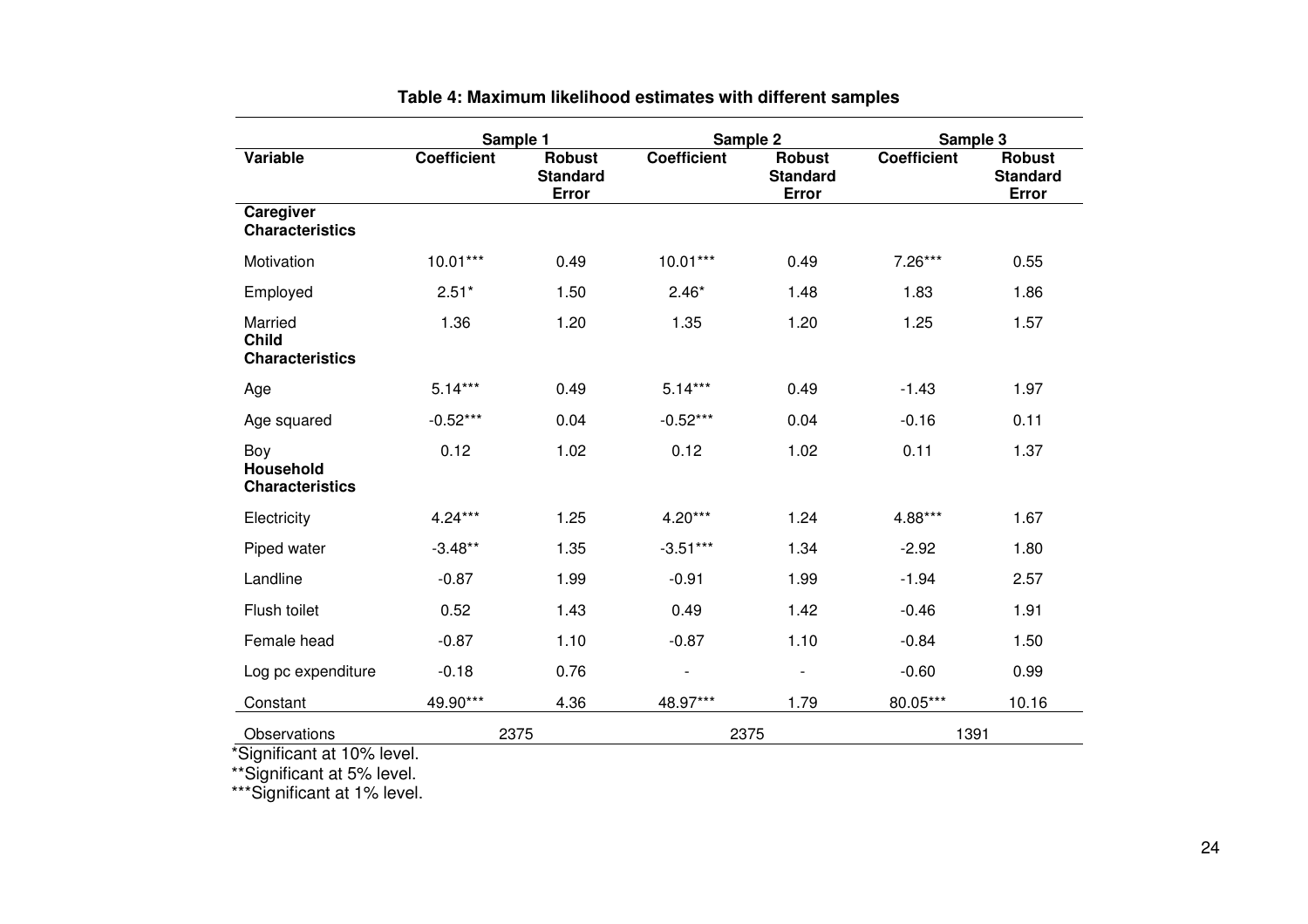As a next step, the balancing property for all three samples is explored in Table 5. The first part of the table deals with the data before adjusting for the propensity score. To test whether the mean of each of the covariates within one of the treatment terciles is different from the combined mean of the other two groups, the t-statistic is used.

The second part of the table deals with the balancing property of the data after adjusting for the GPS, following the algorithm suggested by Hirano and Imbens (2004). In the first place, for each of the three treatment terciles, the probability that each observation within the tercile would have received the median dosage of treatment is estimated. More specifically, if the median treatment level in the first terciles is given by  $d_{t}^{low}$ , then in each tercile,  $r(d_{t}^{low}, x_{i})$  is estimated.

Next, all observations are pooled again and then divided into five blocks or strata based on the estimation of  $r\left( d_t^{low}, x_i \right)$ . Within each of these five blocks, the differences between the mean covariates of those observations falling within the lowest treatment tercile and those which do not, are calculated and tested for statistical significance. This process is then repeated for the medium- and high-treatment terciles.

From the table it can be seen that the balancing property is not satisfied for the unadjusted data. The GPS improves the balancing of the data, reducing the highest tstatistics (especially for the age and caregiver motivation) to make the data more balanced. However, it should be pointed out that, even after conditioning on the GPS, the child-age and caregiver-motivation covariates remain unbalanced between the treatment terciles. In the case of the caregiver-motivation covariates, this imbalance is a result of the way in which the variable was generated (i.e. to capture the differences in caregiver motivation between caregivers in these three terciles). In the case of the child-age covariates, the imbalance again indicates the differences in the ages of children in different treatment terciles as a result of the slow initial roll-out of the CSG.

It is argued that it is for this reason that the age variables should be included in the model when estimating the GPS (as set out in Table 4), since it is important when estimating the GPS and the average treatment effect to also control for the age-group in which the child falls (so as to ensure that the effect on the outcome variable is measured for children of the same age group, who have been exposed to the same length of treatment).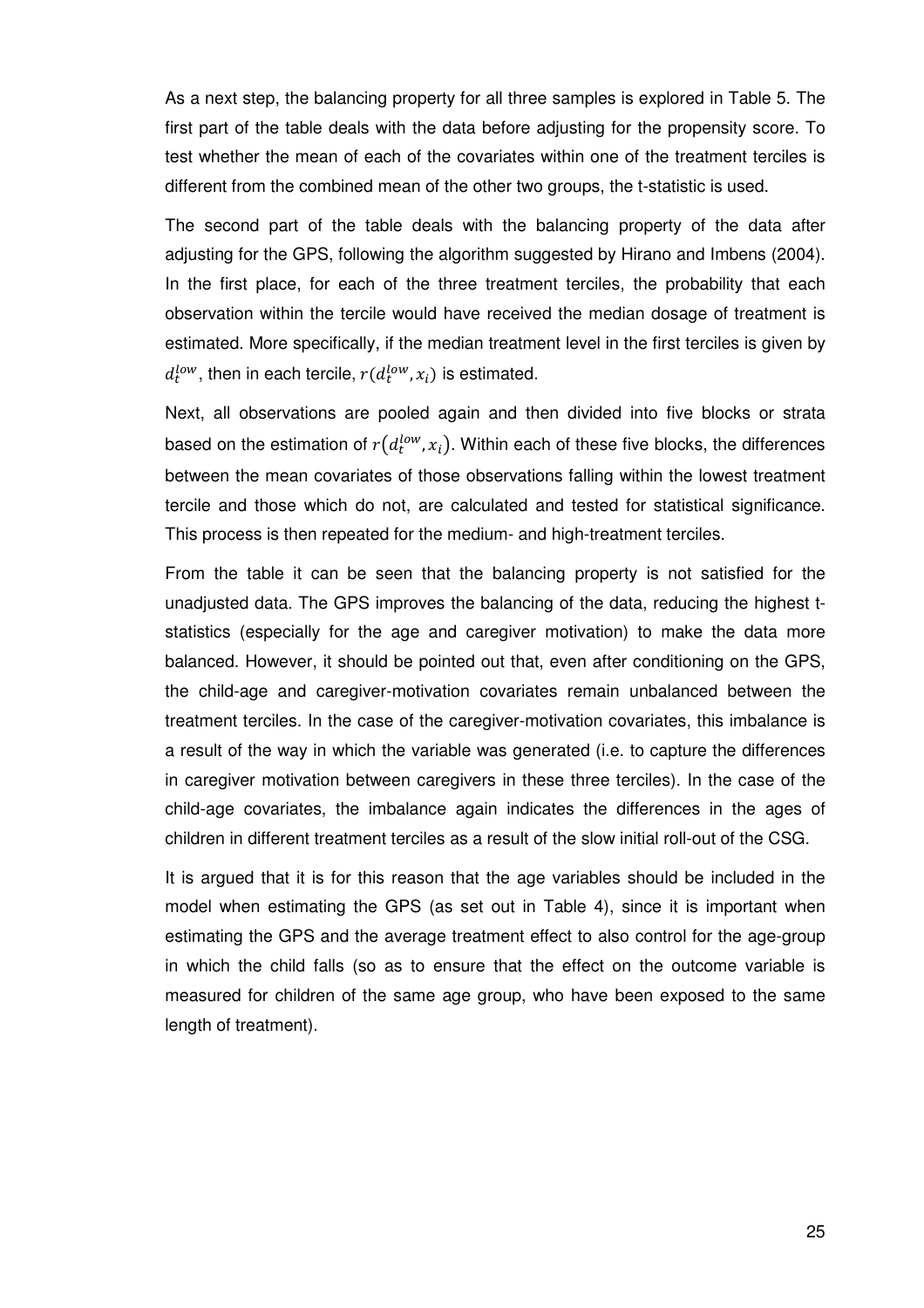|                                            |         |                            |           |         | Sample 1                   |           | Sample 2                 |                            |                | Sample 3 |                            |           |  |
|--------------------------------------------|---------|----------------------------|-----------|---------|----------------------------|-----------|--------------------------|----------------------------|----------------|----------|----------------------------|-----------|--|
|                                            |         | <b>Unadjusted for GPS</b>  |           |         | <b>Adjusted for GPS</b>    |           |                          | <b>Adjusted for GPS</b>    |                |          | <b>Adjusted for GPS</b>    |           |  |
|                                            |         | <b>Treatment Intervals</b> |           |         | <b>Treatment Intervals</b> |           |                          | <b>Treatment Intervals</b> |                |          | <b>Treatment Intervals</b> |           |  |
| Variable                                   | Low     | <b>Medium</b>              | High      | Low     | <b>Medium</b>              | High      | Low                      | <b>Medium</b>              | High           | Low      | <b>Medium</b>              | High      |  |
|                                            | [0, 34) | [34, 67)                   | [67, 100] | [0, 34) | [34, 67)                   | [67, 100] | [0, 34)                  | [34, 67)                   | [67, 100]      | [0, 34)  | [34, 67)                   | [67, 100] |  |
| Caregiver<br><b>Characteristics</b>        |         |                            |           |         |                            |           |                          |                            |                |          |                            |           |  |
| Motivation                                 | 11.64   | 6.21                       | $-16.93$  | 6.39    | 2.88                       | $-4.19$   | 6.41                     | 2.79                       | $-4.07$        | 4.66     | 1.76                       | $-1.51$   |  |
| Employed                                   | 0.75    | 0.53                       | $-1.17$   | $-0.81$ | $-0.22$                    | 1.99      | $-0.81$                  | $-0.24$                    | 1.94           | $-0.20$  | 0.89                       | $-0.67$   |  |
| Married                                    | 0.68    | $-0.15$                    | $-0.48$   | $-0.34$ | $-1.14$                    | 0.94      | $-0.34$                  | $-1.13$                    | 0.99           | 0.64     | 0.16                       | 0.28      |  |
| <b>Child</b><br><b>Characteristics</b>     |         |                            |           |         |                            |           |                          |                            |                |          |                            |           |  |
| Age                                        | $-7.06$ | $-3.40$                    | 9.64      | $-0.23$ | $-9.61$                    | 5.17      | $-0.37$                  | $-9.74$                    | 5.36           | 1.78     | $-7.42$                    | 4.92      |  |
| Age squared                                | $-9.83$ | $-4.95$                    | 13.80     | 0.57    | $-11.41$                   | 6.08      | 0.42                     | $-11.56$                   | 6.27           | 1.50     | $-7.61$                    | 5.81      |  |
| Boy                                        | 0.60    | 0.15                       | $-0.68$   | $-0.57$ | 0.09                       | $-0.64$   | $-0.49$                  | 0.10                       | $-0.50$        | 0.29     | $-1.13$                    | 0.64      |  |
| <b>Household</b><br><b>Characteristics</b> |         |                            |           |         |                            |           |                          |                            |                |          |                            |           |  |
| Electricity                                | 2.43    | $-1.00$                    | $-1.31$   | $-0.68$ | $-1.52$                    | 3.02      | $-0.69$                  | $-1.46$                    | 2.97           | 0.97     | $-1.26$                    | 0.41      |  |
| Piped water                                | $-0.85$ | 0.24                       | 0.56      | 0.26    | 0.63                       | $-1.42$   | 0.16                     | 0.68                       | $-1.37$        | 0.25     | $-0.66$                    | $-0.26$   |  |
| Landline                                   | $-0.89$ | 0.50                       | 0.35      | 0.13    | 1.13                       | $-0.96$   | 0.09                     | 1.11                       | $-0.94$        | $-0.07$  | 0.24                       | $-0.69$   |  |
| Flush toilet                               | $-0.24$ | 1.19                       | $-0.87$   | $-1.04$ | 1.16                       | $-0.20$   | $-1.06$                  | 1.23                       | $-0.05$        | $-0.25$  | 0.16                       | 0.14      |  |
| Female head                                | $-1.22$ | 0.15                       | 0.98      | $-0.02$ | 0.04                       | $-0.58$   | $-0.04$                  | 0.07                       | $-0.50$        | $-0.42$  | $-0.29$                    | $-0.43$   |  |
| Log pc<br>expenditure                      | 0.38    | $-1.27$                    | 0.81      | 0.68    | $-1.16$                    | 0.62      | $\overline{\phantom{a}}$ |                            | $\blacksquare$ | 0.62     | $-0.67$                    | $-0.41$   |  |

**Table 5: The balancing property: t-statistics for equality of means between treatment terciles**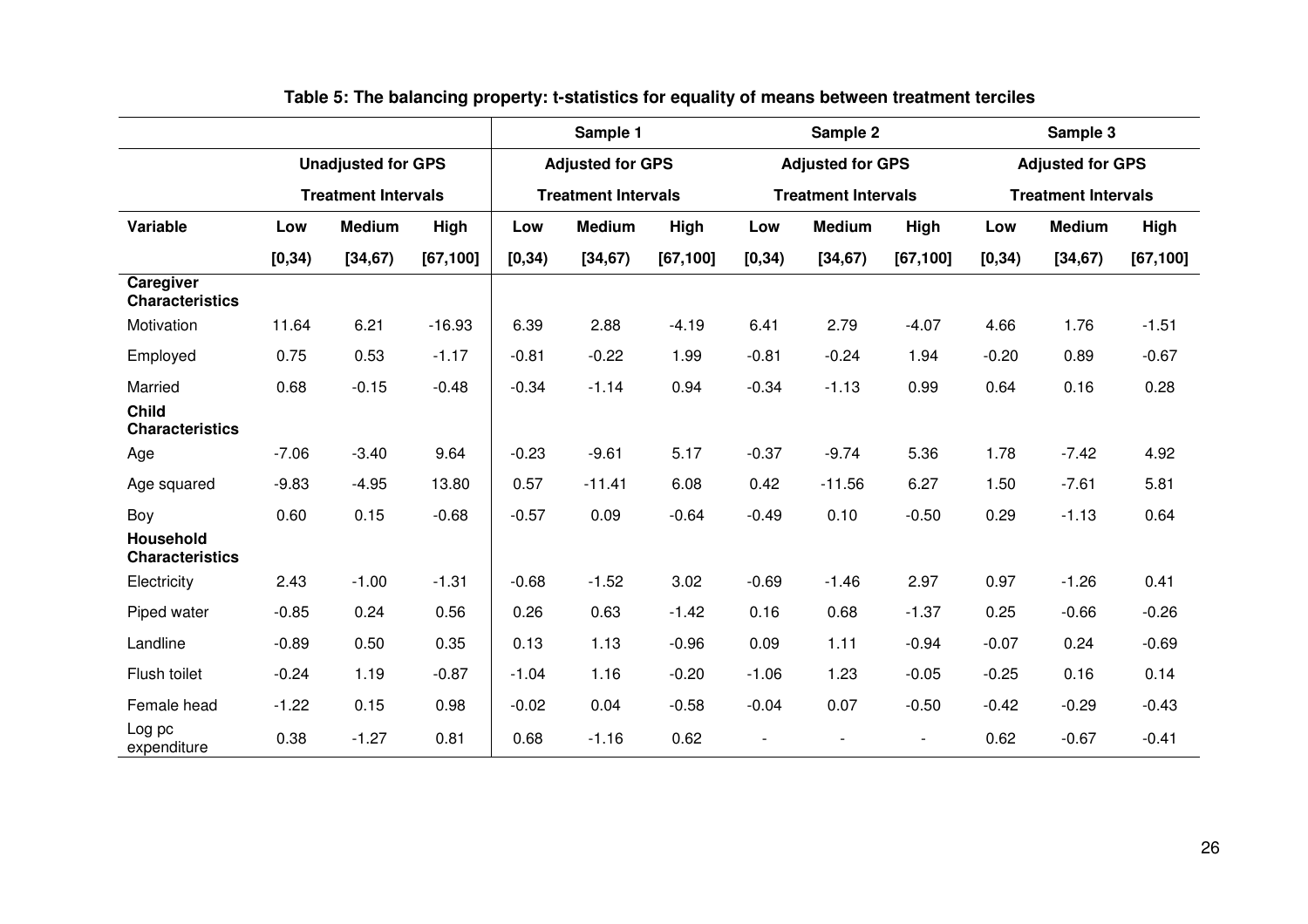## 10.2. **Estimating the Outcomes Conditioned on the GPS and Treatment**

The results of the estimates in the second stage are presented in Table 6. For the continuous-outcome variables, ordinary least squares estimation was used on a linear model, while a logit model was specified for the binary school outcome variables.

As indicated above, the coefficients from these estimations have no direct meaning, however, if the coefficients in this estimation are statistically different to zero this can be interpreted as evidence that they introduce no bias (Bia & Mattei, 2008: 359). continuous-outcome<br>model, while a logit n<br>As indicated above,<br>nowever, if the coeffi<br>nterpreted as eviden<br>The results of this te:<br>rejected for three of<br>expenditure of adult

The results of this test are reported at the bottom of Table 6. The null-hypothesis can be rejected for three of the models, i.e. HAZ, progress through the school system and expenditure of adult goods. The analysis of the remaining three outcome variables is therefore taken to the next stage in order to estimate the treatment effect.

|                  | Sample 1                                                                                     |         |           | Sample 2                          | Sample 3                         |         |  |  |  |  |  |  |
|------------------|----------------------------------------------------------------------------------------------|---------|-----------|-----------------------------------|----------------------------------|---------|--|--|--|--|--|--|
| Variable         | Food<br><b>Adult</b><br><b>WHZ</b><br><b>HAZ</b><br><b>Expenditure</b><br><b>Expenditure</b> |         |           | <b>School</b><br><b>Enrolment</b> | <b>School</b><br><b>Progress</b> |         |  |  |  |  |  |  |
| <b>Parameter</b> |                                                                                              |         |           | <b>Coefficient</b>                |                                  |         |  |  |  |  |  |  |
|                  | (Robust Standard Error)                                                                      |         |           |                                   |                                  |         |  |  |  |  |  |  |
|                  | $-0.39$                                                                                      | $-0.37$ | 131.45    | 28.34                             | 4.15                             | $-2.08$ |  |  |  |  |  |  |
| $\alpha_0$       | (0.15)                                                                                       | (0.21)  | (9.01)    | (9.50)                            | (1.27)                           | (0.32)  |  |  |  |  |  |  |
|                  | 0.01                                                                                         | 0.00    | 0.67      | $-1.19$                           | 0.05                             | 0.03    |  |  |  |  |  |  |
| $\alpha_1$       | (0.01)                                                                                       | (0.01)  | (0.39)    | (0.41)                            | (0.05)                           | (0.01)  |  |  |  |  |  |  |
|                  | 0.00                                                                                         | 0.00    | $-0.01$   | 0.01                              | 0.00                             | 0.00    |  |  |  |  |  |  |
| $a_{2}$          | (0.00)                                                                                       | (0.00)  | (0.00)    | (0.00)                            | (0.00)                           | (0.00)  |  |  |  |  |  |  |
|                  | $-48.11$                                                                                     | 113.11  | $-64.06$  | 3280.65                           | 60.00                            | 122.70  |  |  |  |  |  |  |
| $\alpha_{2}$     | (18.93)                                                                                      | (50.89) | (1179.49) | (1303.19)                         | (170.24)                         | (35.66) |  |  |  |  |  |  |
|                  | 0.77                                                                                         | $-1.74$ | $-7.21$   | $-42.77$                          | $-2.83$                          | $-2.95$ |  |  |  |  |  |  |
| $\alpha_4$       | (0.34)                                                                                       | (0.71)  | (20.82)   | (22.05)                           | (2.85)                           | (0.68)  |  |  |  |  |  |  |
| Observations     | 1695                                                                                         | 980     | 2375      | 490                               | 1265                             | 1175    |  |  |  |  |  |  |
| Prob>F           | 0.01                                                                                         | 0.10    | 0.23      | 0.01                              |                                  |         |  |  |  |  |  |  |
| Prob>Chi2        |                                                                                              |         |           |                                   | 0.37                             | 0.00    |  |  |  |  |  |  |

### **Table 6: Second stage estimates per outcome :**

### 10.3. **Estimating the Average Treatment Effect**

The average treatment effect can now be estimated as the difference between the doseresponse functions at different levels of treatment. As described above, the treatment effect is estimated as the difference between the outcome at a specific treatment level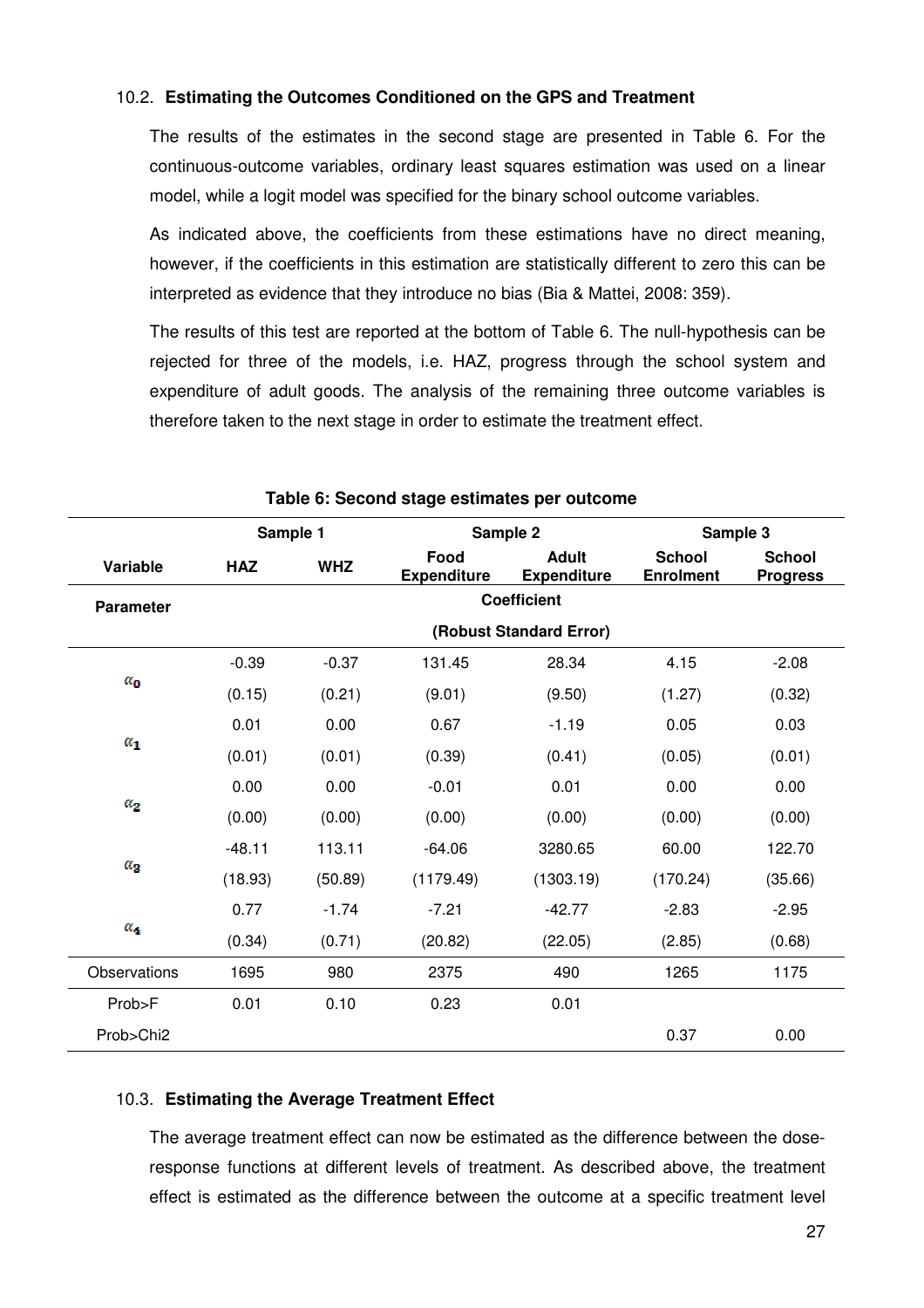compared to the outcome of a lower reference level  $(d - \rho)$ , where  $\rho$  represents a treatment gap of size  $\rho$ . For the current analysis, the value of  $\rho$  is set to 10, i.e. the difference is calibrated to 10%. The result are presented as Figures 2 and 3, with the treatment level indicated on the y-axis and the change in the outcome variable at each level of treatment is indicated on the x-axis.

The 95% confidence intervals (calculated using bootstrapped standard errors with 1000 repetitions) are also included for each of the outcome variables in order to provide a sense of the significance of the estimated treatment effect. The specific region for which a significant effect was estimated, is marked with vertical lines on each figure.

Since no significant treatment effect was estimated for the adult expenditure outcome variable (based on the confidence intervals calculated), this figure is not included.

Figure 2 reflects positive gains from the CSG on HAZ. The estimated average treatment effect is, however, not very large. Positive and statistically significant gains in HAZ from receiving the CSG are recorded for children receiving the grant for 40-60% of their lives. The gains in HAZ reach a maximum where children have been receiving the CSG for 50% of their lives, compared to a children who have only been receiving it for 40%, where the increase in the z-score is approximately 0.06, translating into 6% of the standard deviation. This estimated gain in HAZ occurs at a lower level of treatment and is somewhat less than the effect estimated in the previous study by Agüero et al. (2009), where an increase of 0.2 in the z-score for HAZ was estimated.

The treatment effect of the CSG on HAZ is estimated to be negative at higher dosages of treatment. However, this portion of the curve may be ignored since the confidence interval band lies on both sides of zero, indicating that there is no statistically significant evidence of any effect for such high treatment dosages.

Looking at Figure 3, there appears to be some positive impact on the probability of repeating a school year. A significant decrease in this probability is estimated for children receiving the CSG between 30% and 60% of their lives. The maximum impact is a decrease in the probability of approximately 0.04 percentage points for receiving the CSG between 40% and 50% of the child's life. Again, the portions where a positive effect on the probability of repeating a school year is estimated can be ignored, as these fall outside the confidence interval.

Although these estimates suggest that the CSG does have some positive impact on the lives of beneficiary children, these effects are small and do not provide conclusive evidence that the transfers received by caregivers are spent mainly on improving the well-being of children. This might be explained by the fact that the transfers are unconditional and may accordingly be channelled towards the purchase of other goods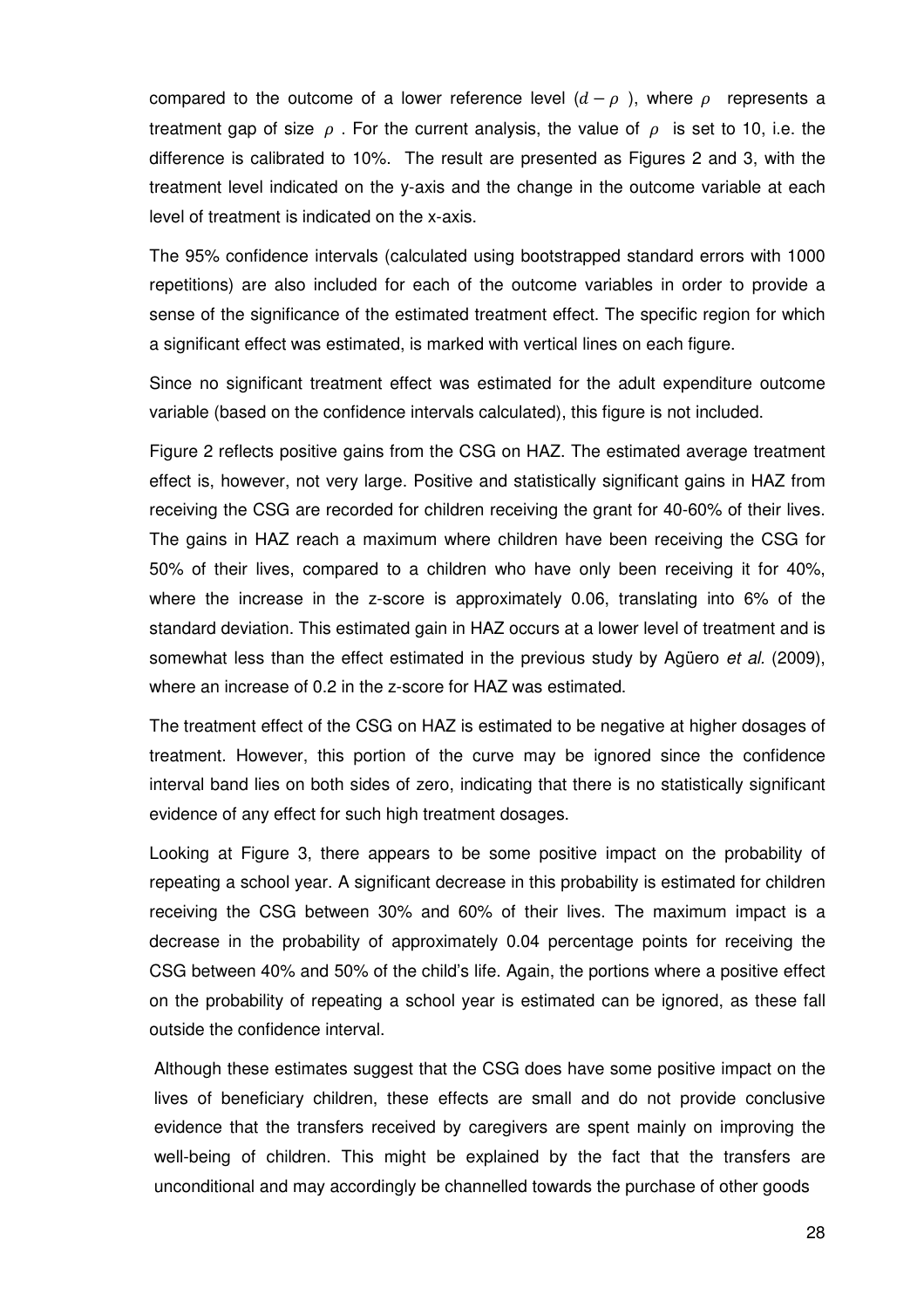

**Figure 2: Estimated gains in HAZ**



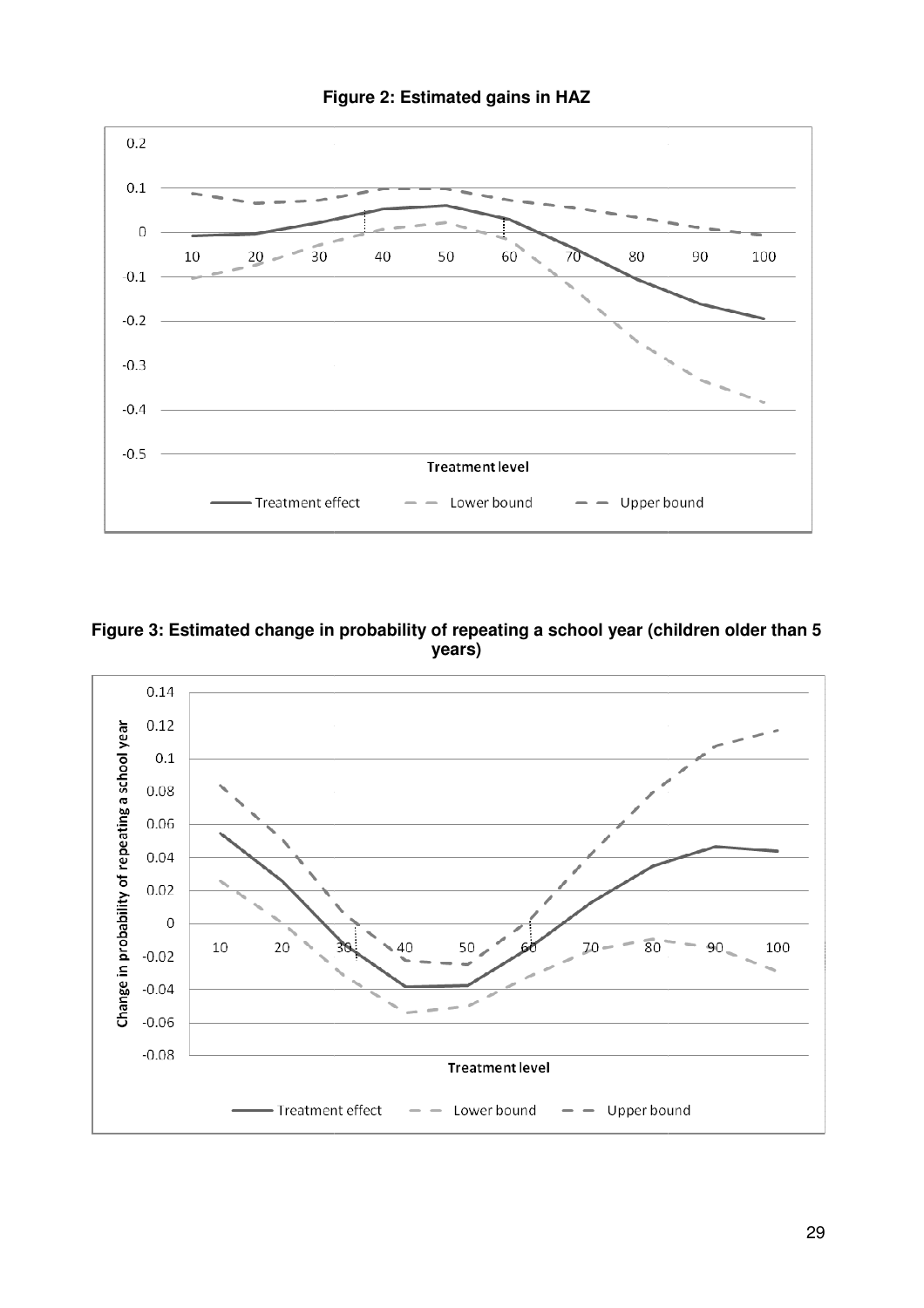which are not only to the benefit of children. In addition, given the fact that the grant amount is relatively small (compared to, for example, the OAP), it might also be that when the cash is spread across the entire household the observable effect on children is small.

Nevertheless, the results set out above do provide some evidence of a positive impact of the CSG and seems to indicate that some of the cash from the grant does, at least, filter through to beneficiary children in the form of better health and nutrition, as well as faster progression through the school system.

### 11. **Conclusion**

This paper set out to evaluate the impact of the CSG on child health, nutrition and education following the approach by Agüero *et al.* (2009) in order to ascertain if the cash transferred has any effect on the well-being of beneficiary children. The evaluation is of particular importance as the CSG is currently administered as an unconditional cash transfer programme.

Since the CSG was made available to all eligible children at introduction of the grant and not implemented in a randomised fashion, a simple estimation of the effect of treatment between individuals receiving the grants and those who remain untreated is subject to selection bias. Accordingly, this paper employs two techniques using propensity scores to estimate the average treatment effect of the CSG on children and households. Under the assumptions set out in the paper, these techniques can provide unbiased estimates of the treatment effect of the CSG.

Applying PSM to the NIDS data, the paper finds no convincing evidence of improvements in child health, nutrition or education. These results may be driven by the fact that PSM assumes a binary treatment variable, which is not the case with the CSG.

Applying a second technique using a generalised form of the propensity scores, results in positive treatment effects for children's HAZ and whether the child has repeated a school year. The treatment effect estimated for HAZ is in line with, although slightly less than, a previous estimation by Agüero et al. (2009). Although these estimates do provide some evidence of the positive effect of the CSG on the lives of children, the estimates are small and do not provide clear evidence that the transfers received by caregivers are spent mainly on improving the well-being of children. Some potential and plausible explanations of this have been offered.

Nevertheless, the findings in this paper seem to suggest that some of the cash transferred through the CSG appears to be spent on improving the well-being of children and in this sense contributes to previous findings in the literature indicating a positive impact on the health, nutrition and education of children receiving the CSG.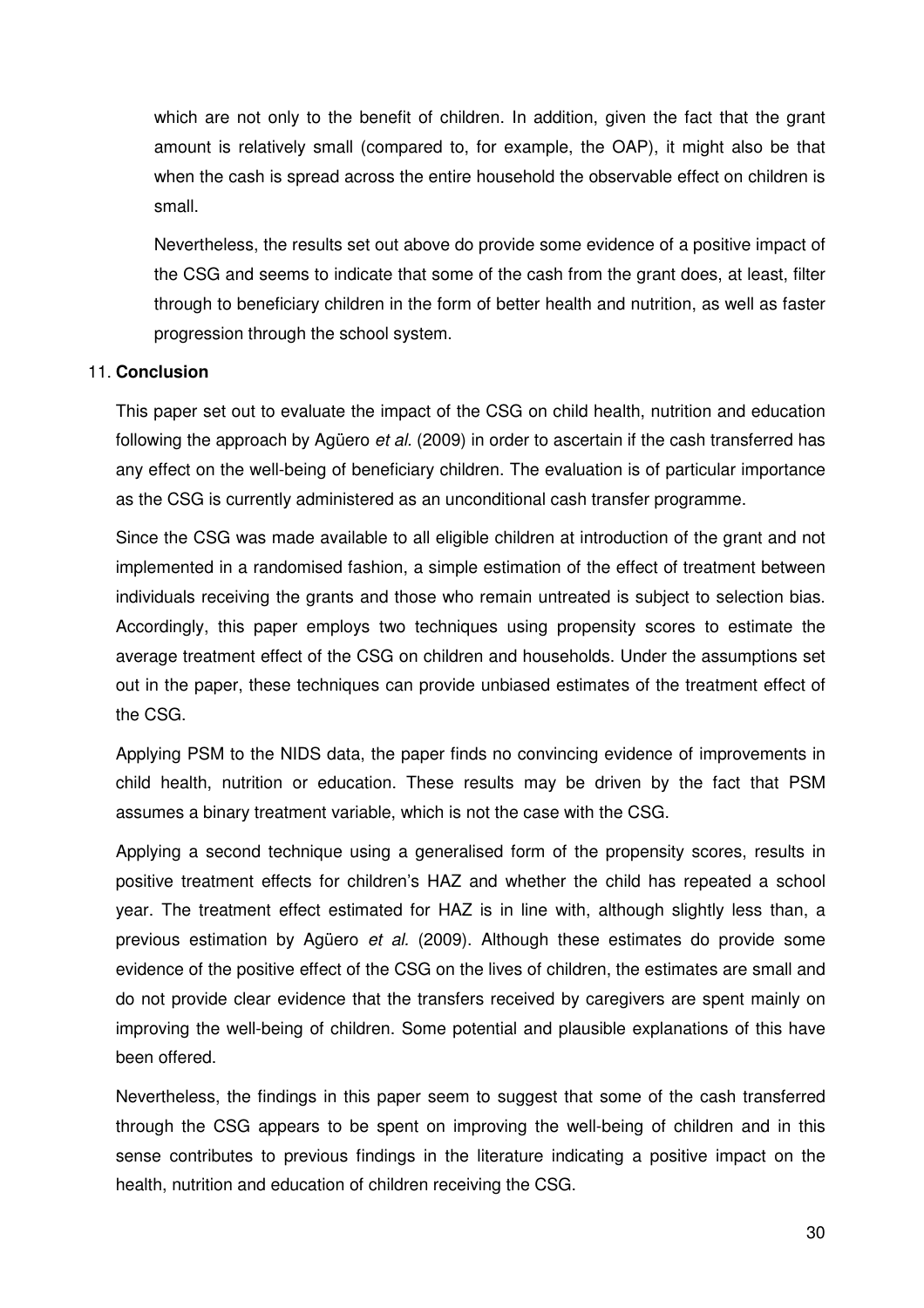#### 12. **References**

- Ardington, C., Case, C. & Hosegood, V. 2009. Labor Supply Responses to Large Social Transfers: Longitudinal Evidence from South Africa. American Economic Journal: Applied Economics, 1(1): 22–48.
- Agüero, J.M., Carter, M. & Woolard, I. 2006. From Flows to Stocks: The Impact of Uncondtional Cash Transfers on Human Capital. Paper presented at the CSAE Conference on "Reducing Poverty and Inequality: How can Africa be included". 20-21 March 2006, Oxford.
- Agüero, J.M., Carter, M. & Woolard, I. 2009. The Impact of Unconditional Cash Transfers on Nutrition: The South African Child Support Grant. Working Paper, International Policy Centre for Inclusive Growth.
- Barro, R. Determinants of Economic Growth: A Cross-Country Empirical Study.Journal of Comparative Economics, 26(4): 822-824.
- Becker, S.O. & Ichino, A. 2002. Estimation of average treatment effects based on propensity scores. The Stata Journal, 2(4): 358-377.
- Bertrand, M.S., Mullainathan, D., Miller, D. 2003. Public Policy and Extended Families: Evidence from Pensions in South Africa. World Bank Economic Review, 17(1): 27- 50.
- Bia, M. & Mattei, A. 2008. A Stata package for the estimation of the dose-response function through adjustment for the generalized propensity score. The Stata Journal, 8(3): 354-373.
- Budlender, D. Rosa, S. & Hall, K. 2005. At all Costs? Applying the Means Test for the Child Support Grant. Cape Town: Children's Institute and Centre for Actuarial Research, University of Cape Town.
- Caliendo, M. & Kopeinig, S. 2008. Some Practical Guidelines for the Implementation of Propensity Score Matching. Journal of Economic Surveys, 22(1): 31-72.
- Cameron, A.C & Trivedi, P.K. 2005. Microeconometrics: Methods and Applications. Cambridge University Press, New York: NY.
- Case, A. & Deaton, A. 1998. Large Cash Transfers for the Elderly in SouthAfrica.Economic Journal,108: 1330-1361.
- Case, A. 2001a. Health, Income and Economic Development. The Annual World Bank Conference on Development Economics 2001/2001: 221-241.
- Case, 2001b. Does Money Protect Health Status? Evidence from South African Pensions. National Bureau of Economic Research Working Paper No. 8495.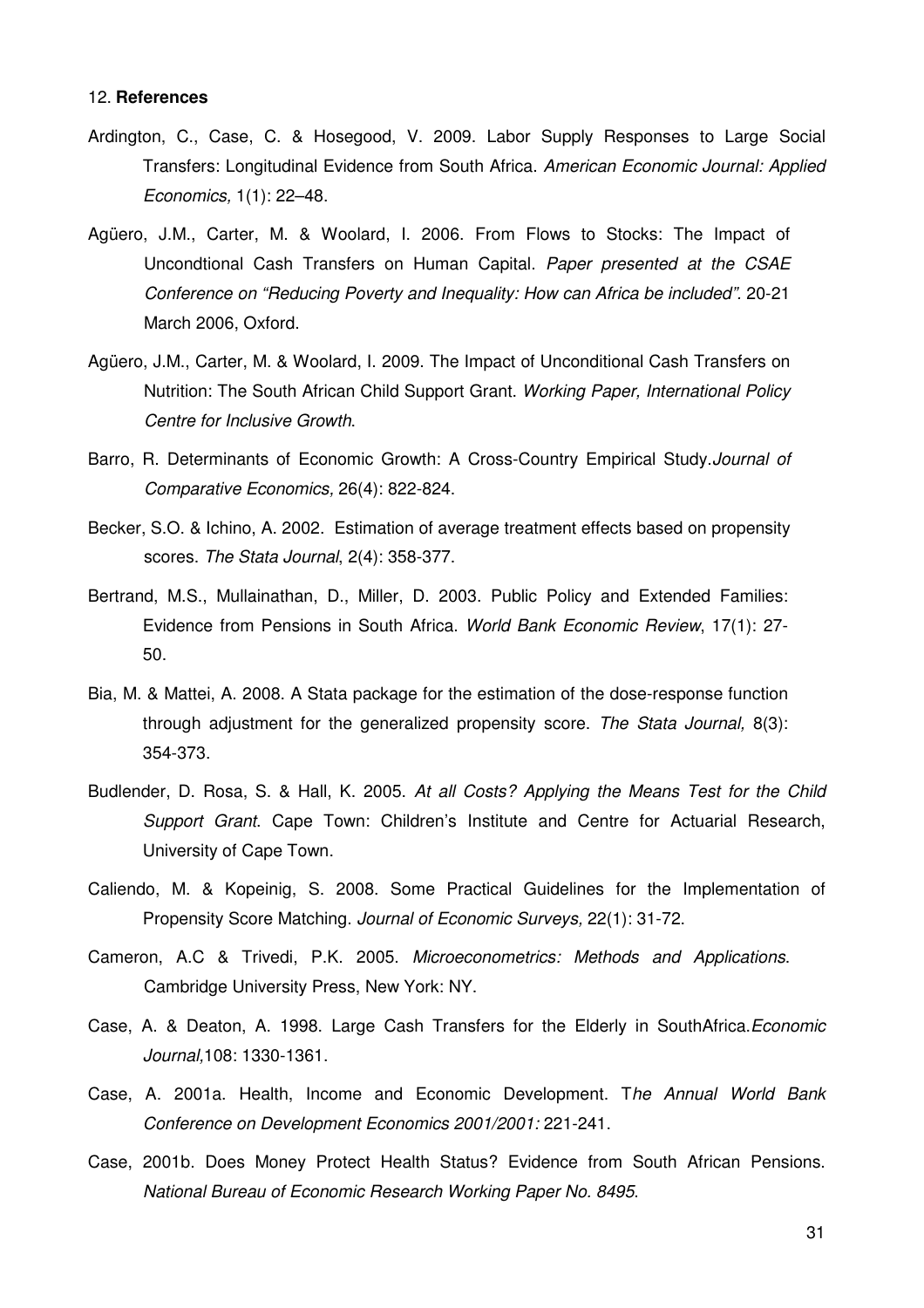- Case, A., Housegood, V. &Lund, F. 2005. The reach and impact of Child Support Grants: evidence from KwaZulu-Natal. Development Southern Africa, 22(4):467-482.
- Deaton, A. 1997. The Analysis of Household Surveys: A Microeconometric Approach to Development Policy, Johns Hopkins University Press, Baltimore: MD.
- Dehejia, R & Wahba, S. 2002. Propensity Score-Matching methods for Nonexperimental Causal Studies. The Review of Economics and Statistics, 84(1): 151-161.
- Duflo, E. 2003. Grandmothers and Granddaughters: Old-Age Pensions and Intrahousehold Allocation in South Africa. The World Bank Economic Review, 17(1): 1-25.
- Edmonds, E. 2004. Does Illiquidity alter Child Labor and Schooling Decisions? Evidence from Household Responises to Anticipated Cash Transfers in South Africa. National Bureau of Economic Research Working Paper No. 10265.
- Eyal, K & Woolard, I. 2010. Female Labour Force Participation and the Child Support Grant in South Africa, Paper presented at the ERSA Public Economics Workgroup, University of Pretoria 9-10 September 2010.
- Government of South Africa. 2009. Amendment to the Regulations relating to the Application for and Payment of Social Assistance and the Requirements or Conditions in respect of Eligibility for Social Assistance, Government Notice No R. 1116 of 27 November 2009.
- Heckman, J., Ichimura, H. & Todd, P. 1997. Matching as an Econometric Evaluation Estimator: Evidence from Evaluating a Job Training Program. Review of Economic Studies, 64(4): 605-654.
- Hirano, K. & Imbens, G.W. 2004. The Propensity Score with Continuous Treatments, in A. Gelman and X. Meng (eds.), Applied Bayesian Modeling and Causal Inference from Incomplete-Data Perspectives, Chichester: Wiley.
- Klasen, S. & Woolard, I. 2008. Surviving Unemployment Without State Support: Unemployment and Household Formation in South Africa. Journal of African Economies, 18(1): 1-51.
- Kruger, J. 2008. From single parents to poor children: Refocusing South Africa's transfers to poor households with children, ISSA's 2nd International Research Conference on Social Security, Jerusalem, 25-28 January.
- Lalonde, R. 1986. Evaluating the Econometric Evaluations of Training Programs. American Economic Review, 76(4): 604:620.
- Leibbrandt, M., Woolard, I., Finn, A. and Argent, J. 2010. Trends in South African Income Distribution and Poverty since the fall of Apartheid. OECD Social, Employment and Migration Working Papers, number 101.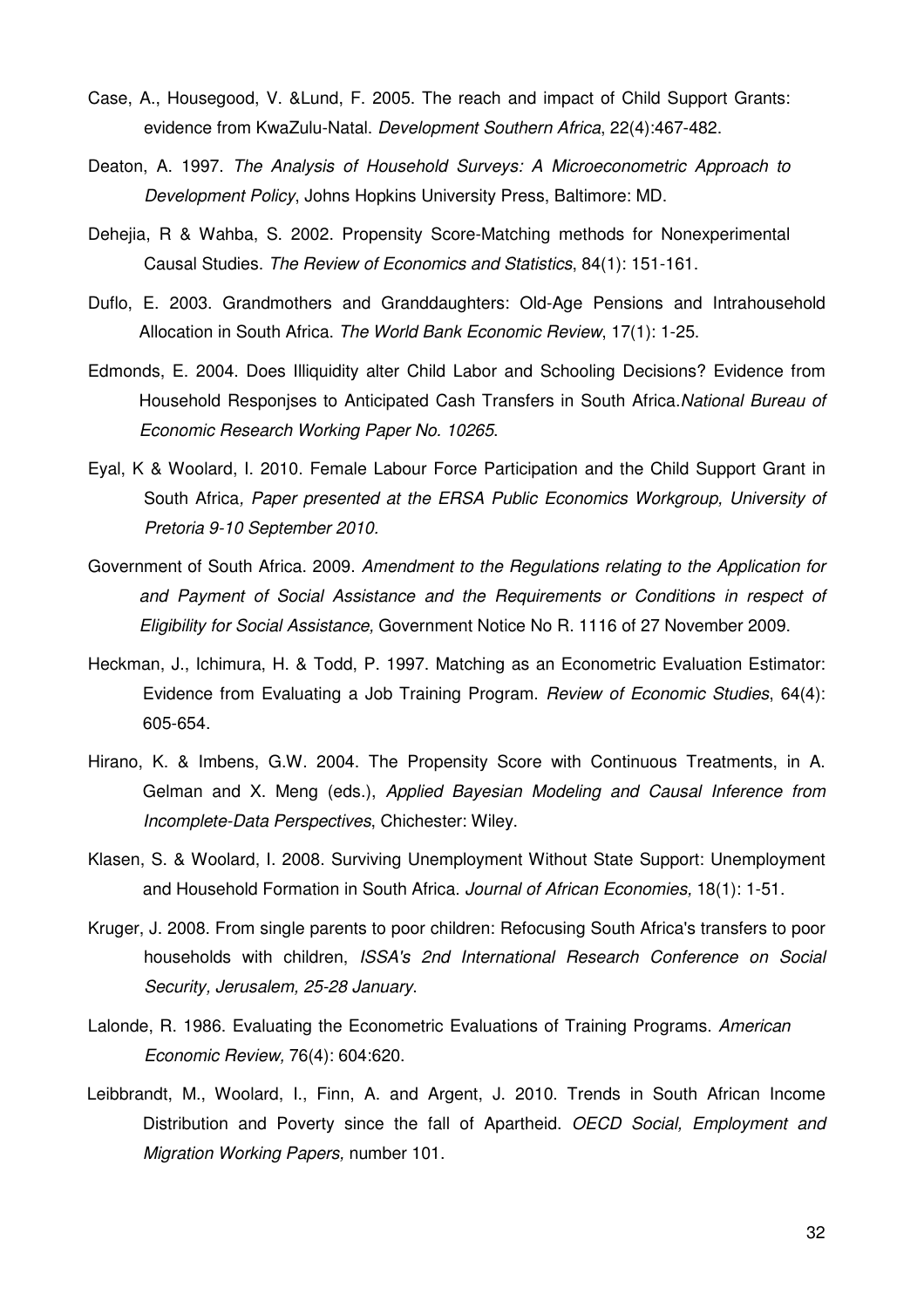- Leuven, E. & Sianesi, B. 2003. Psmatch2: Stata module to perform full Mahalanobis and propensity score matching, common support graphing, and covariate imbalance testing, version 3.1.5. Available: http://ideas.repec.org/c/boc/bocode/s432001.html (accessed 21 June 2010).
- Leatt, A. & Budlender, D. 2007. Under what conditions? Social security for children in South Africa. In Minujin, A. & Delamonica, E. (eds) Social Protection Initiatives for Children, Women and Families, New York: The New School & UNICEF.
- Lund, F. 1993. State Social Benefits in South Africa. International Social Security Review, 46(1):5–25.
- May, J., Atwood, H., Ewang, P., Lund, F., Norton, A., and Wentzel, W. 1998. Experience and Perceptions of Poverty in South Africa, Durban: Praxis Publishing.
- McEwen, H., Kannemeyer, C. & Woolard, I. 2009. Social Assistance Grants: Analysis of the NIDS Wave 1 Dataset. Discussion paper on the National Income Dynamics Study, Available: http://www.nids.uct.ac.za/home/index.php?/Nids-Documentation/discussion-papers.html (accessed: 23 November 2009).
- Posel, D., Fairburn, J & Lund, F. 2004. Labour Migration and Households: A Reconstruction of the Effects of the Social Pension on Labour Supply in South Africa. Ninth Annual Conference on Econometric Modelling for Africa, 30 June – 2 July, Cape Town.
- Ravallion, M. 2001. The Mystery of the Vanishing Benefits: An Introduction to Impact Evaluation. World Bank Economic Review, 15(1): 115-140.
- Ravallion, M. 2007. Evaluating Anti-Poverty Programmes. In Evenson, R.E. & Schultz, T.P. (eds.), Handbook of Development Economics Volume 4. Elsevier: Amsterdam, North Holland: 3787-3846.
- Rosenbaum, P.R. & Rubin, D. 1983. The Central Role of the Propensity Score in Observational Studies for Causal Effects. Biometrika, 70(1): 41-55.
- Smith, J.A. & Todd, P.E. 2005. Does matching oversome LaLonde's critique of nonexperimental estimators? Journal of Econometrics, 125: 305-353.
- South African Social Security Agency (SASSA). 2010. Statistical Report on Social Grants, Report number 26 (30 January 2010), Available http://www.sassa.gov.za/STATISTICAL-REPORTS/STATISTICAL-REPORTS-654.aspx (accessed: 5 July 2010).
- Strauss, J. & Thomas, D. 1998. Health, Nutrition and Economic Development. Journal of Economic Literature, 36(2): 766-817.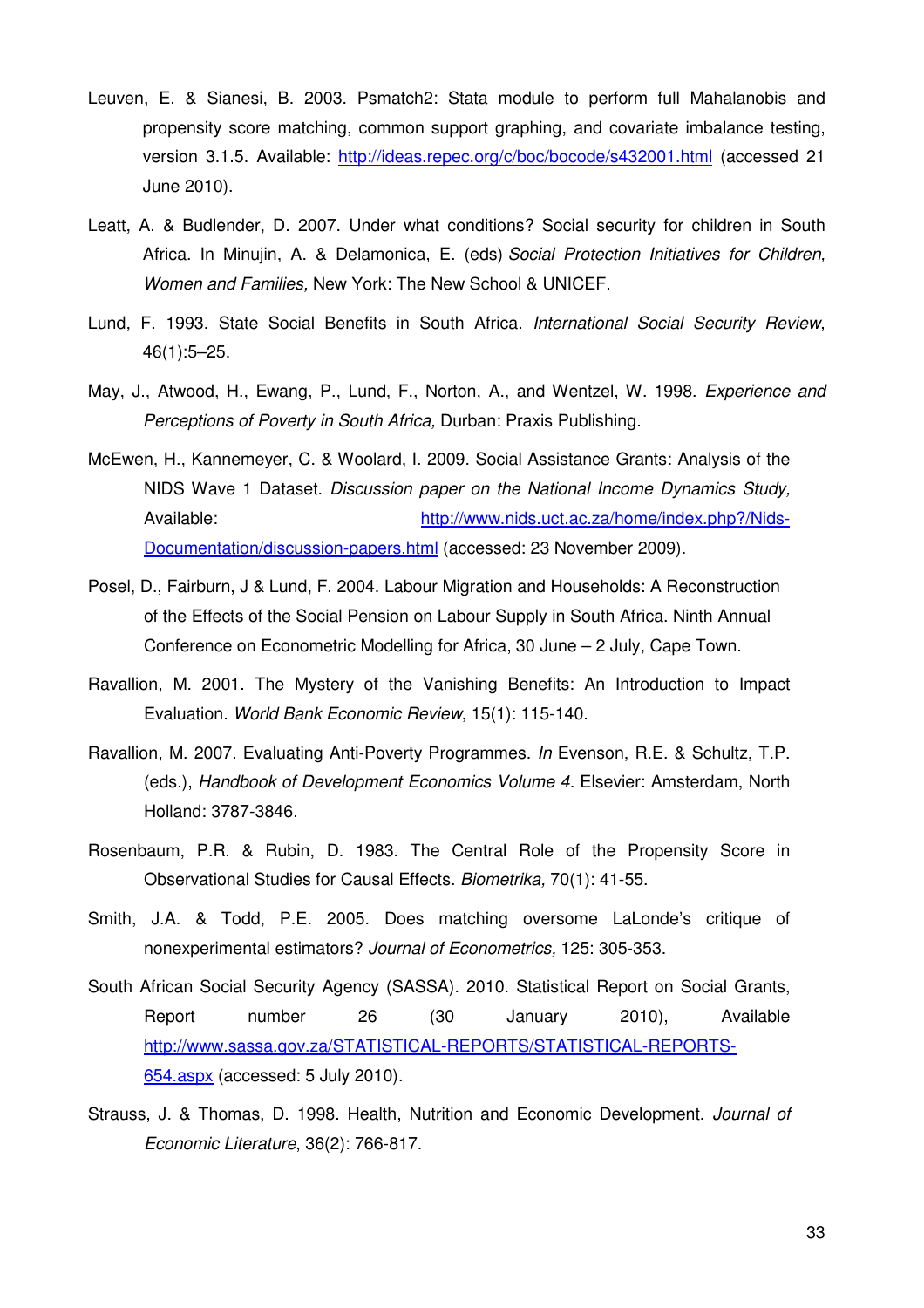- Thomas, D. 1990. Intra-household Resource Allocation: an Inferential Approach. Journal of Human Resources, 25(4): 635-664.
- Thomas, D. 1994 Like Father, like Son; Like Mother, like Daughter: Parental Resources and Child Height. The Journal of Human Resources, 29(4): 950-988.
- Triegaardt, J. 2005. The Child Support Grant in South Africa: a social policy for poverty alleviation? International Journal of Social Welfare, 14: 249-255.
- Udjo, E.O. 2009. Trends in the age pattern of fertility, 1995-2005, in the context of the child support grant in South Africa, Development Southern Africa, 26(2): 289-299.
- UNICEF. 2010. Education indicators for South Africa. Available: http://www.unicef.org/infobycountry/southafrica\_statistics.html (accessed 11 July 2010).
- UNICEF. 2009. Situation Analysis of Children in South Africa. Analysis commissioned by the Presidency of the Republic of South Africa. UNICEF: Johannesburg
- Van der Berg, S., Burger, R and Louw, M. 2010. Post-Apartheid South Africa: Poverty and Distribution. In Nissanke, M. and Thorbecke, E. 2010. Trends in an Era of Globalization: The Poor under Globalization in Africa, Asia, and Latin America. Oxford: Oxford University Press.
- Vidmar, S., Carlin, J., Hesketh, K. & Cole, T. 2004. Standardizing Anthropometric measures in children and adolescents with new functions for egen. The Stata Journal, 4(1): 50- 55.
- Woolard, I., Hatting, K. & Klasen, S. The evolution and impact of social security in South Africa.Paper prepared for the Conference on "Promoting Resilience through Social Protection in Sub-Saharan Africa", organised by the European Report of Development in Dakar, Senegal,28-30 June, 2010.
- World Bank. 2006. Repositioning Nutrition as Central to Development: A Strategy for Large-Scale Action. Directions in Development, The World Bank.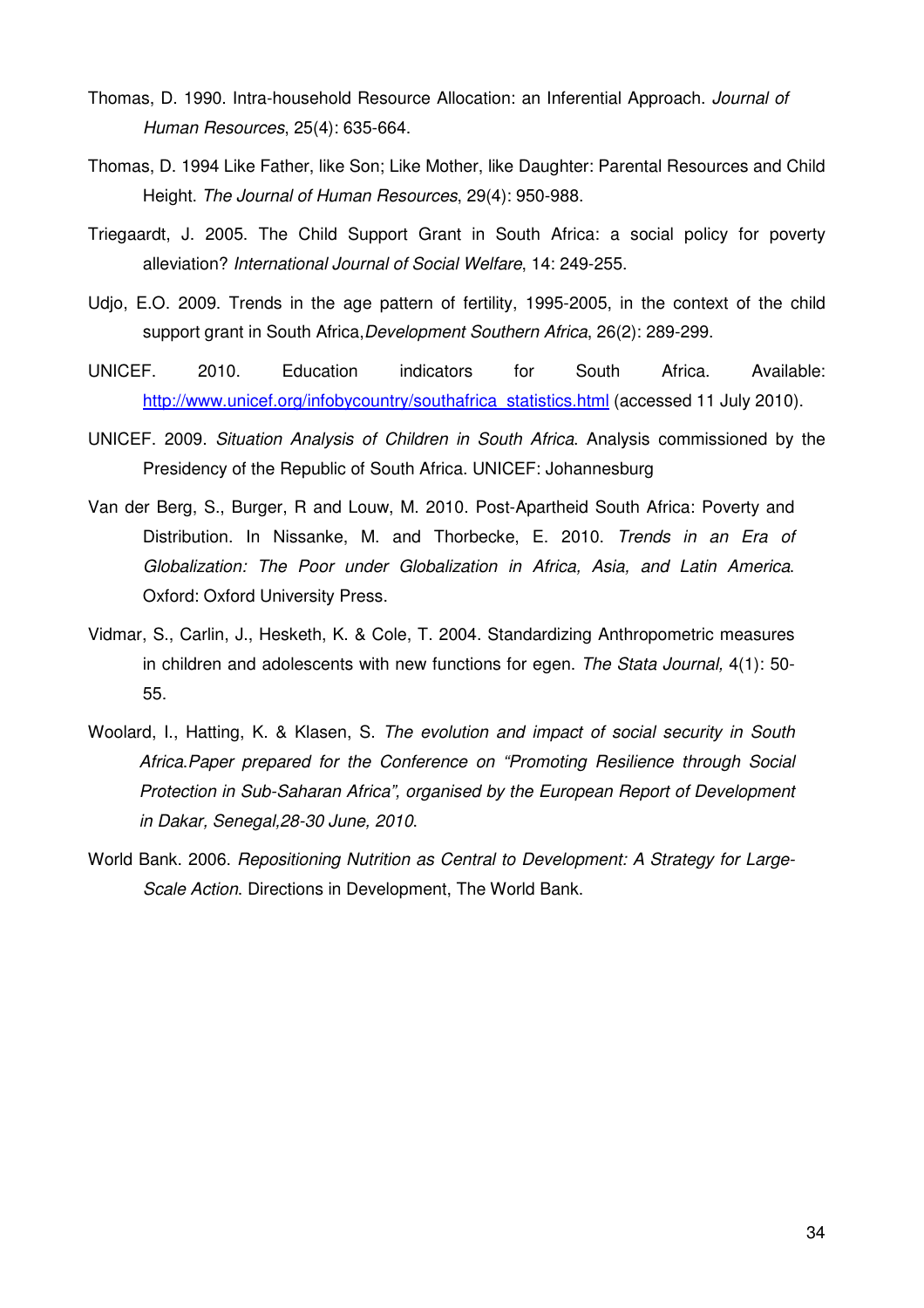## **Appendix A – Algorithm used to identify children eligible for the CSG in NIDS**

Receipt of the CSG was captured by two sets of questions in the NIDS survey. The first set of questions required respondents to indicate whether "the household receives a social grant", followed (if the first question was answered in the affirmative) by a question asking respondents to indicate "what type of grant". In addition, a question was included later in the survey asking respondents to indicate whether "a child support grant was received on behalf of the child". In constructing a binary variable indicating receipt of the CSG, a positive answer for either of the two sets of questions was taken as an indication that the CSG was indeed received for that specific child.

As for the algorithm applied in identifying eligible children, all children under the age of 14 were taken as being age-eligible. In addition, monthly income data for all adults were generated from the imputed income variables included in the data set, and included all regular as well as temporary income apart from grant income and UIF payments (which is in accordance with the government regulations regarding the CSG) (Budlender et al, 2005: 13).

Caregivers were matched to specific children using the question included in the child data set requesting children to indicate the person code of their primary caregiver (if the caregiver resided in the household). In addition, married caregivers were identified and matched to their spouses. Monthly income data for married caregivers were calculated as using income for both adults (i.e. caregiver and spouse).

Since data on income (even after imputations) were missing for many caregivers, all cases where caregivers indicated that both they and their spouses were unemployed and where income data were missing were automatically coded as being eligible for the CSG.

Lastly, all children living in rural areas as well as in informal dwellings in urban areas were coded as falling into the rural classification specified by the means test (again, this is in accordance with the relevant government regulation) (Budlender et al, 2005: 9).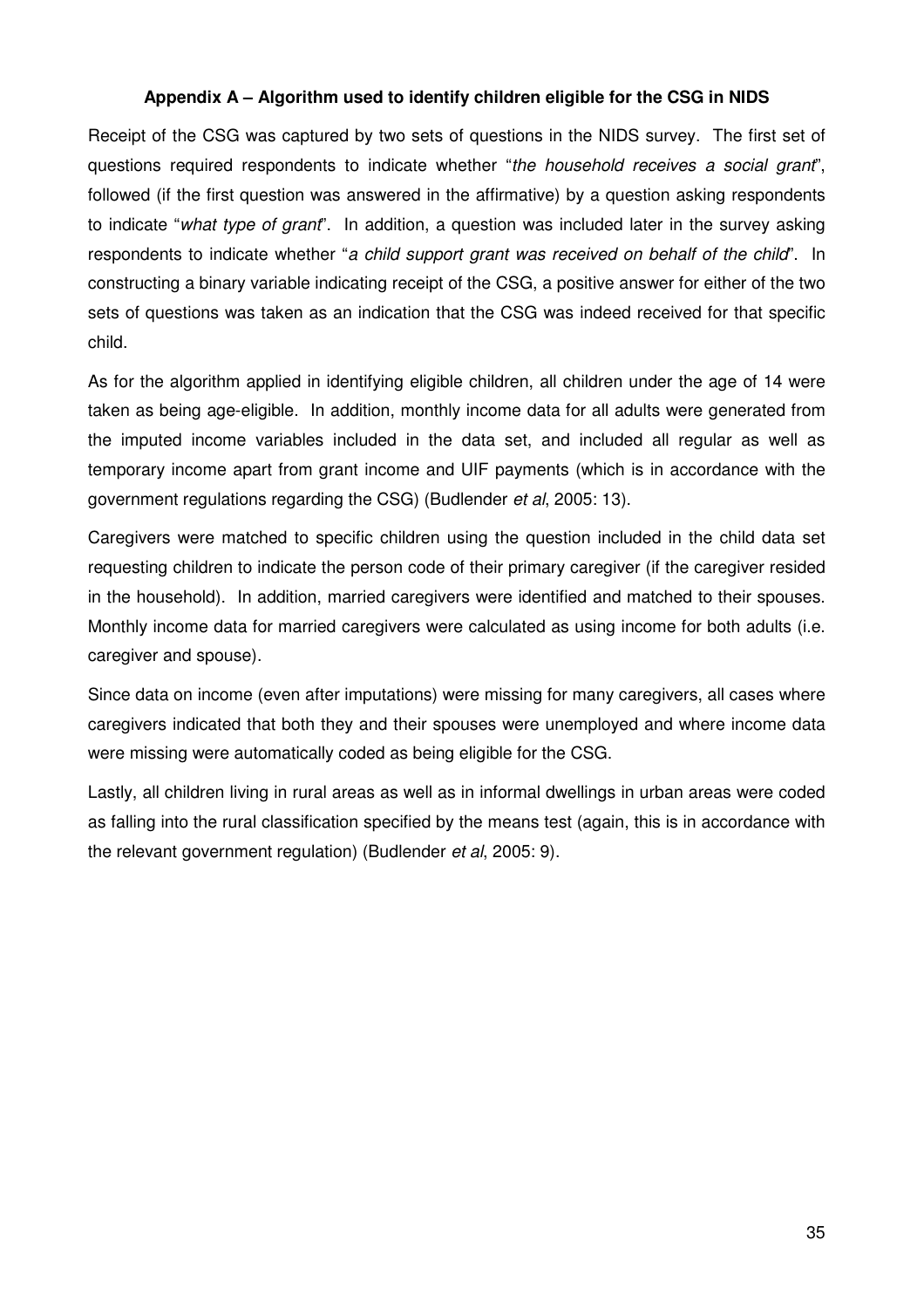### **Appendix B – Baseline Estimates of OLS and Binary Propensity Score Matching**

#### 1. **The Evaluation Problem**

PSM will only reduce the bias in the OLS estimates if certain conditions hold. In the first place, a meaningful estimation of the treatment effect can only be made if there is a region where the propensity scores of the treated and control units overlap (Ravallion, 2007: 3797). This has been referred to in the literature as the "region of common support". It has been shown that the results from PSM can be severely biased if sufficient overlap between the propensity scores of the treated and untreated units does not exist, (Caliendo & Kopeinig, 2008: 45).

In addition, following Rosenbaum and Rubin (1983: 42), there are two qualifying conditions for the use of PSM, which are listed below (notational adjustments have been made for the sake of consistency).

#### 1.1. **Balance**

As a first condition, it is held that the propensity score must be such that the conditional distribution of the covariates in, given the propensity score  $p(x)$ , must be the same for treated  $(D = 1)$  and control  $(D = 0)$  units. In other words, for units with the same propensity score, selection into treatment is random, and these units should be identical in terms of the observable characteristics in x (Cameron & Trivedi, 2005: 865). This is a testable hypothesis (as will be illustrated below), and can be stated as

$$
D\perp x\mid p(x).
$$

### 1.2. **Ignorability**

The second condition, referred to by Rosenbaum and Rubin (1983: 42) as "strongly ignorable treatment assignment" is also referred to as the conditional independence assumption. Rosenbaum and Rubin (1983: 44) show that the conditional independence condition also holds with the use of propensity scores, as in

$$
y_0, y_1 \perp D \mid x \to y_0, y_1 \perp D \mid p(x).
$$

Therefore, conditional on the propensity score, the outcome variable is independent of treatment. This second condition takes into account the fact that selection into treatment is often confounded where data are not obtained from non-experimental sources. In other words, the same factors influencing selection into treatment could also potentially influence the outcome variable. This is, of course, not a testable assumption, which emphasises the importance of the choice of covariates.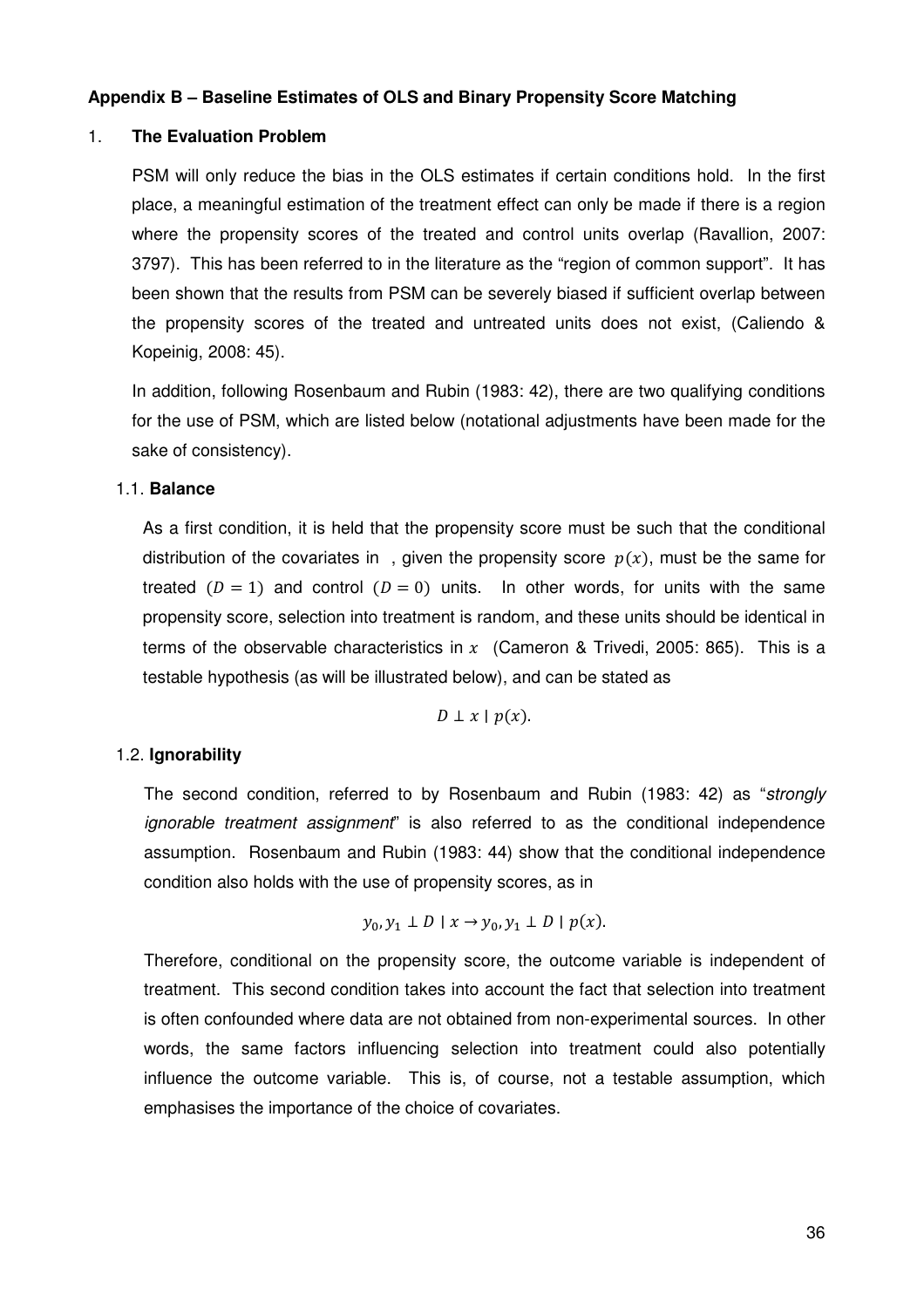## 2. **Matching Algorithms**

Once a set of potential control units have been identified (based on the propensity score) for each treated unit, this set is weighted and matched to gauge the average difference in outcome so as to calculate the average treatment effect. The way in which the weight is specified, will of course influence how the treatment effect is estimated (Cameron & Trivedi, 2005: 874). Three methods are used in this paper, namely

- Nearest neighbour matching chooses, for each treated unit  $i$ , the set of control units where the difference in propensity score is minimised (i.e. the "nearest neighbour" to the treated unit (Cameron & Trivedi, 2005: 875).
- Kernel matching match treated units with a weighted average of all the control units, with the weight being inversely proportional to the distance of the propensity score of each of the control units to the propensity score of the treated unit (Becker & Ichino, 2002: 361).
- Radius (or calliper) matching, which matches each treated unit to the control units found within a defined radius or calliper.

## 3. **Matching Results**

## 3.1. **Estimating the Propensity Score - Model Specification**

The propensity score (i.e. the probability of each child in the sample receiving the CSG) is estimated using a linear probability model. The sample is restricted to only include eligible children, an approach which takes into account the fact that the similarities in the covariates of these two groups would potentially assist a greater overlap in the propensity scores of treated and control units, as opposed to units from the greater untreated, noneligible population.

As set out above, without the inclusion of the caregiver-motivation variable, the model may not comply with the conditional unconfoundedness assumption discussed above (Agüero et al 2006:22). Accordingly, the variable was initially included in the model. However, as a result of the way in which the variable was created, it is a very strong predictor of treatment status, which causes the common support assumption to be violated (and introduces bias from that perspective). In addition, the balancing property does not hold as the caregivers of treated and untreated children have vastly different levels of motivation. The propensity into treatment estimated conditional on caregiver motivation is accordingly very different for treated and untreated children, which translates into the balancing condition not being complied with. In other words, caregiver motivation will never be similar for units with the same propensity score. Accordingly the caregivermotivation variable was left out of the final model specification. It should, however, be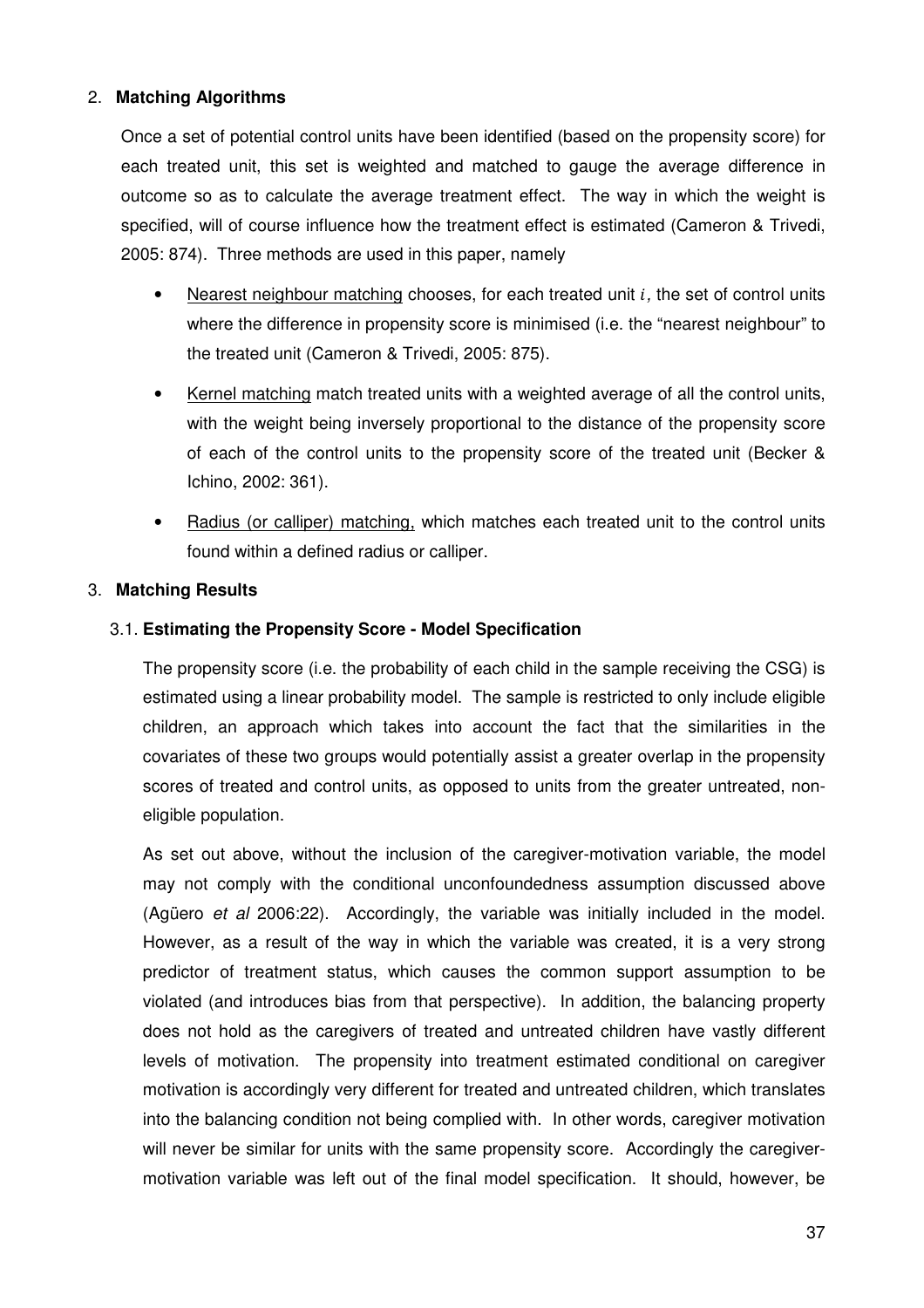noted that the inclusion of the caregiver-motivation variable does not have a substantial effect on the results reported below.

Children whose caregivers are married are less likely to receive the CSG, potentially because married caregivers have a better support system and are therefore less likely to apply for the CSG. As expected, the age of the child has a significant positive effect on whether treatment is received, which enters the model non-linearly. As for the variables controlling for household characteristics, it is only access to a landline telephone and having a flush toilet which are statistically significant (both have a negative effect on the probability of receiving the CSG, as expected). In addition, the effect of monthly household per capita expenditure has a negative effect on the probability of receiving treatment.

Table B1 sets out the results of the propensity score estimations using the three samples.

|                                                   | Sample 1           |                                  | Sample 2                     |                                  | Sample 3           |                                  |
|---------------------------------------------------|--------------------|----------------------------------|------------------------------|----------------------------------|--------------------|----------------------------------|
|                                                   | <b>Coefficient</b> | <b>Robust</b><br><b>Standard</b> | <b>Coefficient</b>           | <b>Robust</b><br><b>Standard</b> | <b>Coefficient</b> | <b>Robust</b><br><b>Standard</b> |
| Variable<br>Caregiver                             |                    | Error                            |                              | Error                            |                    | Error                            |
| <b>Characteristics</b>                            |                    |                                  |                              |                                  |                    |                                  |
| Employed                                          | 0.01               | 0.03                             | 0.02                         | 0.02                             | 0.01               | 0.03                             |
| Married                                           | $-0.05***$         | 0.02                             | $-0.06***$                   | 0.02                             | $-0.05***$         | 0.02                             |
| <b>Child Characteristics</b>                      |                    |                                  |                              |                                  |                    |                                  |
| Age                                               | $0.09***$          | 0.01                             | $0.04***$                    | 0.01                             | $0.09***$          | 0.01                             |
| Age squared                                       | $-0.01***$         | 0.00                             | $0.00***$                    | 0.00                             | $-0.01***$         | 0.00                             |
| Boy<br><b>Household</b><br><b>Characteristics</b> | $0.03*$            | 0.02                             | 0.02                         | 0.01                             | $0.03*$            | 0.02                             |
| Electricity                                       | 0.00               | 0.02                             | 0.01                         | 0.01                             | 0.00               | 0.02                             |
| Piped water                                       | 0.03               | 0.02                             | 0.01                         | 0.02                             | 0.03               | 0.02                             |
| Landline                                          | $-0.08**$          | 0.03                             | $-0.04$                      | 0.03                             | $-0.08**$          | 0.03                             |
| Flush toilet                                      | $-0.11***$         | 0.03                             | $-0.13***$                   | 0.02                             | $-0.11***$         | 0.03                             |
| Female head                                       | 0.01               | 0.02                             | 0.02                         | 0.02                             | 0.01               | 0.02                             |
| Log pc expenditure                                | $-0.03**$          | 0.01                             | $\qquad \qquad \blacksquare$ | $\overline{\phantom{0}}$         | $-0.03**$          | 0.01                             |
| Constant                                          | $0.74***$          | 0.08                             | $0.8***$                     | 0.03                             | $0.74***$          | 0.08                             |
| Observations                                      | 4853               |                                  | 4914                         |                                  | 4853               |                                  |

## **Table B1: Linear Probability Model estimation of the propensity scores (probability of receiving the CSG)**

\*Significant at 10% level.

\*\*Significant at 5% level.

\*\*\*Significant at 1% level.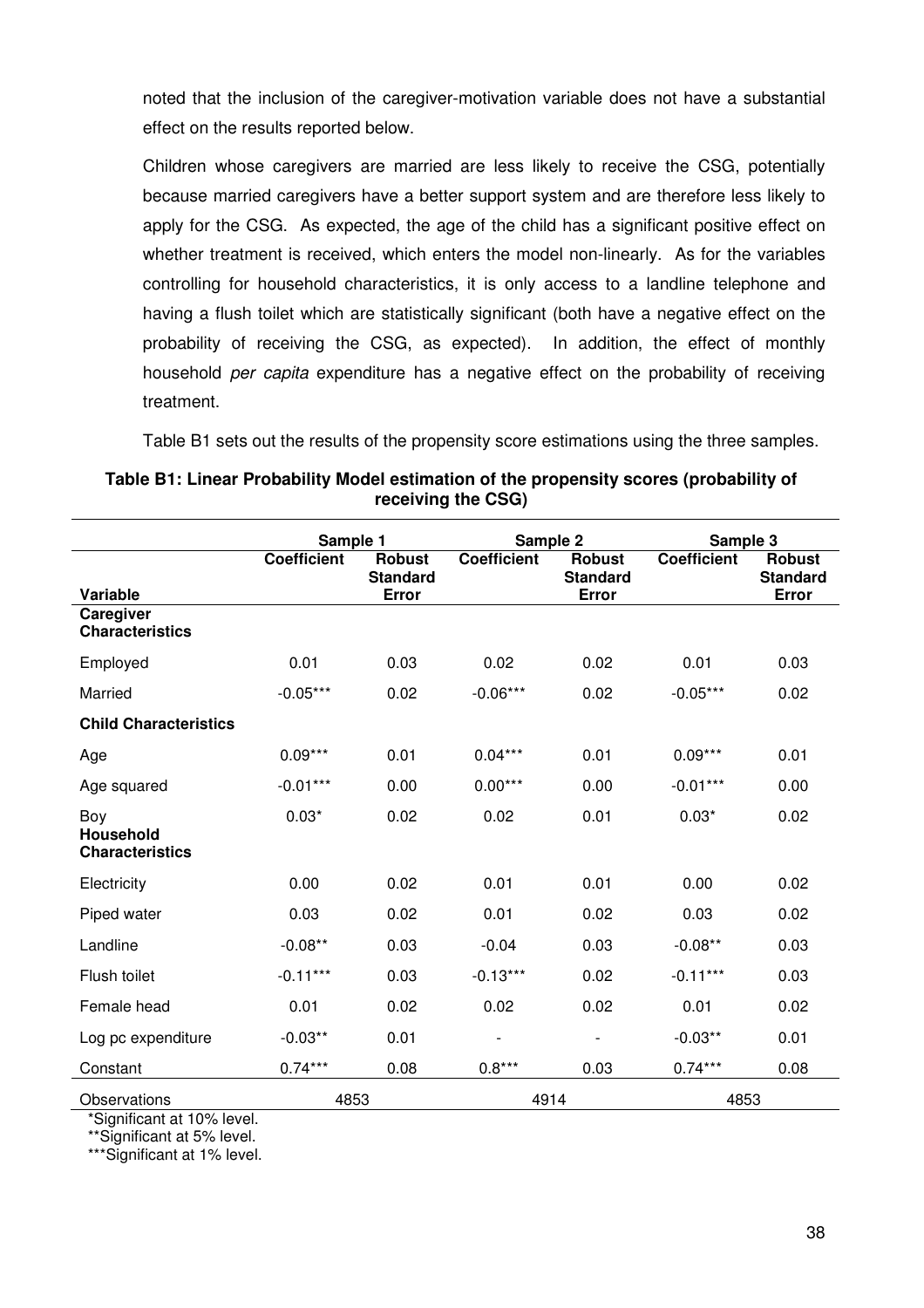## 3.2. **Overlap and Region of Common Support**

Before continuing with the estimation of the average treatment effect, it is important to confirm the existence of a region of common support. As indicated above, sufficient overlap between the estimated propensity scores of the treated and control groups is required to ensure that the results are not biased, since the average treatment effect is estimated from the observations included in this region of common support.<sup>23</sup>

Although various methods of confirming compliance with this condition have been used in the PSM literature, Caliendo and Kopeinig (2008: 45) suggest a visual inspection of the density distribution of the estimated propensity scores of both the treated and control groups. Figures B1 to B3 set out the histograms of the propensity scores for both the treated and control groups in all three samples.

A visual inspection of these three figures reveals that the distribution of the propensity scores seem to be sufficiently similar between the treated and control groups for the first and third sample. However, the overlap in the second sample appears to be small and limited to the region around the top-end of the distribution, which is a possible cause for concern. To limit the possibility for bias, the treatment effect is evaluated along the common support for this sample.



#### **Figure B1: Region of common support for sample 1**

<sup>&</sup>lt;sup>23</sup>It is for this reason that the caregiver-motivation variable has been left out of the model, as discussed in the previous section.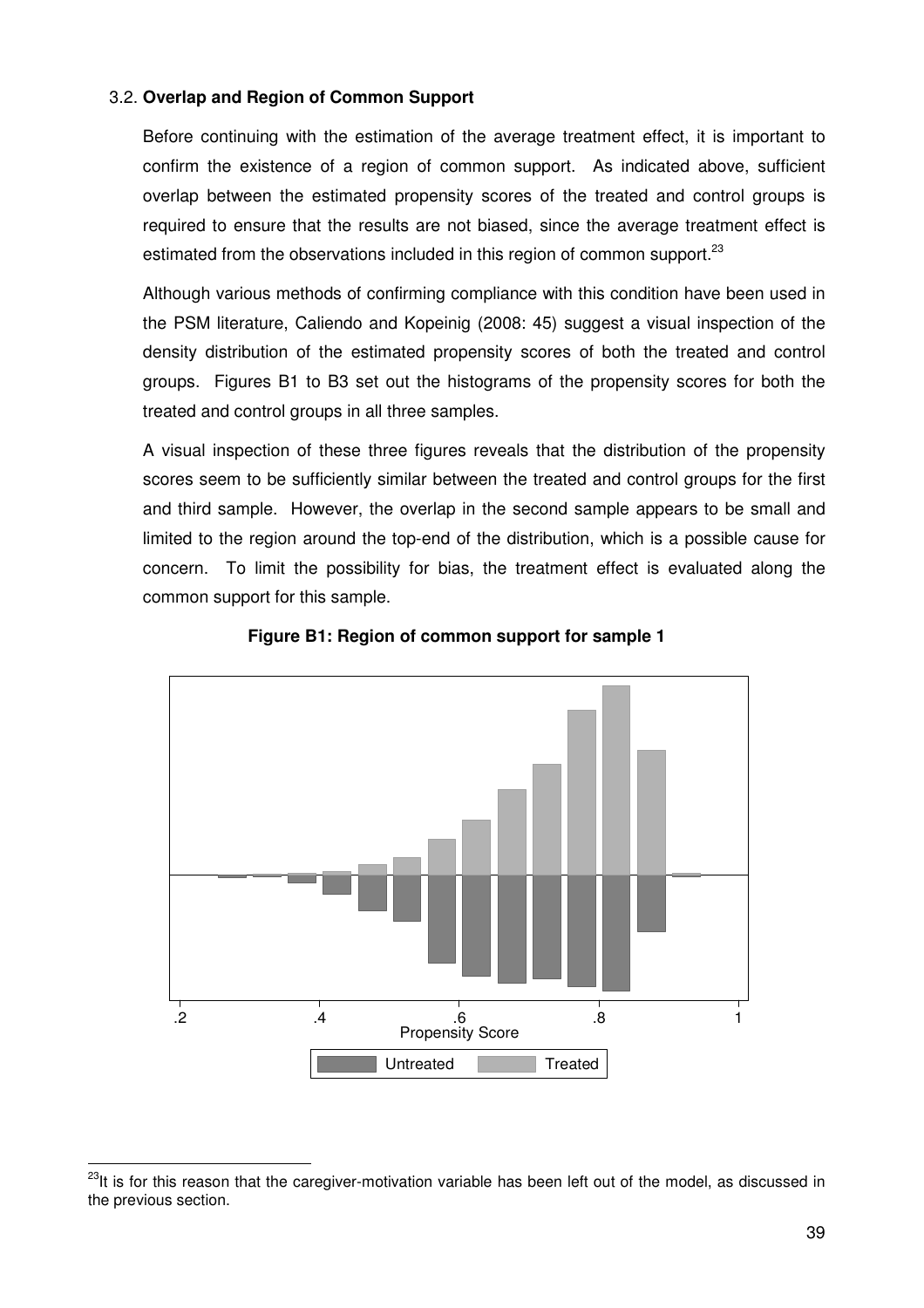

**Figure B2: Region of common support for sample 2** 

**Figure B3: Region of common support for sample 3** 

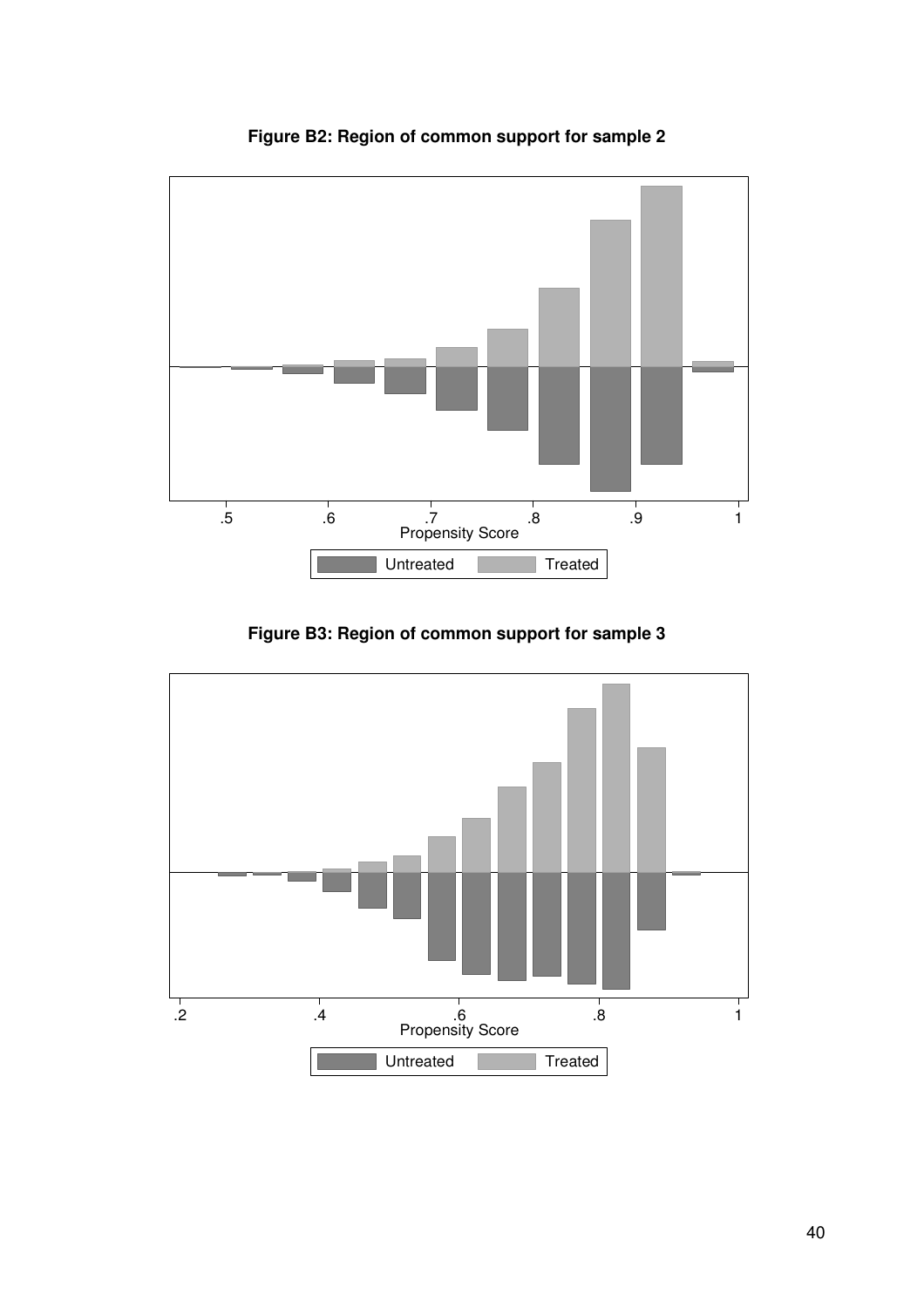## 3.3. **Balance**

 $\overline{a}$ 

Caliendo and Kopeinig (2008: 47) discuss a variety of ways in which compliance with the balancing condition can be evaluated. One of these is stratification tests, a method used by Dehejia and Wahba (2002). In terms of this method, all observations are divided into strata based on their estimated propensity scores. Within each stratum, the difference in the mean of the covariates of treated and untreated units is assessed using t-tests.

In the first and third sample, the observations were divided into 8 strata, while the second sample was divided into 15 strata. Table B2 provides an indication of the propensity score balance within each stratum by providing the mean propensity score within the stratum, the number of treated ad control units as well as the difference in the propensity score which, in most cases, is zero).Table B3 provides the t-statistics of the difference between the covariates of treated and untreated children within each stratum of each sample.

## 4. **Estimating the Average Treatment Effect using Different Matching Algorithms**

Last, the matching algorithms discussed above are now used to estimate the average treatment effect for each of the outcome variables (using the three samples set out above). The results are reported in Table B4.

The average treatment effect is first estimated by using the nearest neighbour technique. Although there is substantial overlap between the propensity scores of the treated and control units, the sample of control units is relatively small, and accordingly this technique is applied with replacement. Nearest neighbour matching is conducted so that each treated unit is matched to only one control unit (i.e. its "nearest neighbour") as well as the nearest 10 units. The common support option is also selected.

The average treatment effect is next estimated using the Kernel matching technique. Matching is again done with replacement. However, as set out above, this technique involves a weighted average of all control units to be matched to the treated unit.

Caliper matching is done while specifying three different caliper sizes (starting with the largest specification and then decreasing the size of the caliper). The advantage of this matching method compared to the nearest neighbor method is that is allows control units matched to each treated unit to be quite similar to the treated unit.<sup>24</sup> Again, the common support condition is imposed.

<sup>&</sup>lt;sup>24</sup>There is a trade-off between variance and bias, since calliper matching could potentially provide more unbiased results, however at the cost of increased variance since fewer matches are performed (Caliendo & Kopeinig, 2008).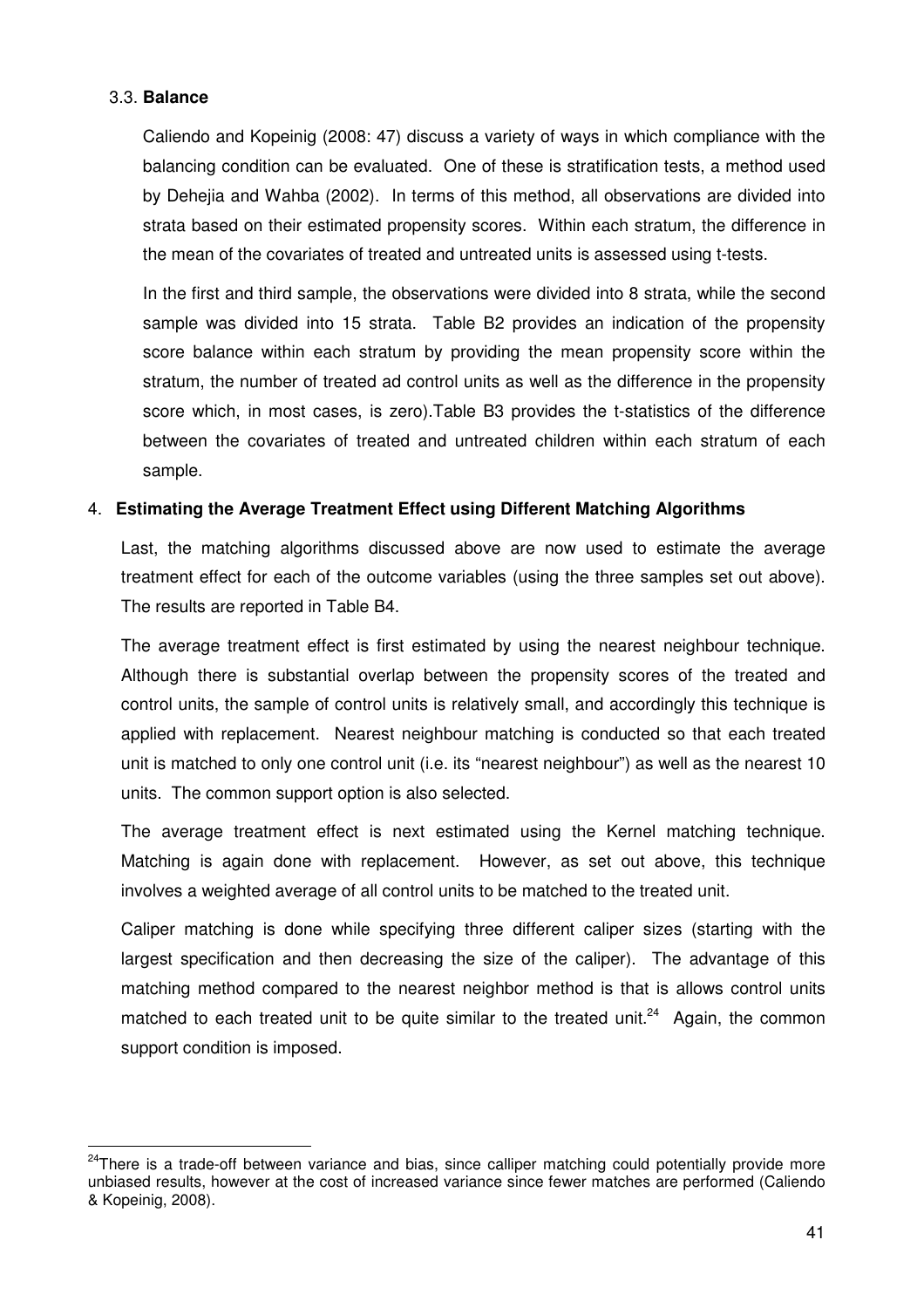With the exception of the adult expenditure outcome variable, none of the PSM techniques yield a significant average treatment effect for any of the outcome variables under consideration (both analytical and bootstrapped standard errors are estimated).

The average treatment effect of the CSG on expenditure on adult goods, however, seems to be significant and robust. All of the PSM techniques applied estimate a negative effect of receipt of the CSG on household expenditure of adult goods per adult. There are, however, reasons why this result should not be taken as conclusive evidence of the effect of the CSG.

In the first place, all of the reservations mentioned previously regarding the measurement of these expenditure variables remain relevant. In addition, as indicated in the previous section, the region of common support is not very large for this sample, and observations seem to be concentrated around the top-end of the distribution. Accordingly, the number of observations used to estimate the average treatment effect for this outcome variable is very small. The concern is therefore that PSM produces biased estimates of the treatment effect.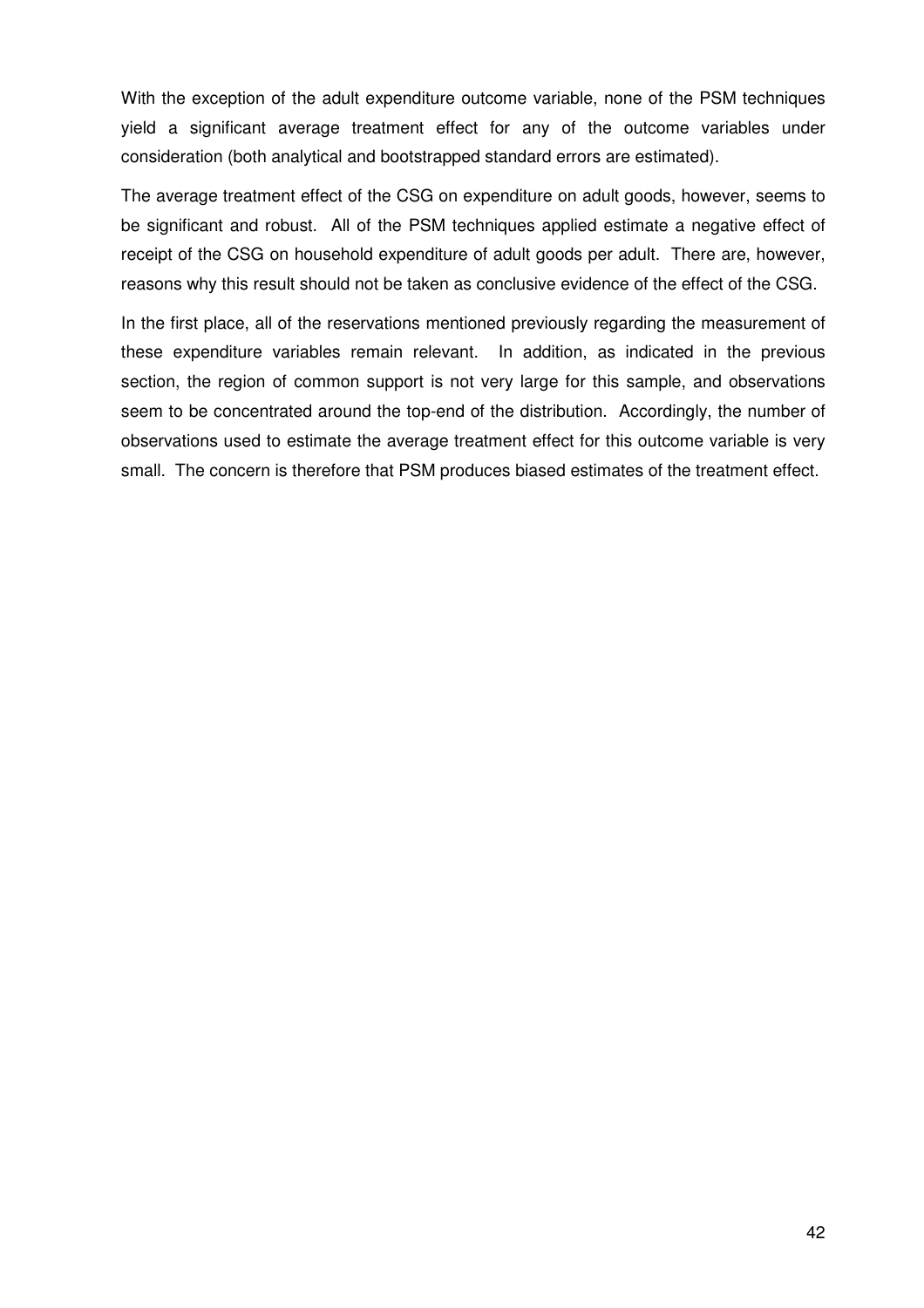| <b>Strata</b>           | Mean $p(x)$              | Number of<br>control units | Number of<br>treated units | Difference in<br>propensity<br>score | <b>Standard Error</b> |
|-------------------------|--------------------------|----------------------------|----------------------------|--------------------------------------|-----------------------|
|                         |                          |                            | Sample 1                   |                                      |                       |
| 1                       | $\overline{a}$           | $\overline{\phantom{a}}$   | $\overline{a}$             |                                      |                       |
| $\mathbf 2$             | 0.37                     | 15                         | 11                         | 0.00                                 | 0.01                  |
| 3                       | 0.54                     | 306                        | 301                        | $-0.01$                              | 0.00                  |
| 4                       | 0.63                     | 165                        | 243                        | $-0.00$                              | 0.00                  |
| 5                       | 0.68                     | 176                        | 378                        | $-0.00$                              | 0.00                  |
| $\bf 6$                 | 0.73                     | 169                        | 490                        | 0.00                                 | 0.00                  |
| $\overline{7}$          | 0.78                     | 181                        | 729                        | $-0.00$                              | 0.00                  |
| 8                       | $-0.00$                  | 284                        | 1398                       | $-0.00$                              | 0.00                  |
|                         |                          |                            | Sample 2                   |                                      |                       |
| 1                       | $\overline{\phantom{0}}$ | $\overline{\phantom{a}}$   | $\overline{\phantom{a}}$   |                                      |                       |
| $\bf 2$                 |                          |                            |                            |                                      |                       |
| 3                       | 0.57                     | 14                         | 20                         | $-0.02$                              | 0.01                  |
| 4                       | 0.66                     | 61                         | 128                        | 0.00                                 | 0.00                  |
| 5                       | 0.71                     | 37                         | 58                         | 0.00                                 | 0.00                  |
| 6                       | 0.74                     | 25                         | 115                        | $-0.00$                              | 0.00                  |
| $\overline{\mathbf{7}}$ | 0.76                     | 30                         | 41                         | $-0.00$                              | 0.00                  |
| 8                       | 0.77                     | 26                         | 117                        | 0.00                                 | 0.00                  |
| $\boldsymbol{9}$        | 0.79                     | 36                         | 167                        | $-0.00$                              | 0.00                  |
| 10                      | 0.83                     | 140                        | 683                        | 0.00                                 | 0.00                  |
| 11                      | 0.88                     | 179                        | 1276                       | $-0.00$                              | 0.00                  |
| 12                      | 0.91                     | 87                         | 776                        | $-0.00$                              | 0.00                  |
| 13                      | 0.93                     | 39                         | 454                        | $-0.00$                              | 0.00                  |
| 14                      | 0.94                     | 14                         | 337                        | $-0.00$                              | 0.00                  |
| 15                      | 0.95                     | $\bf 8$                    | 45                         | 0.00                                 | 0.00                  |
|                         |                          |                            | Sample 3                   |                                      |                       |
| $\blacksquare$          | $\overline{\phantom{0}}$ | $\overline{\phantom{a}}$   | $\qquad \qquad -$          | $\overline{\phantom{a}}$             |                       |
| $\bf 2$                 | 0.37                     | 15                         | 11                         | 0.00                                 | 0.01                  |
| ${\bf 3}$               | 0.54                     | 306                        | 301                        | $-0.01$                              | 0.00                  |
| 4                       | 0.63                     | 165                        | 243                        | $-0.00$                              | 0.00                  |
| ${\bf 5}$               | 0.68                     | 176                        | 378                        | $-0.00$                              | 0.01                  |
| $\bf 6$                 | 0.73                     | 169                        | 490                        | 0.00                                 | 0.00                  |
| $\overline{7}$          | 0.78                     | 181                        | 729                        | $-0.00$                              | 0.00                  |
| 8                       | 0.84                     | 284                        | 1398                       | $-0.00$                              | 0.00                  |

# **Table B2: Propensity score balance**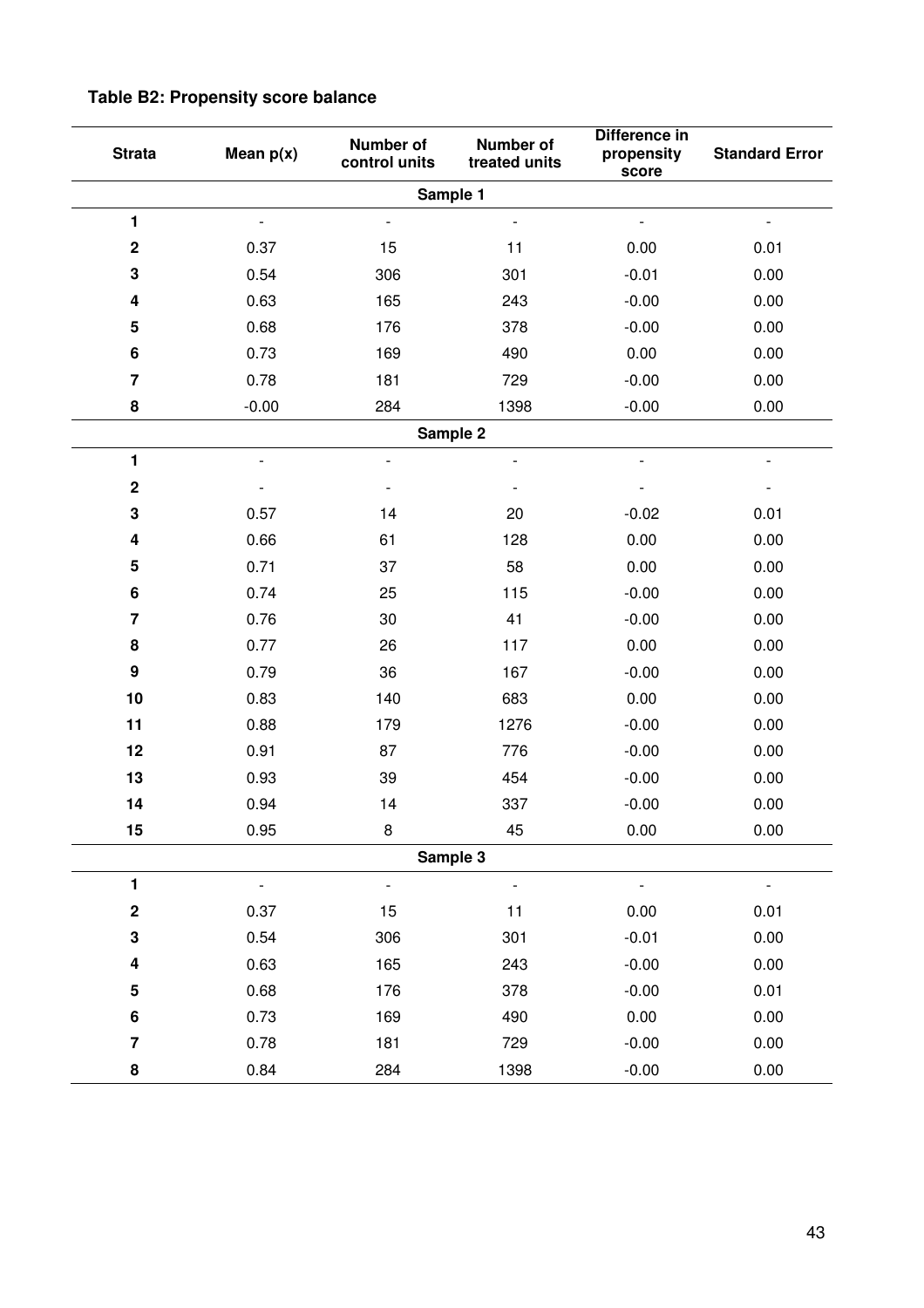## **Table B3: Covariate balance**

|                           | <b>T-Statistic per Block</b> |                          |                          |         |                |         |                          |                          |         |         |                          |         |                          |                          |         |
|---------------------------|------------------------------|--------------------------|--------------------------|---------|----------------|---------|--------------------------|--------------------------|---------|---------|--------------------------|---------|--------------------------|--------------------------|---------|
| <b>Strata</b>             | $\mathbf{1}$                 | $\mathbf 2$              | 3                        | 4       | 5              | 6       | 7                        | 8                        | 9       | 10      | 11                       | 12      | 13                       | 14                       | 15      |
| Sample 1                  |                              |                          |                          |         |                |         |                          |                          |         |         |                          |         |                          |                          |         |
| <b>Caregiver Employed</b> | $\overline{\phantom{a}}$     | 0.85                     | 1.04                     | 0.55    | 0.99           | 0.61    | $-0.21$                  | 0.09                     |         |         |                          |         |                          |                          |         |
| <b>Caregiver Married</b>  | $\overline{\phantom{a}}$     | $-0.27$                  | $-0.83$                  | $-2.02$ | 2.44           | 1.67    | 0.79                     | 0.28                     |         |         |                          |         |                          |                          |         |
| Child's Age               | $\overline{\phantom{a}}$     | $-0.43$                  | $-1.10$                  | $-2.19$ | 2.30           | 0.92    | $-0.96$                  | 1.83                     |         |         |                          |         |                          |                          |         |
| Child's Age Squared       | $\overline{\phantom{a}}$     | $-0.55$                  | $-0.88$                  | $-1.91$ | 1.90           | 0.86    | $-1.02$                  | 2.18                     |         |         |                          |         |                          |                          |         |
| Boy                       | $\overline{\phantom{a}}$     | $-0.61$                  | $-0.24$                  | 2.33    | 1.80           | 0.15    | 0.18                     | $-0.29$                  |         |         |                          |         |                          |                          |         |
| Electricity               | $\overline{\phantom{0}}$     | 0.00                     | $-0.41$                  | $-1.00$ | 1.07           | 0.49    | $-0.58$                  | $-1.49$                  |         |         |                          |         |                          |                          |         |
| Piped water               |                              | $-0.85$                  | $-1.11$                  | $-0.55$ | 1.30           | $-0.28$ | 2.40                     | 0.97                     |         |         |                          |         |                          |                          |         |
| Landline                  | $\overline{\phantom{a}}$     | $-0.18$                  | 0.51                     | $-0.13$ | $-0.12$        | 1.07    | 1.11                     | $-0.67$                  |         |         |                          |         |                          |                          |         |
| Flush toilet              | $\overline{\phantom{a}}$     | 1.18                     | $-1.05$                  | $-1.02$ | 2.31           | $-0.98$ | 1.28                     | 1.10                     |         |         |                          |         |                          |                          |         |
| Female head               | $\overline{\phantom{a}}$     | $-0.27$                  | 0.46                     | 1.23    | $-1.29$        | 0.02    | $-0.64$                  | 0.74                     |         |         |                          |         |                          |                          |         |
| Log pc expenditure        | $\overline{\phantom{a}}$     | $-0.14$                  | 0.71                     | $-0.74$ | 2.14           | $-0.49$ | $-0.07$                  | 0.05                     |         |         |                          |         |                          |                          |         |
| Sample 2                  |                              |                          |                          |         |                |         |                          |                          |         |         |                          |         |                          |                          |         |
| <b>Caregiver Employed</b> |                              | $\overline{\phantom{a}}$ | 0.00                     | 0.08    | 0.66           | $-0.94$ | 0.40                     | 0.11                     | $-0.05$ | 0.48    | 2.37                     | 0.62    | $-0.83$                  | $-1.50$                  | 0.77    |
| <b>Caregiver Married</b>  |                              | $\overline{\phantom{a}}$ | 0.28                     | $-0.27$ | 0.11           | 1.15    | 0.12                     | $-0.71$                  | $-0.75$ | $-0.42$ | $-1.19$                  | 0.62    | 1.27                     | 0.00                     | 0.00    |
| Child's Age               |                              | $\overline{\phantom{a}}$ | 0.92                     | $-0.83$ | 1.56           | 0.20    | 0.37                     | 2.05                     | 0.27    | $-0.73$ | $-0.01$                  | 0.70    | $-0.91$                  | $-0.34$                  | 0.57    |
| Child's Age Squared       | $\overline{\phantom{a}}$     | $\overline{\phantom{a}}$ | 0.2                      | $-0.88$ | 1.44           | $-0.20$ | 0.12                     | 1.82                     | $-0.00$ | $-0.19$ | 0.14                     | 0.88    | $-0.74$                  | $-0.45$                  | 0.64    |
| Boy                       | $\blacksquare$               | $\blacksquare$           | $-0.68$                  | 1.31    | 1.47           | 1.40    | 1.34                     | 1.10                     | 0.81    | $-0.91$ | 0.13                     | 1.10    | 0.45                     | 0.77                     | $-1.06$ |
| Electricity               |                              | $\blacksquare$           | $-0.92$                  | $-0.30$ | 0.61           | $-0.67$ | 0.29                     | 1.20                     | 1.40    | $-0.12$ | 0.20                     | $-2.17$ | $-1.34$                  | $-0.41$                  | 0.00    |
| Piped water               |                              | $\overline{\phantom{a}}$ | 0.28                     | $-0.32$ | 1.10           | 1.53    | 0.30                     | 1.96                     | 1.12    | $-1.63$ | 0.82                     | 1.57    | 0.89                     | $-1.12$                  | 0.74    |
| Landline                  |                              | $\overline{\phantom{a}}$ | 1.51                     | 0.88    | 1.72           | 0.42    | $-1.08$                  | $-1.63$                  | $-0.51$ | 0.61    | $-0.89$                  | $-1.25$ | $-1.03$                  | $-0.41$                  | 0.00    |
| Flush toilet              |                              | $\overline{\phantom{a}}$ | 0.00                     | 0.00    | 1.39           | 1.53    | 1.33                     | 2.26                     | 1.64    | $-1.95$ | 1.81                     | 0.00    | 0.00                     | 0.00                     | 0.00    |
| Female head               |                              | $\blacksquare$           | 0.92                     | $-0.24$ | 0.71           | 0.32    | $-1.42$                  | 0.89                     | 0.04    | $-0.18$ | 0.57                     | $-1.67$ | 0.88                     | 0.40                     | 0.60    |
| Log pc expenditure        |                              |                          | $\overline{\phantom{a}}$ |         | $\blacksquare$ |         | $\overline{\phantom{a}}$ | $\overline{\phantom{a}}$ |         |         | $\overline{\phantom{a}}$ |         | $\overline{\phantom{a}}$ | $\overline{\phantom{a}}$ |         |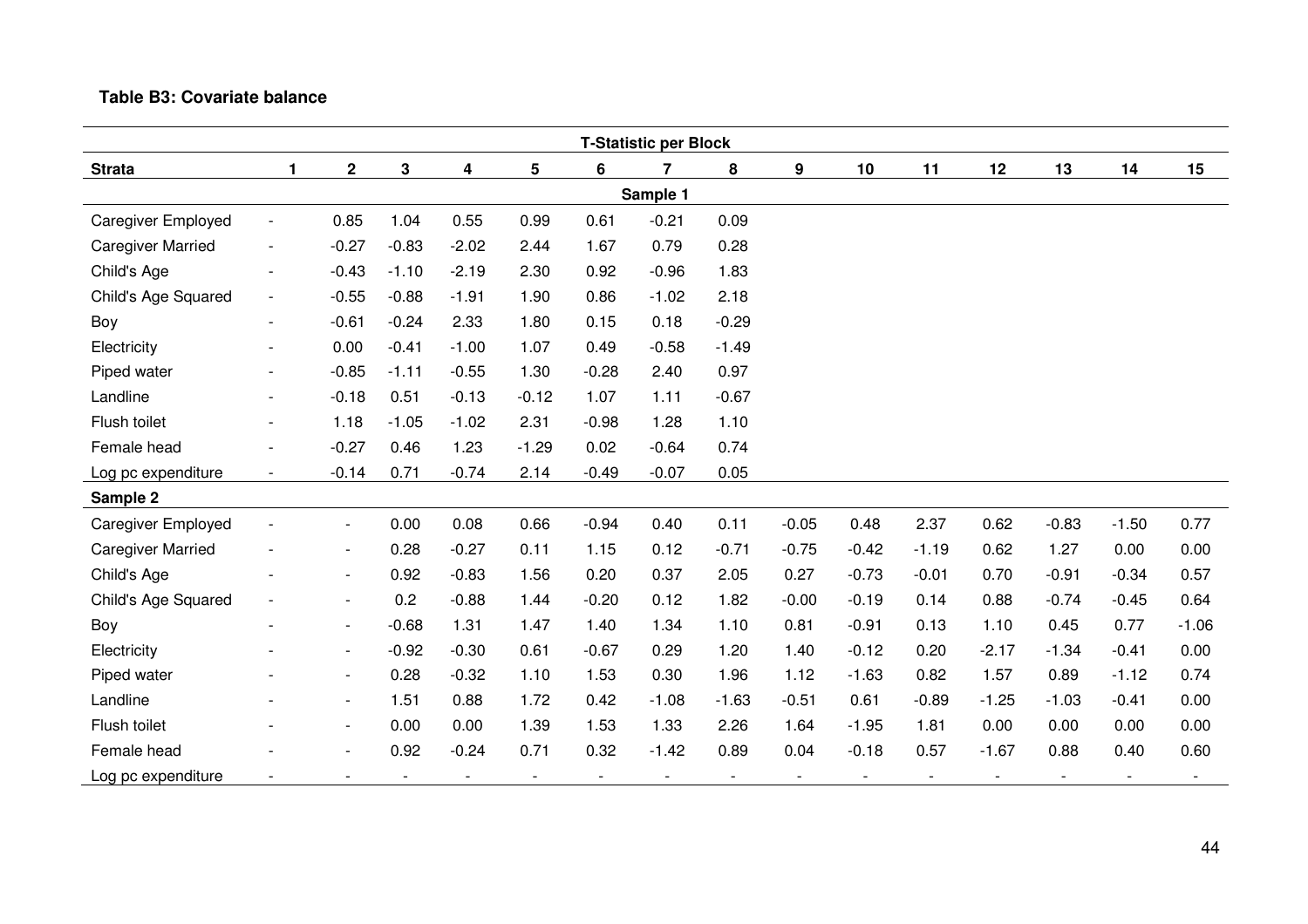| Sample 3                  |                          |         |         |         |         |         |         |         |
|---------------------------|--------------------------|---------|---------|---------|---------|---------|---------|---------|
| <b>Caregiver Employed</b> | $\sim$                   | 0.85    | 1.04    | 0.55    | 0.99    | 0.61    | $-0.21$ | 0.09    |
| <b>Caregiver Married</b>  | $\sim$                   | $-0.27$ | $-0.83$ | $-2.02$ | 2.44    | 1.67    | 0.79    | 0.28    |
| Child's Age               | $\sim$                   | $-0.43$ | $-1.08$ | $-2.20$ | 2.30    | 0.92    | $-0.96$ | 1.83    |
| Child's Age Squared       | $\sim$                   | $-0.55$ | $-0.88$ | $-1.91$ | 1.90    | 0.86    | $-1.02$ | 2.18    |
| Boy                       | $\sim$                   | $-0.61$ | $-0.24$ | 2.33    | 1.80    | 0.15    | 0.18    | $-0.29$ |
| Electricity               | $\sim$                   | 0.00    | $-0.41$ | $-1.01$ | 1.07    | 0.49    | $-0.58$ | $-1.49$ |
| Piped water               | $\sim$                   | $-0.85$ | $-1.11$ | $-0.55$ | 1.30    | $-0.28$ | 2.40    | 0.97    |
| Landline                  | $\overline{\phantom{a}}$ | $-0.18$ | 0.51    | $-0.13$ | $-0.12$ | 1.07    | 1.11    | $-0.67$ |
| Flush toilet              | $\sim$                   | 1.18    | $-1.05$ | $-1.02$ | 2.31    | $-0.98$ | 1.28    | 1.08    |
| Female head               | $\overline{\phantom{a}}$ | $-0.28$ | 0.46    | 1.22    | $-1.29$ | 0.02    | $-0.64$ | 0.74    |
| Log pc expenditure        | $\sim$                   | $-0.14$ | 0.71    | $-0.74$ | 2.14    | $-0.49$ | $-0.07$ | 0.05    |